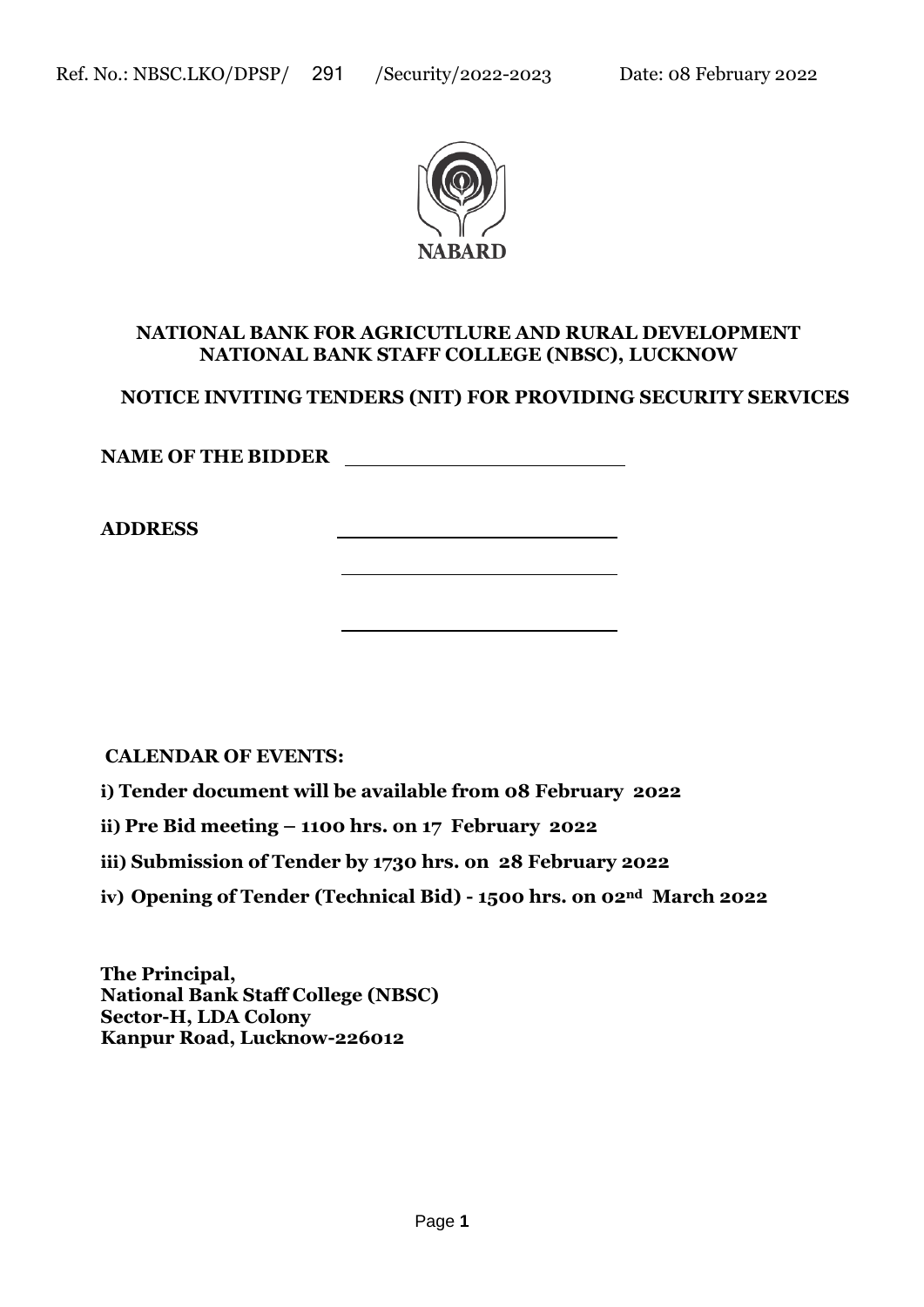| <b>DESCRIPTION</b>                                                                                                                                                               | PAGE NO. |
|----------------------------------------------------------------------------------------------------------------------------------------------------------------------------------|----------|
| NOTICE INVITING TENDER                                                                                                                                                           | 3        |
| <b>SCHEDULE OF EVENTS</b>                                                                                                                                                        | 9        |
| PART-1 (TECHNICAL BID)                                                                                                                                                           | 10       |
| <b>INSTRUCTIONS TO BIDDERS</b>                                                                                                                                                   | 11       |
| <b>GENERAL CONDITIONS OF ANNUAL MAINTENANCE CONTRACT</b>                                                                                                                         | 22       |
| SAFETY CONDITIONS OF THE CONTRACT                                                                                                                                                | 32       |
| <b>SCOPE OF WORK</b>                                                                                                                                                             | 33       |
| PROFORMA FOR ELECTRONIC PAYMENT (ANNEXURE I)                                                                                                                                     | 36       |
| BASIC INFORMATION OF THE CONTRACTOR (ANNEXURE-II)                                                                                                                                | 37       |
| PREVIOUS EXPERIENCE (ANNEXURE-III)                                                                                                                                               | 39       |
| TECHNICAL PERSONNEL AND EXPERIENCE (ANNEXURE-IV)                                                                                                                                 | 41       |
| AVERAGE NUMBER OF PERSONNEL TO BE DEPLOYED BY THE<br>CONTRACTOR FOR UNDERTAKING THE WORK AS PER OUR ASSESMENT<br>OF THE WORK INVOLVED (ANNEXURE-V)                               | 42       |
| CHECK-LIST FOR TECHNICAL BID (ANNEXURE-VI)                                                                                                                                       | 43       |
| UNDERTAKING (ANNEXURE-VII)                                                                                                                                                       | 44       |
| FORM OF AGREEMENT (ANNEXURE-VIII)                                                                                                                                                | 45       |
| PRE CONTRACT INTEGRITY PACT (ANNEXURE-IX)                                                                                                                                        | 47       |
| FORM OF BANK GUARANTEE FOR BID SECURITY (ANNEXURE-X)                                                                                                                             | 53       |
| FORM OF BANK GUARANTEE FOR PERFORMANCE SECURITY (ANNEXURE-<br>XI)                                                                                                                | 55       |
| FORMAT FOR CLIENT'S REPORT (ANNEXURE-XII)                                                                                                                                        | 57       |
| FORMAT FOR ANNEXURE UNDETAKING XIII                                                                                                                                              | 58       |
| PART - 2 (FINANCIAL BID)                                                                                                                                                         | 59       |
| <b>PREAMBLE</b>                                                                                                                                                                  | 60       |
| SCHEDULE OF QUANTITY AND CALCULATION SHEET SHOWING BREAK-UP<br>OF THE RATES QUOTED FOR NATIONAL BANK STAFF COLEEGE AND<br>BANKERS INSTITUTE OF RURAL DEVELOPMENT (ANNEXURE-XIII) | 62       |

**INDEX**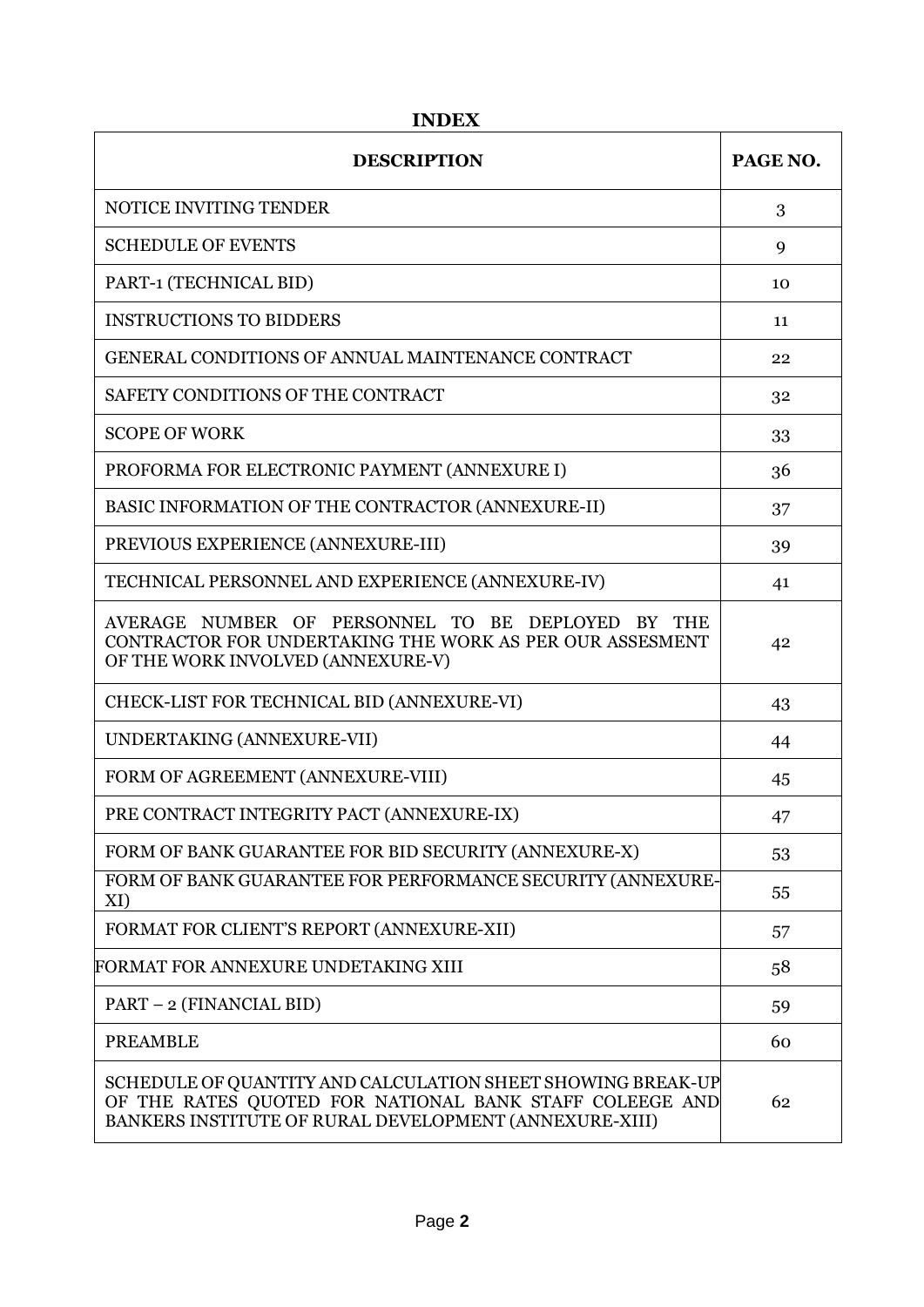# निनिदा आमंत्रण सूचिा

| सन्दर्भसं <i>.</i> रा.बै.लख. ∕ | / सूरक्षा / 2022-23 | दिनांक: | <b>O8</b> फरवरी 2022 |
|--------------------------------|---------------------|---------|----------------------|
|--------------------------------|---------------------|---------|----------------------|

<u>मेसर्स ..........</u> महोदया/महोदय

# <u>राष्ट्रीय बैंक स्टाफ महाविद्यालय (एनबीएससी), लखनऊ में सुरक्षा संबन्धित कार्य हेतु वार्षिक अनुरक्षण करार सेवा प्रदान करने हेतु</u> निनिदा

राष्ट्रीय कृषि और ग्रामीण विकास बैंक एक निगम निकाय है जिसकी स्थापना राष्ट्रीय कृषि और ग्रामीण विकास बैंक अधिनियम, 1981 के तहत हुई है। इसका प्रधान कार्यालय प्लाट नं. सी-24, ब्लाक-G, बांद्रा कुर्ला काम्प्लेक्स, बांद्रा (पूर्व), मुंबई-400051 में स्थित है और देश के निनर्न्न शहरों में इसके क्षेत्रीय कायाभलय/प्रनशक्षण संस्थाएं है।

नाबार्ड सेक्टर-एच, एलडीए कालोनी, कानपुर रोड, लखनऊ स्थित एनबीएससी / बर्ड में अपने प्रशिक्षण संसथान यानि राष्ट्रीय बैंक स्टाफ महानिद्यालय के माध्यम से**"सरुक्षा सबं न्धित कार्य हेतुवार्षकय अनरुक्षण करार"** हेतुई - टेण्र्ेररंग निनिदा आमंनत्रत करता है।

नाबार्ड की वेबसाइट www.nabard.org और एनबीएससी की वेबसाइट www.nbsc.in से निविदा दस्तावेज मुफ्त में डाउनलोड किया जा सकता है। वेबसाइट से टेंडर फॉर्म डाउनलोड करने वाली फर्मों को कोई टेंडर शुल्क नहीं देना होगा । इसके वृस्तेत विवरण हमारी वैबसाइट 'www.nabard.org " पर देखे । इच्छुक पार्टियां ई- टेंडरींग मोड के माध्यम से निविदा हमारी वैबसाइट "www.nabard.eproc.in " पर जमा कर सकती है। किसी अन्य माध्यम जैसे फैक्स, ई-मेल, करियर आदि द्वारा जमा/प्राप्त निविदा स्वीकार नहीं की जाएगी।

निविदा जमा करने की अंतिम तिथि 28thFebruary 2022 को 1730 बजे तक है। प्राप्त निविदाएँ निविदा/ स्थानीय खरीद समिति द्वारा निविदाकारों या उनके अधिकृत प्रतिनिधियों की उपस्थिति में 02 मार्च 2022 को 1500 बजे एनबीएससी, लखनऊ के कार्यालय में खोली जाएँगी। निविदा खोलने के दिन किसी भी छुट्टी के मामले में, निविदाएं अगले कार्य दिवस पर उसी समय खोली जाएंगी, लेकिन निविदा ई-टेण्डेरिंग दावरा प्राप्त की जाएगी । उपर्युक्त निर्धारित तिथि और समय के बाद प्राप्त निविदाओं पर विचार नहीं किया जाएगा।

(टी गीता) उप महाप्रबंधक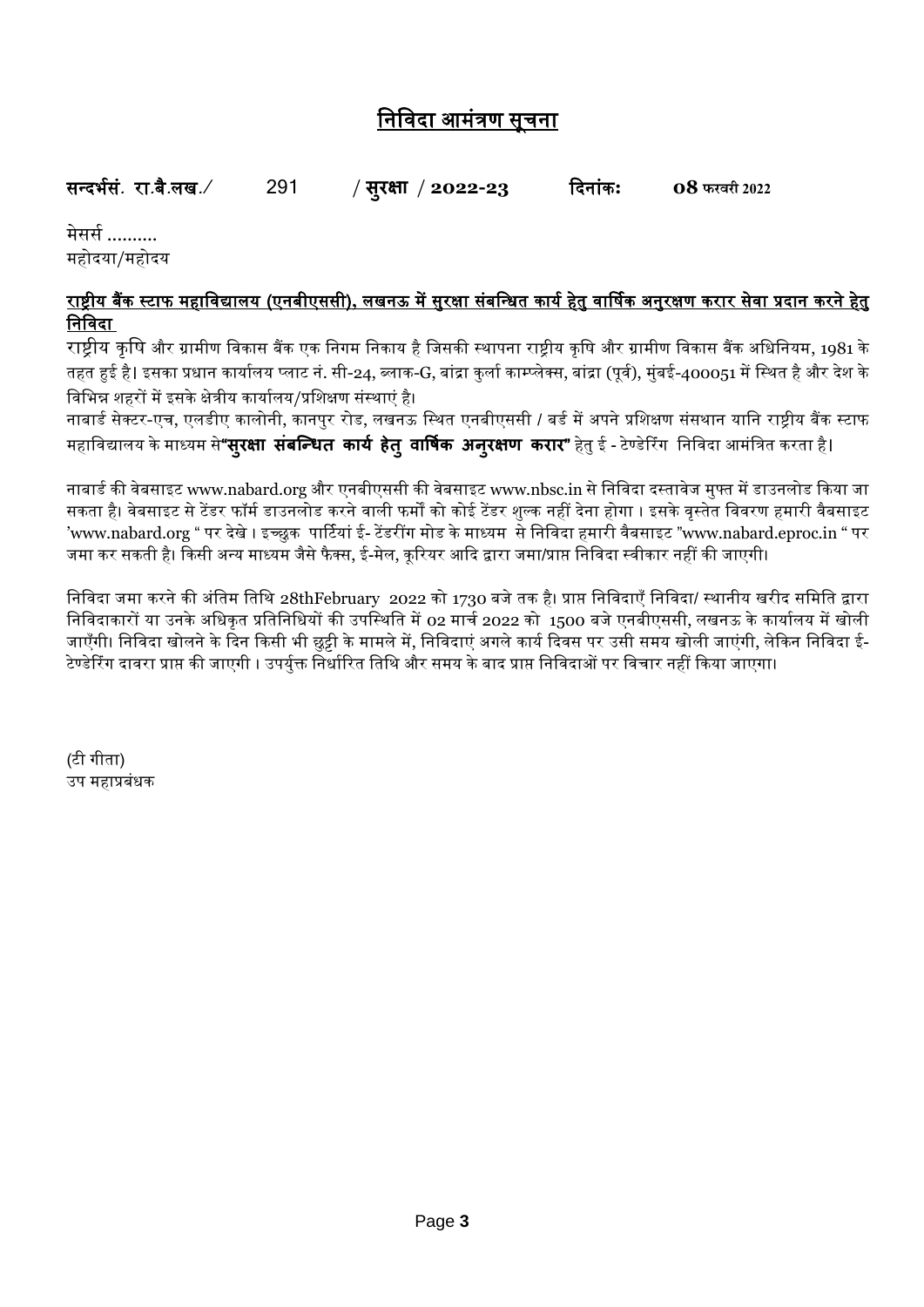#### **NOTICE INVITING TENDER**

# **Ref No. NB.LKO/291 / Security/ 2022-23 Dated: 08 February 2022**

| To.                                  |
|--------------------------------------|
|                                      |
| Dear $\frac{\text{Sir}}{\text{s}}$ , |

#### **Tender for Providing Security Services at NABARD's entire campus at National Bank Staff College (NBSC), Lucknow**

National Bank for Agriculture and Rural Development (NABARD), is a body corporate established under the National Bank for Agriculture and Rural Development Act, 1981 having its Head Office at Plot No. C-24, Block 'G', Bandra- Kurla Complex, Bandra (East), Mumbai - 400051 and Regional Offices (ROs) / Training Establishments (TEs) in different cities across the country.

NABARD invites sealed tenders for one of its Training Establishments namely National Bank Staff College (hereinafter referred to as "NBSC") situated at Sector- H, LDA Colony, Kanpur Road, Lucknow under Two-Bid system from reputed agencies, to provide the required number of trained manpower for providing Security Services to its campus situated at the above address which also houses Bankers Institute of Rural Development (BIRD).

Please note that to submit e-tender through electronic mode, interested bidders should have Digital Signature Certificates (DSC) to login NABARD's e-Procurement portal [\(https://nabard.eproc.in/\)](https://nabard.eproc.in/).

Tenderers are requested to submit their bids through e-tendering (e-bid) mode by login e-Procurement portal of NABARD (https://nabard.eproc.in/) for the aforesaid Tender as per detailed technical specifications and other requirements as mentioned more specifically elsewhere in this e-tender document. For this purpose, tenderers will be required to register themselves on e-Procurement portal of NABARD and create user ID and Password. For more information regarding e-bid process and procedure of submission of e-bid, bidders may follow 'Bidding Manual' available on e-Procurement portal of NABARD or seek assistance of Help Desk / Support Team of M/s C1 India Pvt. Ltd., the facilitating agency, engaged by NABARD for e- procurement process (contact details are given below).

The e-tender will be available to the bidders /contractors on e-Procurement portal of NABARD (https://nabard.eproc.in/) for download from 3:00 PM on 08 February 2022 and also on NABARD's website (for reference purpose) https://www.nabard.org/ as well as from Central Public Procurement Portal. There will be no charges for downloading the tender documents from the web site.

Tenderers are advised to submit e-tender (e-bids) through e-Procurement portal of NABARD (https://nabard.eproc.in/) only, after carefully following the instructions related to systems and procedures as indicated on the link and step-wise tutorials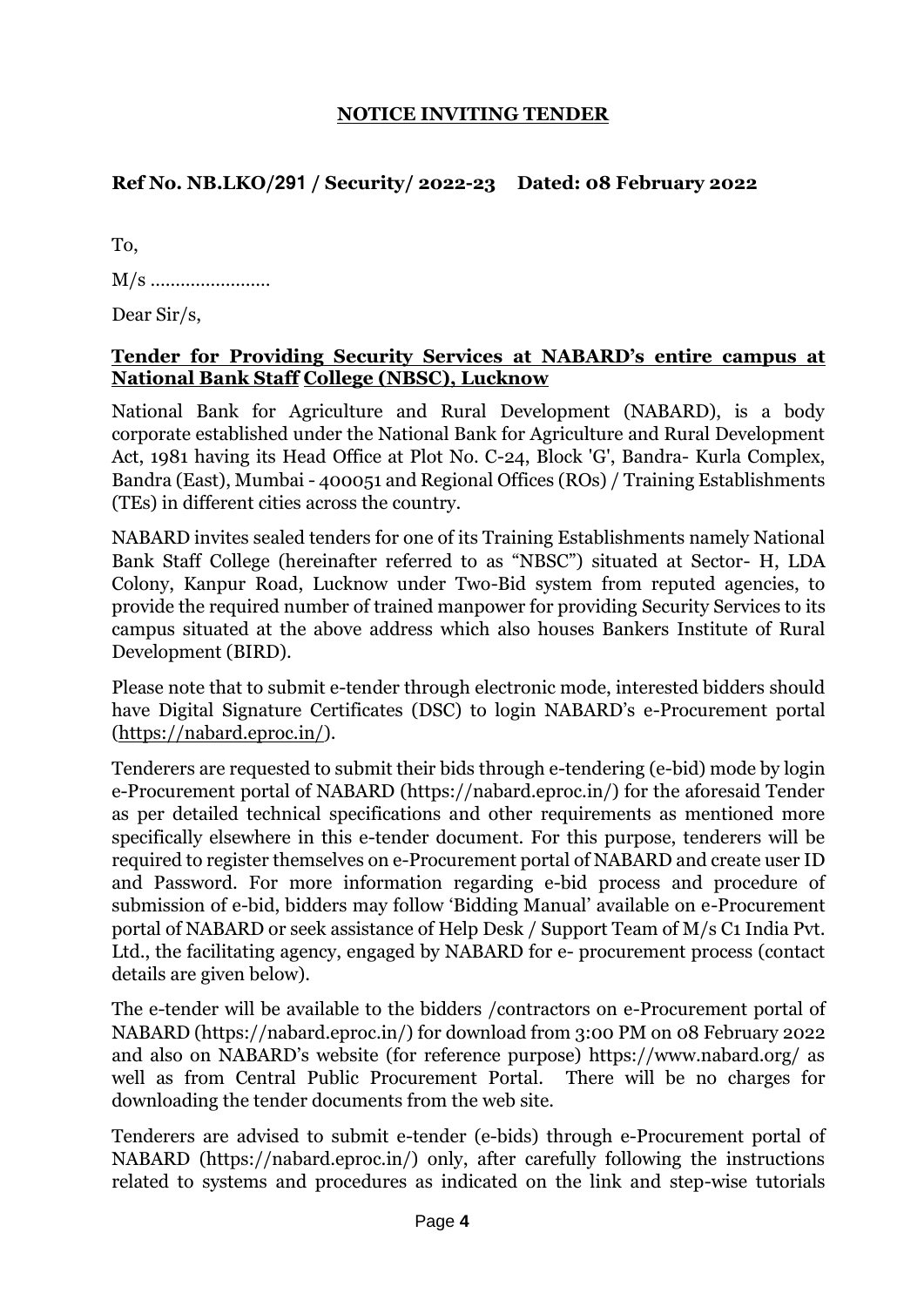(Vendor Guide) provided for submission of e-bids. Tenderers can upload their tender documents directly from their PC in the designated folder created for them in On-line Bid form. Please refer the section on uploading various Tender documents in the help guide provided in the Bidding Manual (Vendor Guide) available in the home page at NABARD e-Procurement portal. In case of any further guidance, help and support while submission of e-bids, NABARD has engaged M/s C1 India Pvt. Ltd. As a facilitating agency who have created exclusive 'Help Desk' / 'Support Team' for facilitation of bidders. Their contact details are mentioned as under:

i. Fairlin Jivin 022-6686 5603 ii. Ujwala Shimpi 022-6686 5608 iii. Saranraj Niacker 022-6686 5609 Email: nabardsupport@c1india.com

The tenderer / bidder shall submit two separate e-bids for the captioned Tender i.e. Technical Bid and Financial Bid which should be completed in all respect. The same can be downloaded online from the NABARD's e-Procurement website viz[. https://nabard.eproc.in](https://nabard.eproc.in/)

Instructions regarding Technical Bid, Financial Bid, electronic bid (e-bid) submission process and description & scope of supply and the services required have been elaborated in the Terms and Conditions of the tender and other parts of the tender document.

It must be noted that only those Bidders who are willing to enter into Integrity Pact (IP) with the Bank on every stage of bidding, will be eligible to participate in the bidding process. Tenderer must implement Integrity Pact (IP) in the prescribed format (ANNEXURE IX) in all phases of the contract.

E-Tenders must be submitted online not later than 5:30 PM on 28 February 2022. Tenders received after stipulated date and time shall not be entertained. Bidders are requested to make note of dynamic time being displayed on e-Procurement portal of NABARD to ensure that the bids are submitted on time.

The Technical Bids will be opened online on 02nd March 2022 at 3:00 PM at NBSC Conference Hall, Lucknow – 226012 in presence of the interested bidders who choose to be present or in any eventuality, on the date and time as decided by NABARD. All the bidders are advised in their own interest to be present on the specified date. No separate intimation will be given in this regard. Please note, not more than two representatives from each bidder shall be entertained. The representative has to furnish an authorization letter from the respective bidder on their letterhead for participating in the technical bid opening.

The Financial Bid shall be opened at a later date after detailed evaluation of the technical bid. The date of opening of Financial Bid shall be intimated separately to the technically qualified bidders only.

The Financial Bid should not contain any conditions whatsoever and any such conditional bids received shall be rejected.

NABARD does not bind itself to accept the lowest bid (L1).

The decision of the bank shall be final and binding with regard to technical and financial bids and the e-tendering process.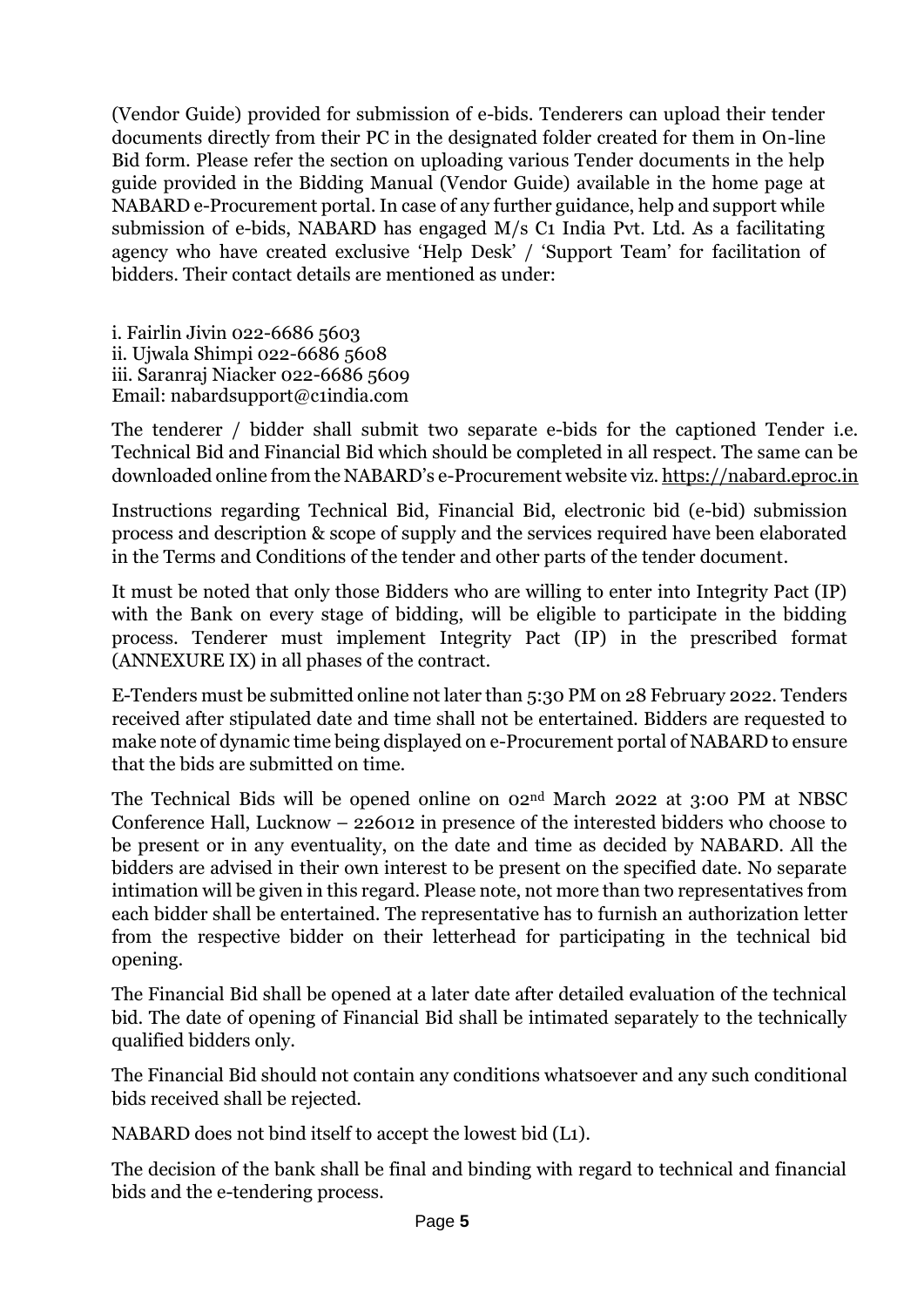The tender will be rejected, if any bidder proposes any deviation from the prescribed technical criteria requirement.

The bids shall remain valid and open for acceptance for 3 months from the date of opening of price/ financial bid.

All documents that comprise the offer should be signed and sealed by the firm, as a token of acceptance to the terms and conditions specified in the tender.

NABARD reserves the right to accept or reject any /all tenders in part or whole of any firm / firms without assigning any reasons whatsoever. The decision of the Bank in this regard shall be final. In the event of intending tenderers fail to satisfy the bank, the bank reserved the right to reject the tender.

NABARD reserves right to change/modify/amend any or all provisions of the tender document. Such revision/amendment or corrigendum/addendum, if any, will be made available on NABARD's e-Procurement portal, NABARD's and NBSCs website only.

# **Rates to be quoted**

The rates quoted should be in percentage of minimum wages paid to workers as per law and scope of work/tender conditions at the campus in the prescribed pro forma as per Financial Bid. GST, as applicable shall be paid extra.

E-Tenders (technical bid) will be opened at 3:00PM on 02nd March 2022.

# **Earnest Money Deposit (EMD)**

The EMD of Rs. 3.80 lakh is to be directly credited in NABARD's Bank Account No. **NABADMN20** and IFSC Code No: **NBRD0000002**.

# **Terms of Payment**

Contractor shall be paid for service charges on monthly basis after successful completion of the service period and submission of proper invoice. Each invoice has to be certified by the ACT/CT/Supervisor appointed by the Bank before release of payment. Service charges shall be calculated based on actual service provided by the contractor.

Reimbursement of employer's share of ESI and EPF contributions, if any, for the contact, shall be reimbursed on production of proof of payment and other documents along with the monthly bills. It should be noted that the office shall pay the mandatory charges of yearly bonus as re-imbursement (as per the provisions of "The Payment of Bonus Act. 1965") on actual basis on production of documentary evidence. In case, ESI facility is not applicable, then the agency will take group medical insurance of Rs. 10.00 lakh for each person deputed at NBSC/BIRD. Statutory deductions like Income Tax-TDS, GST-TDS, shall be made from the monthly invoices, as pert the applicability.

# **Eligibility Criteria**

Please refer clause no.2 on page number 10 of the document.

# **Submission of Tender**

The procurement shall be through e-tendering in 02 bid system i.e. Technical Bid and Financial Bid.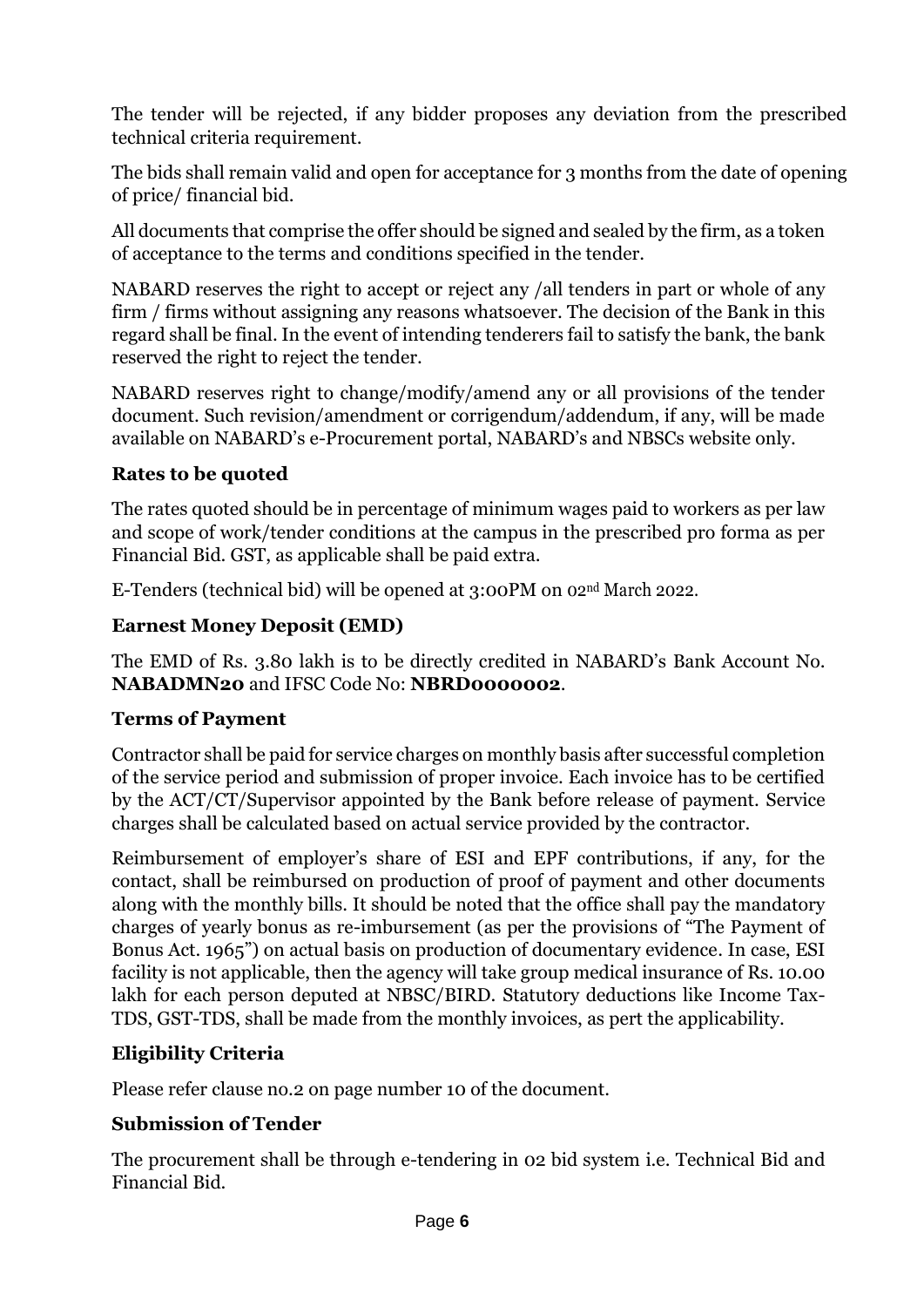# *A) The* **Technical** *Bid (Part I) shall contain,*

- 1. Proof of e-payment of EMD of Rs. 3.80 lakh.
- 2. Copy of Income tax return, audited balance sheet in support of annual turnover for last 03 years 2020-21 ,2019-20 & 2018-19,
- 3. List of previous Customers/ organisations where service was provided along with copies of work orders.
- 4. Value of work executed, with certificate from the previous customer/organisation.
- 5. Cancelled cheque copy.
- 6. The bidder shall have applicable and valid registrations with statutory authorities constituted for Labour welfare and other purposes, if applicable, such as:
	- (a) Labour License under Uttar Pradesh Shops and Commercial Establishment Act 1962.
	- (b) Labour License under Contract Labour Regulation and Abolition) Act, 1970.
	- (c) ESI.
	- (d) EPF.
	- (e) PAN, GST, etc. duly supported by copies of certificates of registration.
- 7. Bidding firms/companies shall have current account in a scheduled commercial bank.
- 8. Cancelled cheque should invariably be submitted for KYC compliance along with the bid.
- 9. Signed copy of tender.
- 10. Signed Pre Integrity pact in stamp paper.

Compliance to technical specifications (as per pro forma indicated in *ANNEXURE-XII*. Technical e-Bid shall be opened on 2nd March 2022 at 3:00 PM.

A) Pre- bid meeting shall be held on 17 February 2022 at our office 11:00 Hours at NBSC. Bidder can join meeting virtually, if request is received on or before 16 February 2022 at e-mail ID [nbsc@nabard.org](mailto:nbsc@nabard.org) linked will be shared before bidding at given email ID.

*B) The Financial Bid (Part II) shall contain* only duly filled in the prescribed format. The online financial bids will be opened on a suitable date, only for those bidders who are found suitable and eligible in Technical bids as per the laid criteria. The date will be communicated later to eligible bidder.

C) TENDERS SUBMITTED IN A SINGLE BID, IF ANY, WOULD NOT BE OPENED.

D) Technical e-Bid will be opened **on 02nd March 2022** in the presence of tenderers/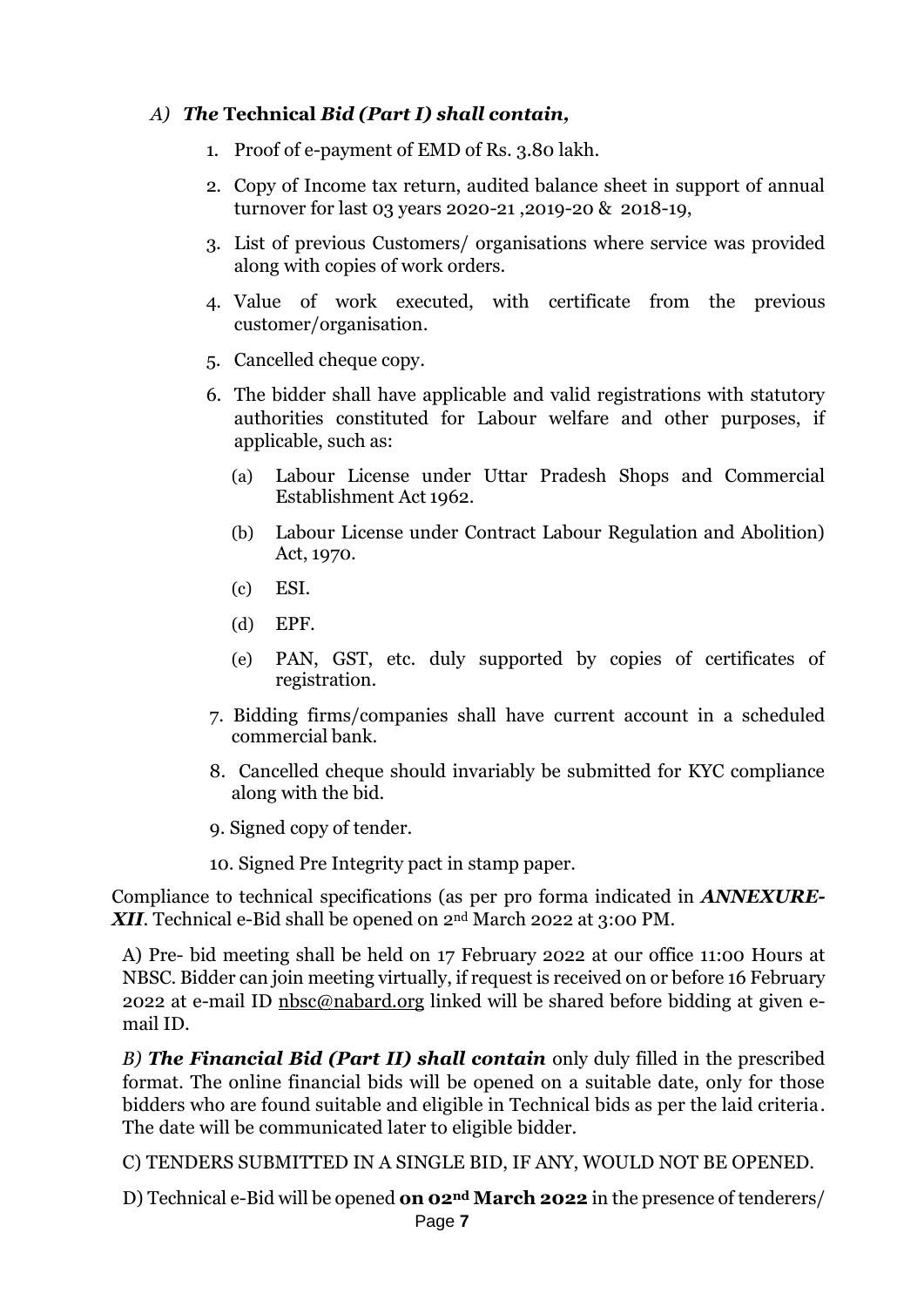their authorized representative who choose to be present. After opening of the Technical bid and assessing the conditions, the date and timing of opening of Financial Bid shall be intimated to eligible vendors within a reasonable period**.**

E) Tenders received late on account of any reason whatsoever as also Telegraphic and Faxed Tenders shall not be entertained.

F) The tender shall not include any conditions whatsoever. In case, any conditions are included in the Tender the same shall not be taken in to consideration. The tender in such cases is liable to be rejected. Clarification, if any, shall be obtained from NBSC before submission of the tender.

# **Other Conditions**

All the information sought in the tender shall be duly filled with each page sealed and signed in by the tenderer.

List of works done carried out in last 5 years along with the name of contact persons, contact number of the person where service were provided must be given with the quotation.

Tax will be deducted at source as per rules.

NBSC reserves the right to accept / reject the quotation partially/ fully without assigning any reason.

The bids shall remain valid and open for acceptance for 3 months from the date of opening of price/ financial bid.

The tenderer may have to furnish Rate Analysis for the scrutiny of rates by NBSC for negotiation etc., if required. Tenders, which do not fulfill all or any of the above conditions and conditions mentioned in the tender documents or are incomplete in any respect are liable to be rejected. Any discrepancies, omissions, ambiguities in the tender documents or any doubt as to their meaning should be reported in writing to **The, Principal, National Bank Staff College, Sector 'H', LDA Colony, Kanpur Road, Lucknow - 226012,** where information sought is not clearly indicated or specified. NBSC will issue clarifications to all the tenderers, which will become part of the contract document. NBSC will not be responsible if the discrepancies, omissions, ambiguities in the Tender documents or any doubts as to their meaning are not brought to the notice of NBSC, before three working days prior to the date of submission of the tender.

 $Sd$  /-(T.Geetha) Deputy General Manager, National Bank Staff College, Lucknow – 226012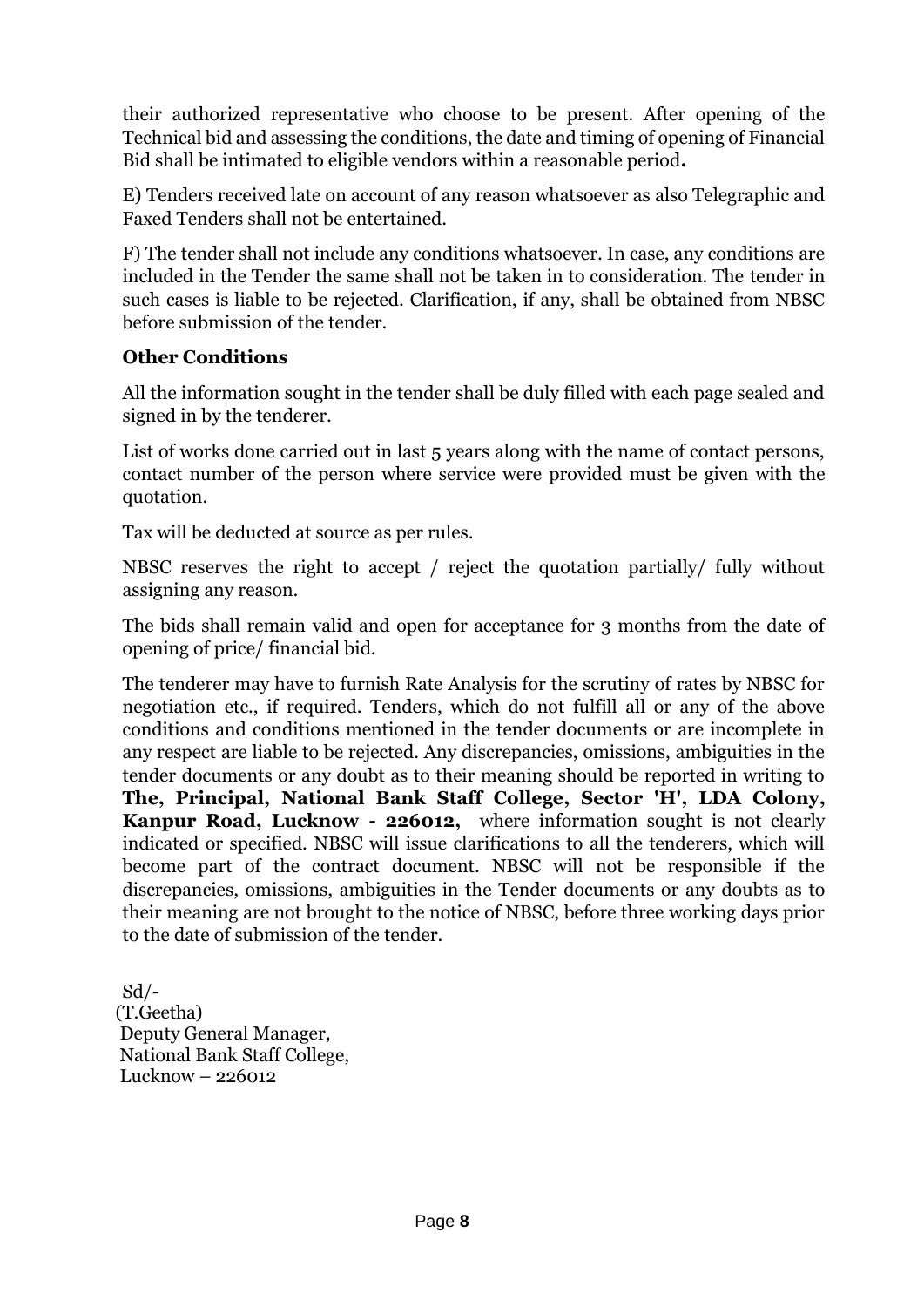# **SCHEDULE OF EVENTS**

| <b>Bid Document Availability</b>                                                                                                                       |                                                                                                                                                                                                                                                                    | Bidding document can be obtained from our<br>office or can be downloaded from                                                                                                                                                                                       |  |
|--------------------------------------------------------------------------------------------------------------------------------------------------------|--------------------------------------------------------------------------------------------------------------------------------------------------------------------------------------------------------------------------------------------------------------------|---------------------------------------------------------------------------------------------------------------------------------------------------------------------------------------------------------------------------------------------------------------------|--|
|                                                                                                                                                        | Website:                                                                                                                                                                                                                                                           | https://nabard.eproc.in/<br>www.nabard.org<br>www.nbsc.in                                                                                                                                                                                                           |  |
|                                                                                                                                                        | From                                                                                                                                                                                                                                                               | 08 February 2022                                                                                                                                                                                                                                                    |  |
|                                                                                                                                                        | To :                                                                                                                                                                                                                                                               | <b>28 FEBRUARY 2022</b>                                                                                                                                                                                                                                             |  |
| <b>Tender Processing Fees</b>                                                                                                                          | Nil                                                                                                                                                                                                                                                                |                                                                                                                                                                                                                                                                     |  |
| Earnest Money Deposit<br>(EMD)                                                                                                                         | The contractor shall deposit Bid Security<br>(Earnest Money Deposit) for an amount of Rs.<br>3.80 lakh through Directly crediting in our Bank<br>Account. Account details mentioned below. A<br>proof of payment may also be attached with the<br>tender document. |                                                                                                                                                                                                                                                                     |  |
|                                                                                                                                                        | are<br>Organizations.                                                                                                                                                                                                                                              | EMD is not applicable to MSEs as defined in MSE<br>procurement policy issued by GoI or bidders who<br>registered with Central Procurements                                                                                                                          |  |
| Details<br>of<br>Account<br>National<br><b>Staff</b><br>Bank<br>College, Lucknow<br>for<br>payment of Tender Fee<br>and<br>Earnest<br>Money<br>Deposit |                                                                                                                                                                                                                                                                    | Name of the Account: National Bank for<br><b>Agriculture and Rural Development</b><br><b>Account No. NABADMN20</b><br>IFSC Code No: NBRD0000002.<br>Name of the Bank: NABARD<br><b>Branch: Head Office, Mumbai</b>                                                  |  |
| Pre-Bid meeting                                                                                                                                        |                                                                                                                                                                                                                                                                    | 1100 hrs. on 17 FEBRUARY 2022                                                                                                                                                                                                                                       |  |
| Last date of submission<br>of<br>Tender                                                                                                                |                                                                                                                                                                                                                                                                    | Up to 1730 hrs. on 28 FEBRUARY 2022                                                                                                                                                                                                                                 |  |
| Opening of Technical<br><b>Bids</b>                                                                                                                    |                                                                                                                                                                                                                                                                    | 1500 hrs. on 02 <sup>nd</sup> MARCH 2022<br>Authorized representatives of vendors may be<br>present during opening of the Technical Bids.<br><b>However Technical Bids would be opened</b><br>even in the absence of any or all of the<br>vendors' representatives. |  |
| Opening of Commercial<br><b>Bids</b>                                                                                                                   | On<br>a                                                                                                                                                                                                                                                            | subsequent<br>date,<br>which<br>will<br>be<br>communicated to such bidders who qualify the<br>Eligibility Criteria and Technical Bid.                                                                                                                               |  |
| <b>Contact Details:</b>                                                                                                                                |                                                                                                                                                                                                                                                                    |                                                                                                                                                                                                                                                                     |  |
| for<br>Address<br>Communication<br>And<br>submission of bid.<br>Landline                                                                               |                                                                                                                                                                                                                                                                    | National Bank Staff College, 1 <sup>st</sup> floor, DPSP<br>Section, Sector-H, LDA Colony,<br>Kanpur Road, Lucknow-226012                                                                                                                                           |  |
|                                                                                                                                                        | 0522 2497020.                                                                                                                                                                                                                                                      |                                                                                                                                                                                                                                                                     |  |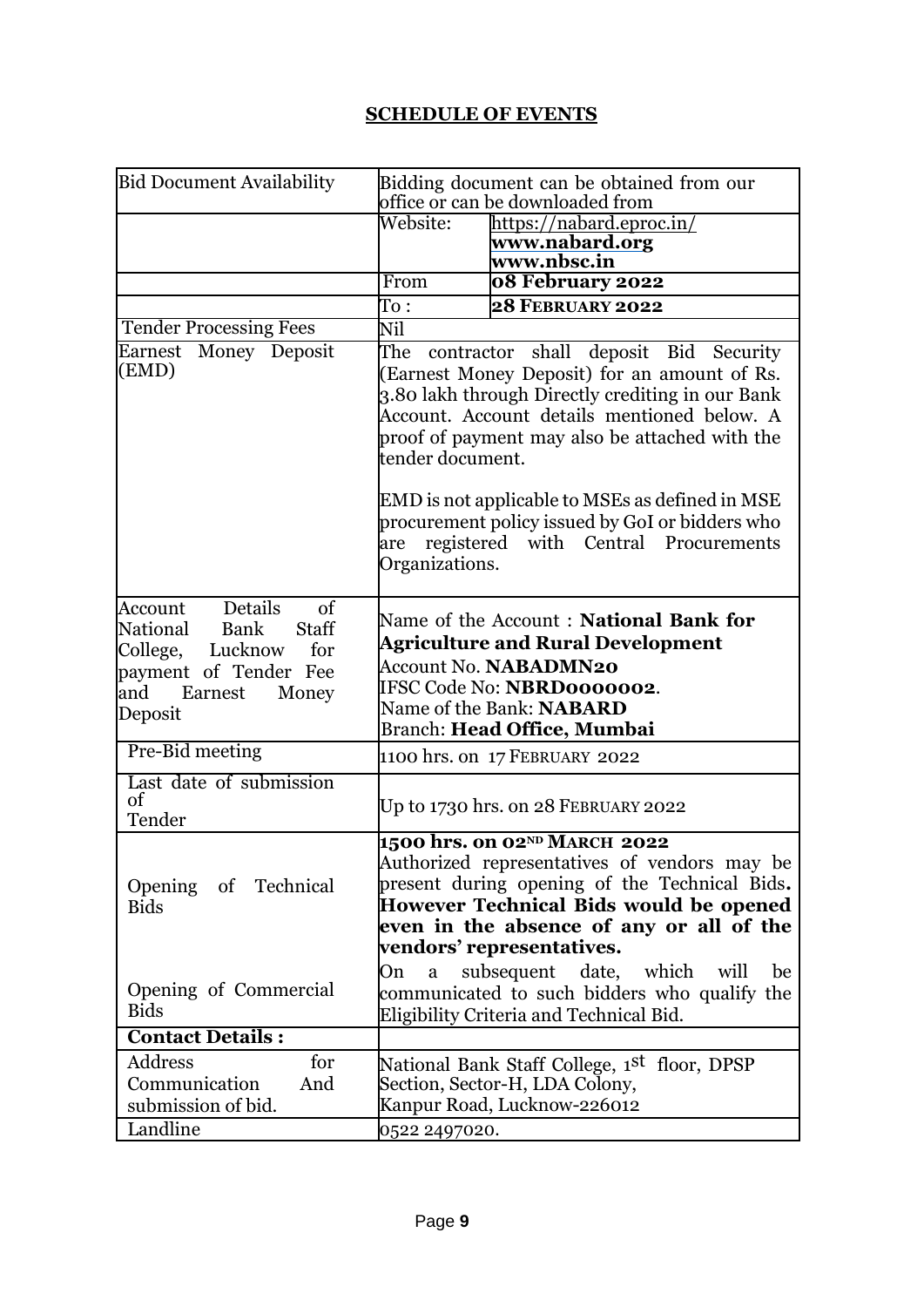# **PART – 1 (TECHNICAL BID)**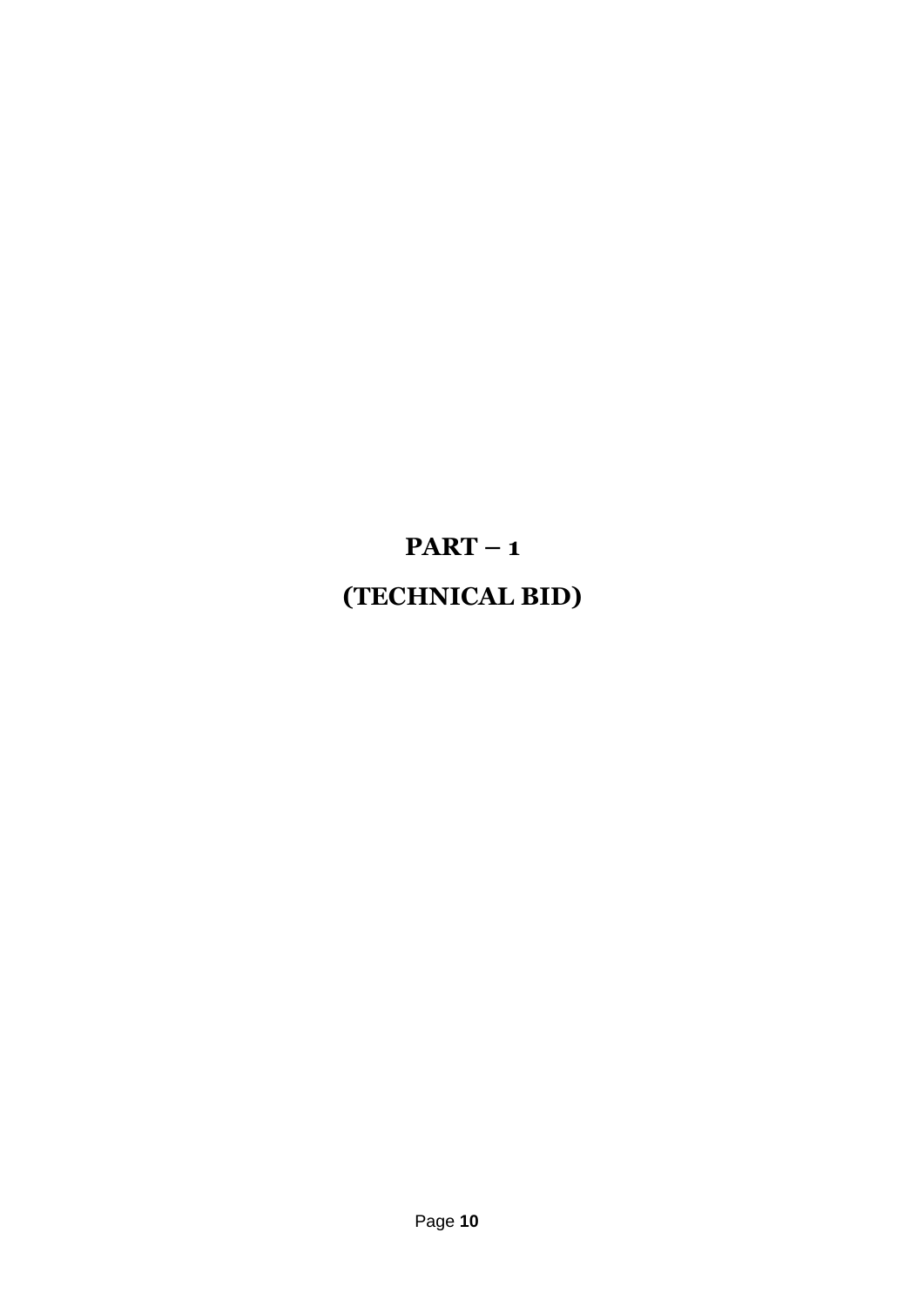#### **INSTRUCTIONS TO BIDDERS**

#### **1. GENERAL:**

1.1 The present tender is being invited for Security Services under which the contractor shall provide uniformed and trained personnel and will use its best endeavors to provide Security services in the Campus. Security Services has to be provided to the entire campus including offices, residential buildings etc. The detailed SCOPE OF WORK is mentioned at page no. 29 and subsequent ANNEXURE-I to IV on page no. 31 to 46.

1.2 The campus houses two institutes – (a) NABARD's training institute namely National Bank Staff College (NBSC) and (b) Bankers' Institute of Rural Development (BIRD). The tender is being floated by NABARD for the above campus. As such wherever services are to be provided for NBSC as mentioned in the running document, the same should also be provided to the other institute, which is Bankers' Institute of Rural Development (BIRD). The rates and service charges should be quoted as one bid. However, as two separate institutes are involved, hence, the successful bidder would be required to execute an agreement with NABARD through Principal, NBSC, wherein BIRD is a confirming party in the agreement and the selected bidder/contractor is requiredto raise **separate bills** for both the institutes as described later in this tender document.

#### **2.: ELIGIBLE BIDDERS**

- 2.1. Bidder shall be a Professional Contractor (proprietor, firm, company, etc.) with a minimum of 7 years of experience in providing Security Services. Bidder should have experience of completion of similar work in any establishment/institute of Central/State Government/Public Sector Undertakings or Public Sector Banks of State/Central Government. This may include training establishments of Banks, Central Govt. Financial Institutions & Educational Institutes of National importance recognized by MHRD and name appearing on website of MHRD. The Contractor's experience period of 07 years shall be reckoned as on 28 FEBRUARY 2022.
- 2.2. Bidder shall have a mInimum average annual turnover of Rs. 60 lakh per year for the last three financial years (i.e. 2020-21, 2019-20 & 2018-19). Duly supported by audited orCAcertified statement of accounts.Names and addresses of clients along with details regarding nature, amount and period of the contracts shall be furnished along with Technical Bid (Part-A). Certificates from the clients regarding the value, quality and duration of service rendered during the last 07 years shall be submitted to corroborate the details mentioned in ANNEXURE-III.
- 2.3. The bidders have carried out similar works during the last 7 years (ending 31.03.2021) with annual contract value (costing individually) not less than the amount as given in the following table: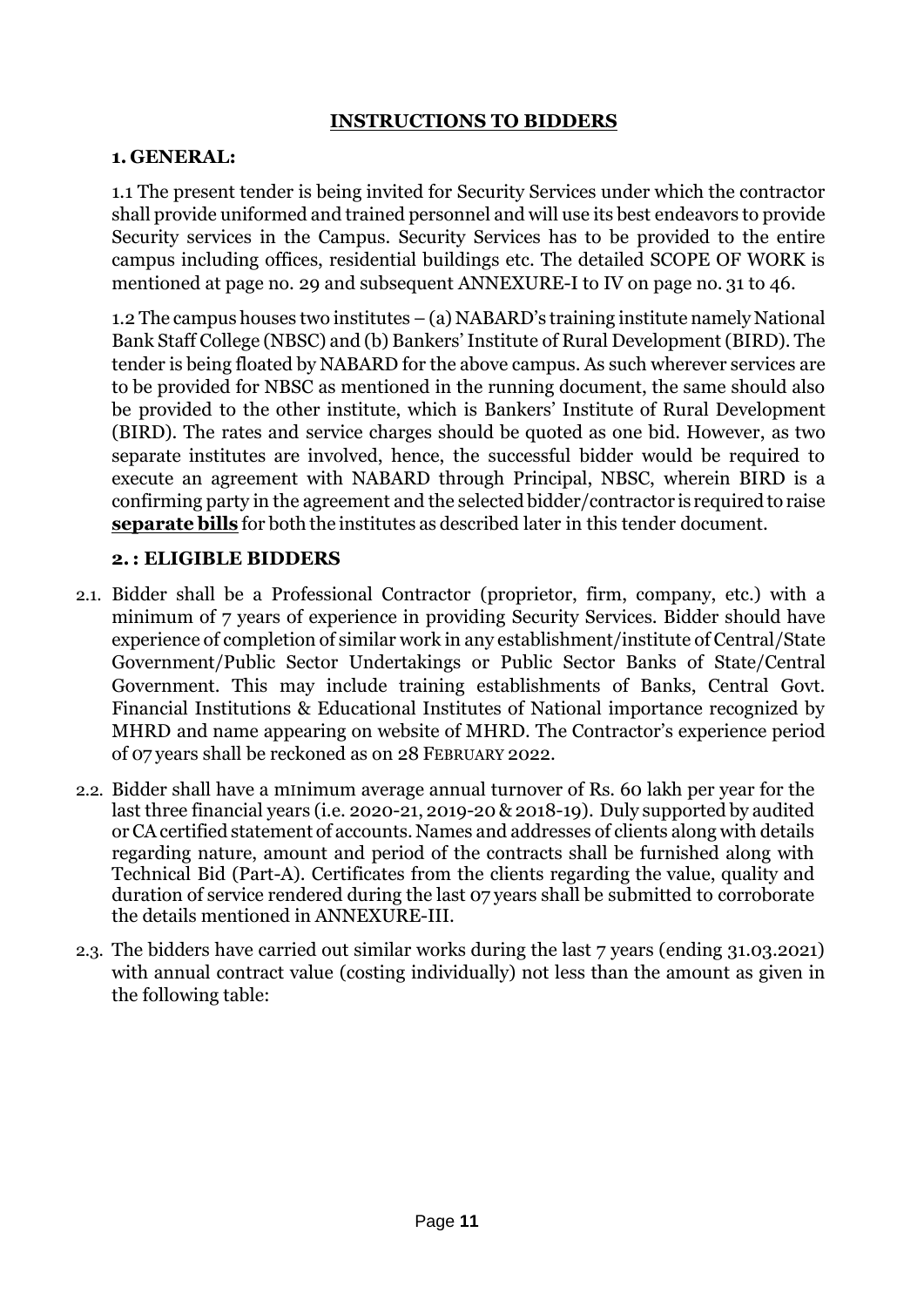| <b>SN</b>                                                                                                                                                                                                                                     | <b>Experience Criteria</b>                                                                                                      | (Rs. lakh) |  |  |  |
|-----------------------------------------------------------------------------------------------------------------------------------------------------------------------------------------------------------------------------------------------|---------------------------------------------------------------------------------------------------------------------------------|------------|--|--|--|
| 1.                                                                                                                                                                                                                                            | One similar work during last 7 years (ending 31.03.2021)<br>with annual contract value (costing individually) not less          | 160.00     |  |  |  |
|                                                                                                                                                                                                                                               | than Rs.<br><b>OR</b>                                                                                                           |            |  |  |  |
| 2.                                                                                                                                                                                                                                            | Two similar work during last 7 years (ending 31.03.2021) with<br>annual contract value (costing individually) not less than Rs. |            |  |  |  |
|                                                                                                                                                                                                                                               |                                                                                                                                 |            |  |  |  |
| 3.                                                                                                                                                                                                                                            | 80.00                                                                                                                           |            |  |  |  |
| than Rs.<br><b>Note 1:</b> to obtain the realistic value of work during the previous years, cost index $@5\%$<br>per year per work shall be added over the actual cost of executed works to calculate<br>the value of works as on 31.03.2021. |                                                                                                                                 |            |  |  |  |

**Note 2:** Similar works means those works as indicated in Para 1 above.

2.4. Must have completed a contract of providing security services with Central Government/ / Public Sector / State Government Undertakings or Public Sector Banks of Central Government with minimum 45 security guards deployed in one location during past 3 years (as on 31 December 2021).

2.5 Firm should have a valid license from the Government of Uttar Pradesh under Private Security agencies Regulation Act, 2005 (PSAR Act, 2005).

2.6 The bidder should have 24 \* 7 control room center with availability of QRT (quick reaction team) for quick requirement deployment if required along with one light vehicle. Bidder must furnish documentary proof for the same.

2.7 The Bidders should have a separate (owned/leased) Training Centre/ facility, with constructed area of not less than 2000 sq. ft. The bidder should be based at Lucknow or have a representative establishment at Lucknow (Within Municipal Limits of Lucknow). Bidder must furnish documentary proof for the same.

2.8 Track record of the bidder shall be clean without any involvement in illegal activities or financial frauds. There shall not be any case with the Police/Court/Regulatory authorities against the bidder.

2.9 The bidder must not have been prosecuted or suffered any penalty for violation of any statutory laws by any Authority. The bidder should submit an undertaking in this regards and the same should be attached with technical bid. (**AS ANNEXURE XIII).**

2.10 The bidder must not have been suspended/delisted/blacklisted by any organization, on any grounds. The bidder should submit an undertaking in this regards and the same should be attached with technical bid (**AS ANNEXURE XIV).**

2.11 The bidder should not have rescinded/abandoned any contract awarded by any of his clients before the expiry of prescribed period of contract. The bidder shall give details of all disputes he/she had with his/her clients and furnish the status thereof.

2.12 If the performance of the bidder is/has been found to be unsatisfactory for any reasons, whatsoever, in any organization, then NABARD reserves the right to reject the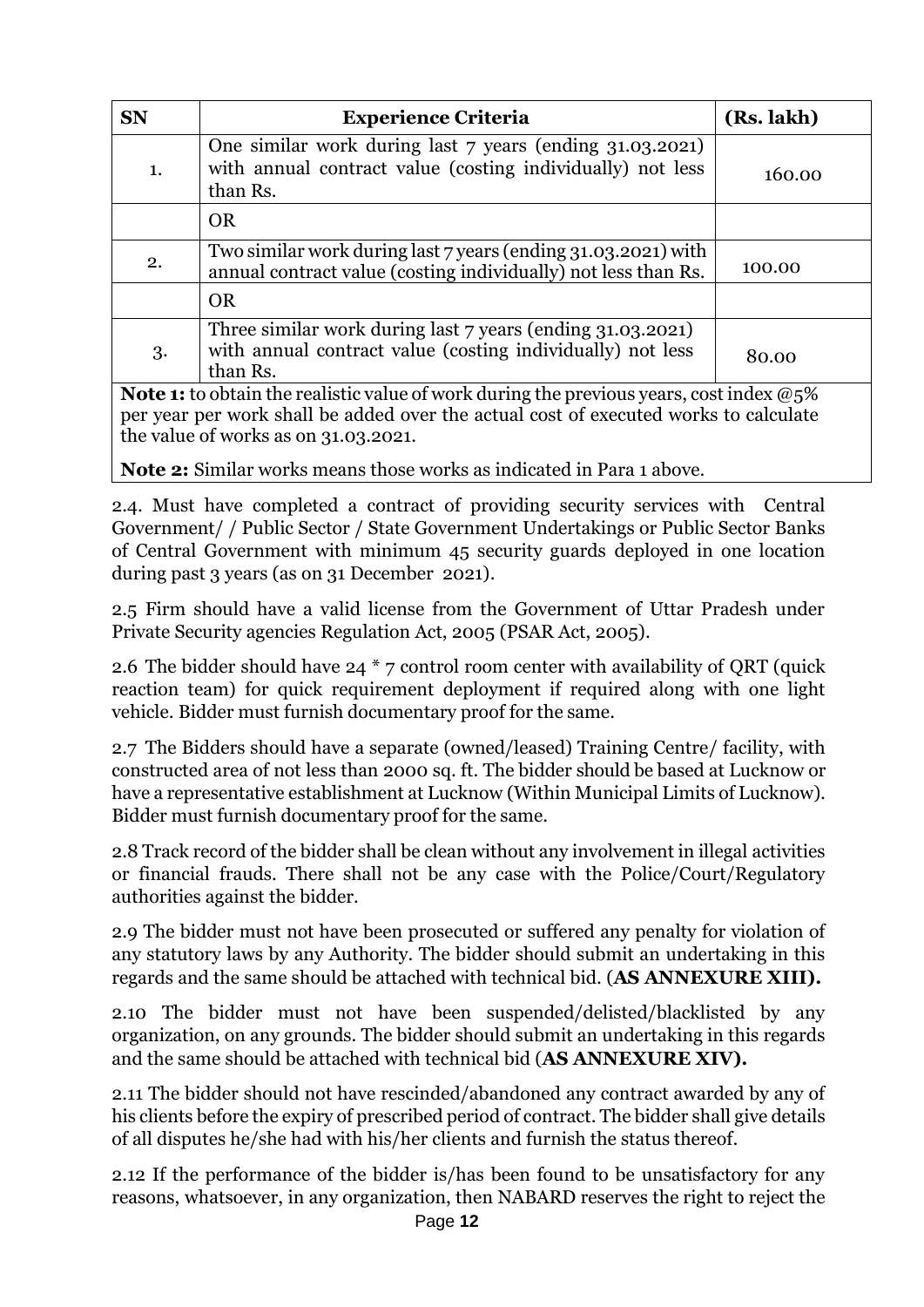bids submitted by such bidder.

2.13 The bidder shall have applicable and valid registrations with statutory authorities constituted for Labour welfare and other purposes, if applicable, such as:

(f) Labour License under Uttar Pradesh Shops and Commercial Establishment Act 1962

- (g) Labour License under Contract Labour Regulation and Abolition) Act, 1970
- (h)ESI
- (i) EPF
- (j) PAN, GST, etc. duly supported by copies of certificates of registration.
- 2.14 Bidding firms/companies shall have current account in a scheduled commercial bank.
- 2.15 Owned/leased/ rented training centre/ ground/plot should be available for providing training to guards. Documentary evidence in support of this shall be submitted.
- 2.16 Cancelled cheque should invariably be submitted for KYC compliance along with the bid.
- 2.17 The bidders shall submit documentary evidence in support of the above eligibility criteria.
- 2.18 Financial Bids of only those bidders will be opened who will satisfy the conditions of Technical Bids.

# **3. QUALIFICATION OF THE BIDDERS:**

- 3.1 Pre-contract Integrity Pact as in ANNEXURE-IX may be filled and submitted along with the Technical Bid, failing which the tender will not be considered.
- 3.2 The Bidder shall apply only through their authorized signatories.
- 3.3 (a) Memorandum of Understanding shall be provided in case the Bidder is in a joint Partnership.

(b) Details of the intended participation by each partner shall be furnished with complete details of the proposed division of responsibilities and corporate relationships among the individual members.

- 3.4 Bidder must submit copies of all documents required, duly self-attested, along with technical bid of the tender.
- 3.5 Each Bidder (each member in the case of partnership firm) or any associate is required to confirm and declare with his bid that no agent, middleman or any intermediary has been, or will be, engaged to provide any services, or any other item or work related to the award and performance of this contract. They will have to further confirm and declare that no agency commission or any payment which may be construed as an agency commission has been or will be paid and that the tender price will not include any such amount. If NBSC, Lucknow subsequently finds to the contrary, it reserves the right to declare the Bidder as non-compliant and declare any contract if already awarded to the Bidder to be null and void.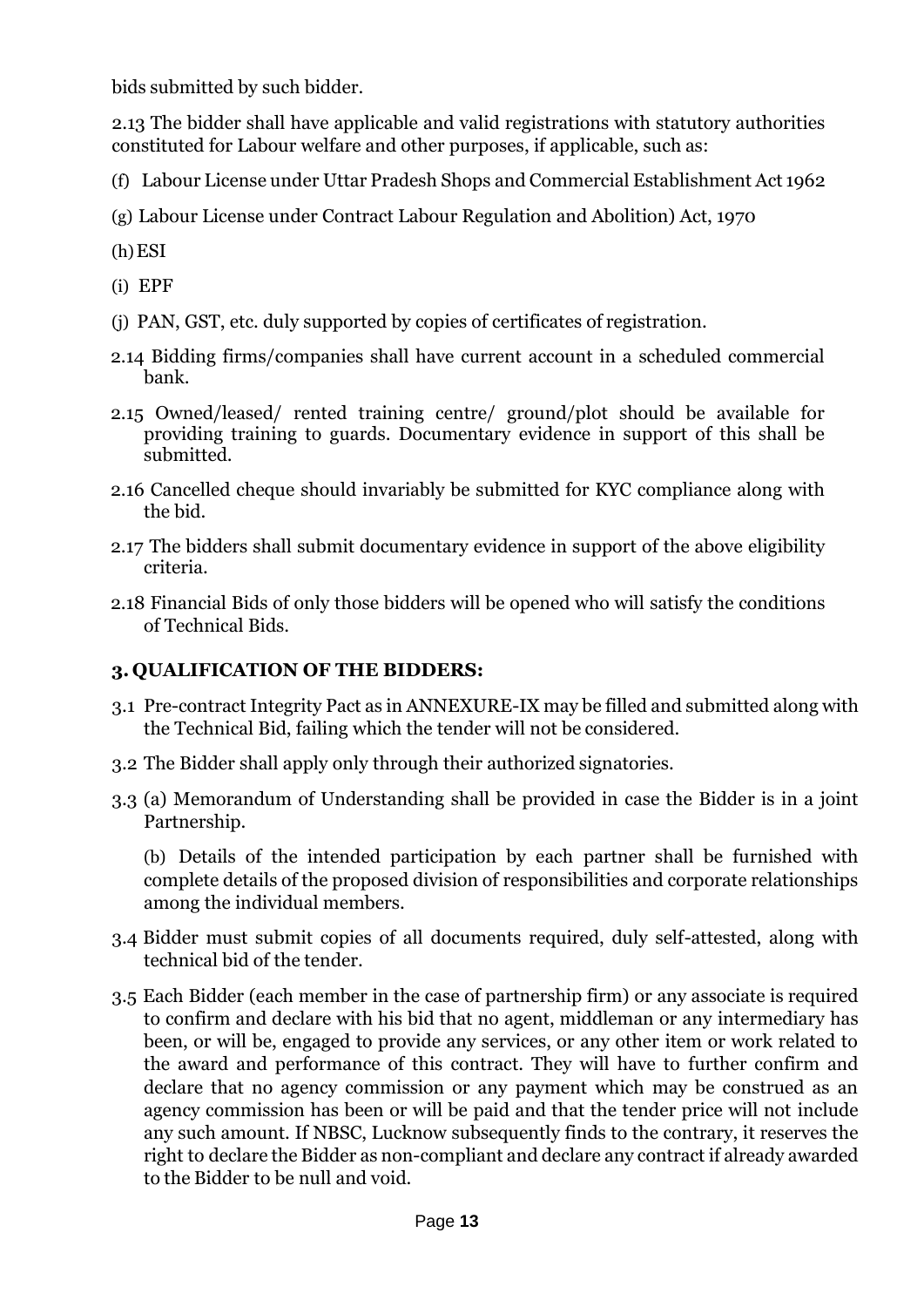3.6 Canvassing or offer of an advantage or any other inducement by any person with a view to influencing acceptance of a bid will be an offence under Laws of India. Such action will result in the rejection of bid, in addition to other punitive measures.

#### **4. INSTRUCTIONS TO THE BIDDERS FOR FURNISHING INFORMATION AS A PART OF PRE-TENDER QUALIFICATIONS:**

- 4.1 The work involved is providing security services as per the office instructions.
- 4.2 Tenderers are requested to enclose the following documents along withPART- I (Prequalification bid) for examining their qualification/suitability. Opening of Part II (Financial Bid) submitted by a tenderer will be subject to his/her satisfying the eligibility criteria stipulated for PART-I (Pre-qualification bid).
- (i) Copies of Work Orders/Completion Certificates (indicating nature of work, contract amount and duration) from clients for having executed/executing similar works for Central/Public Sector Undertakings/Public Sector Banks during the last seven years (prior to 31.03.2021). "Similar Works" means experience in executing Annual Maintenance Contracts in similar Government/PSU/PSB / training institutes/campus/ establishments having office, hostel & residential buildings or similar such set-up.
- (ii) IT returns of last three consecutive years duly certified by a practicing Chartered Accountant.
- (iii) References of clients/particulars of bankers, specifying their names and contact numbers (landline and mobile) and names of the contact executives/officials.
- (iv) Information in ANNEXURE-V, VI, VII, VIII, IX, X, XI, XII, XIII & XIV as per enclosed pro-forma.
- 4.3 Intending applicants are required to submit their full bio-data giving details about their organization, experience, technical personnel in their organization, spare capacity, competence and adequate evidence of their financial standing, etc. in the enclosed statement which will be kept confidential.
- 4.4 If required, the Bank will obtain reports on past performance of the tenderer from their clients and bankers and evaluate the said reports before opening of the PART– II of the tenders. If any tenderer is not found to possess the required eligibility for participating in the tendering process at any point of time and/or his performance reports received from his clients and/or his bankers are found not satisfactory, the Bank reserves the right to reject his offer even after opening of PART-I of the tender and his sealed cover containing PART-II of the tender will be returned to him. The Bank is not bound to assign any reason for rejecting the tender.
- 4.5 After prima facie scrutiny, if any of the contractors is found not satisfying the required eligibility criteria, the tender submitted by him will not be processed further.
- 4.6 Each page of the application shall be signed. The application shall be signed by person/persons on behalf of the organization having necessary authorization/Power of Attorney to do so.
- 4.7 If the space in the pro-forma (Annexures) is insufficient for furnishing full details, the information shall be supplemented on separate sheets of paper stating therein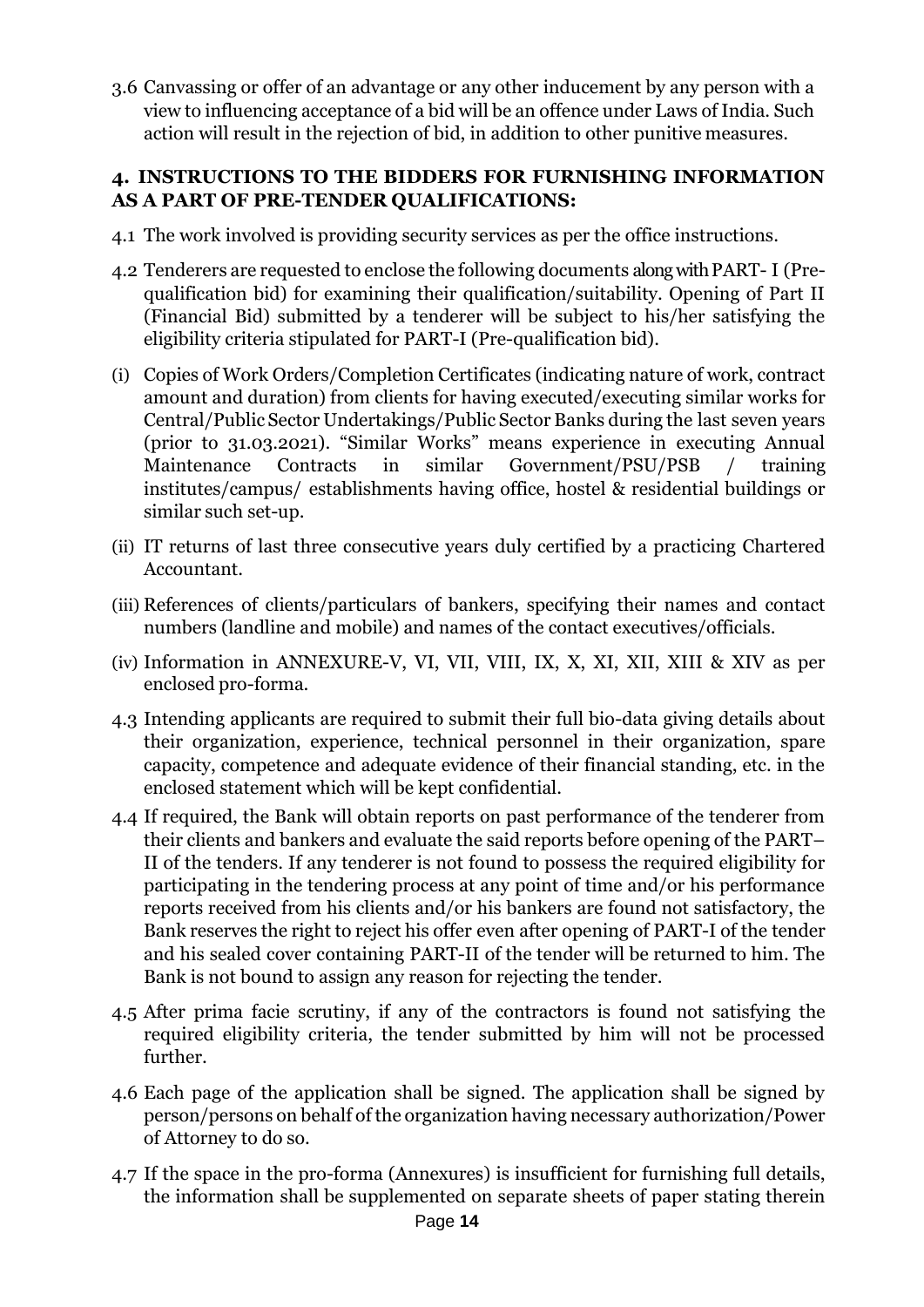the part of the statement and serial number. Separate sheets shall be used for each part.

- 4.8 Any letter or document accompanying the technical bid shall be submitted in duplicate.
- 4.9 Clarifications, if any required may be obtained from National Bank Staff College.
- 4.10 NBSC takes no responsibility for delay/loss in post or non-receipt of Quotations/ Tender Documents.
- 4.11The Bidders should quote their rates by strictly adhering to the guidelines and the terms and conditions stipulated in the Tender Document. Unsolicited correspondence after opening of the Tender shall not be entertained. Conditional/Deviational Tenders may be rejected without making any reference to the Tenderers.
- 4.12No Tenderer will be allowed to withdraw his Tender during the validity period. Subletting of the Contract is not permitted. In case any tenderer withdraws his/her tender during the validity period, the EMD amount received from such tenderers shall be forfeited.
- 4.13Notwithstanding anything stated above, NBSC reserves the right to assess the tenders capability and capacity to perform the contract, should the circumstances warrant such assessment in the overall interest of NBSC.

# **5. ONE BID PER BIDDER:**

Each bidder shall submit only one tender either by himself or as a partner. If a bidder or if any of the partners in a joint venture or any one the members of the consortium participate in more than one bid, the bids are liable to be rejected.

# **6. COST OF BID:**

The bidder shall bear all costs associated with the preparation and submission of their bid and the NBSC, Lucknow will in no case shall be responsible or liable for those costs, regardless of the conduct or outcome of the tender process.

# **7. VISIT TO PREMISES AT LUCKNOW:**

The bidder is required to provide services to NBSC, Lucknow and is advised to visit and acquaint himself with the site and operational system. The costs of visiting shall be borne by the bidder. It shall be deemed that the contractor has undertaken a visit to the campus of the NBSC, Lucknow and is aware of the operational conditions prior to the submission of the tender documents.

# **8.TENDER DOCUMENTS:**

8.1.1. The bidder is expected to examine all instructions, Forms, Terms and Conditions in the Tender document. Failure to furnish all information required by the Tender document or submission of a tender not substantially responsive to the Tender document in every respect will be at the bidder's risk and may result in rejection of his bid.

8.1.2. The bidder shall not make or cause to be made any alteration, erasure or obliteration to the text of the Tender document.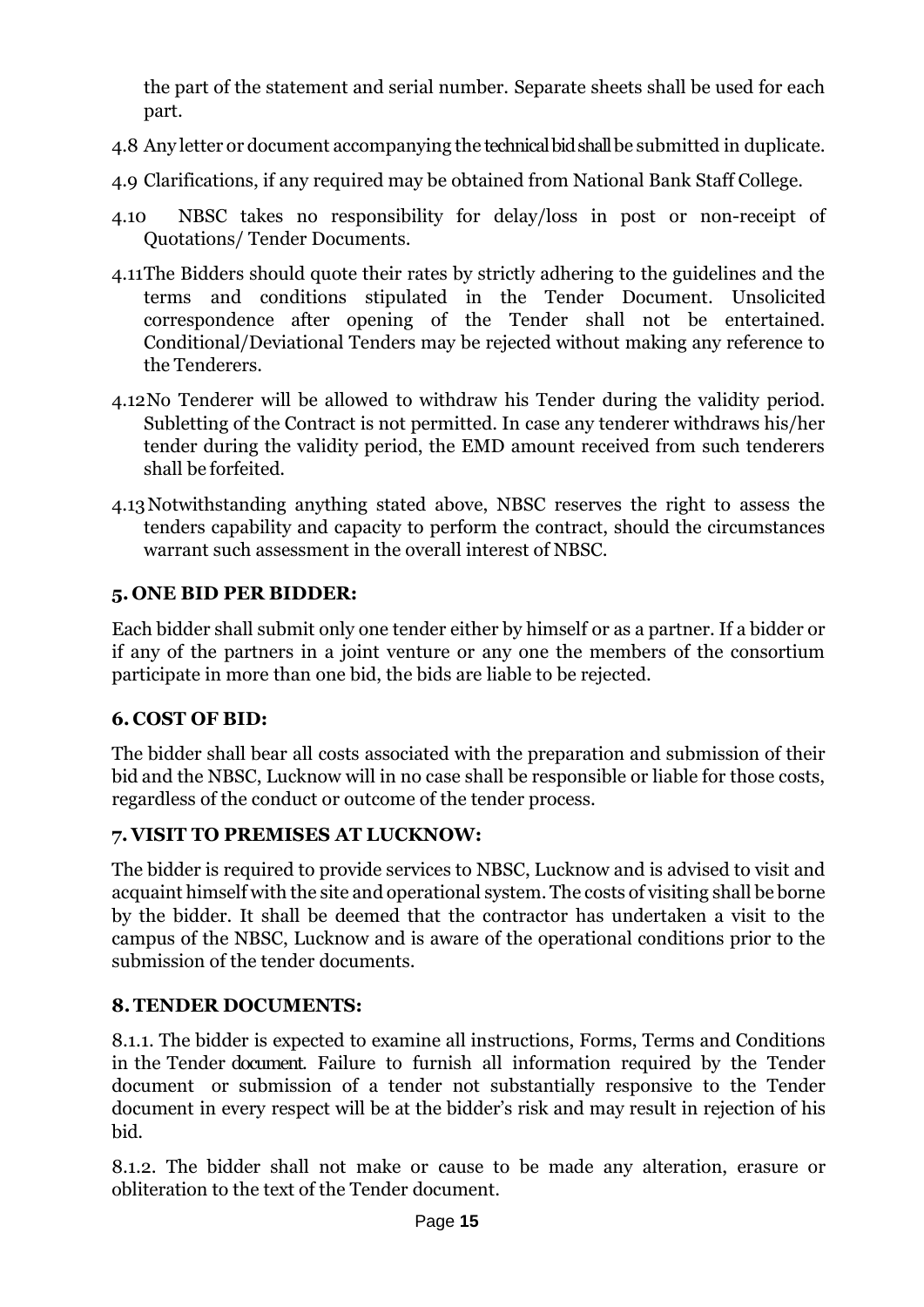# **8.2. CLARIFICATION OF TENDER DOCUMENT**

8.2.1. The bidder shall check the pages of all documents against page number given in indexes and, in the event of discovery of any discrepancy or missing pages the bidder shall inform the Office of the, NBSC, Lucknow.

8.2.2. In case the bidder has any doubt about the meaning of anything contained in the Tender document, he shall seek clarification from the Office of, NBSC, Lucknow during the pre-bid meeting scheduled on 17 February 2022. Any such clarification, together with all details on which clarification had been sought, may be issued as corrigendum to the tender document.

8.2.3. Except for any such written clarification by the NBSC, Lucknow which is expressly stated to be an addendum to the tender document issued by the Office of The Principal, NBSC, Lucknow (concerned Section), no written or oral communication, presentation or explanation by any other employee of the NBSC, Lucknow shall be taken to bind or fetter the NBSC, Lucknow under the contract.

# **9. PREPARATION OF BIDS:**

9.1. Language

Bids and all accompanying document shall be in English or in Hindi. In case any accompanying documents are in other languages, it shall be accompanied by an English translation. The English version shall prevail in matters of interpretation.

9.2. Documents Comprising the Bid

Tender document issued for the purposes of tendering as described in Clause 8.1 and any amendments issued shall be deemed as incorporated in the Bid.

- 9.2.1. The bidder shall, on or before the date given in the Notice Invitation to Tender, submit his bid in e-tendering portal at NABARD.
- 9.2.2. One copy of the Tender document and Addenda, if any, thereto with each page signed and stamped shall be annexed to acknowledge the acceptance of the same.
- 9.2.3. The contractor shall deposit Bid Security (Earnest Money Deposit) as per details mentioned in Clause 9.7 below.
- 9.2.4. The bid shall be addressed to the Principal, NBSC, Lucknow and submitted in the Office of the Principal, NBSC, Lucknow (concerned Section) at the address given in the Tender document.
- 9.2.5. The Bidder (each member in case of partnership firms/ company) shall furnish the details regarding total number of works, as stated in Clause 2.1-2.10 completed in preceding 7 years, which were similar in nature and complexity as in the present contract requiring supply of trained man power to provide security Services.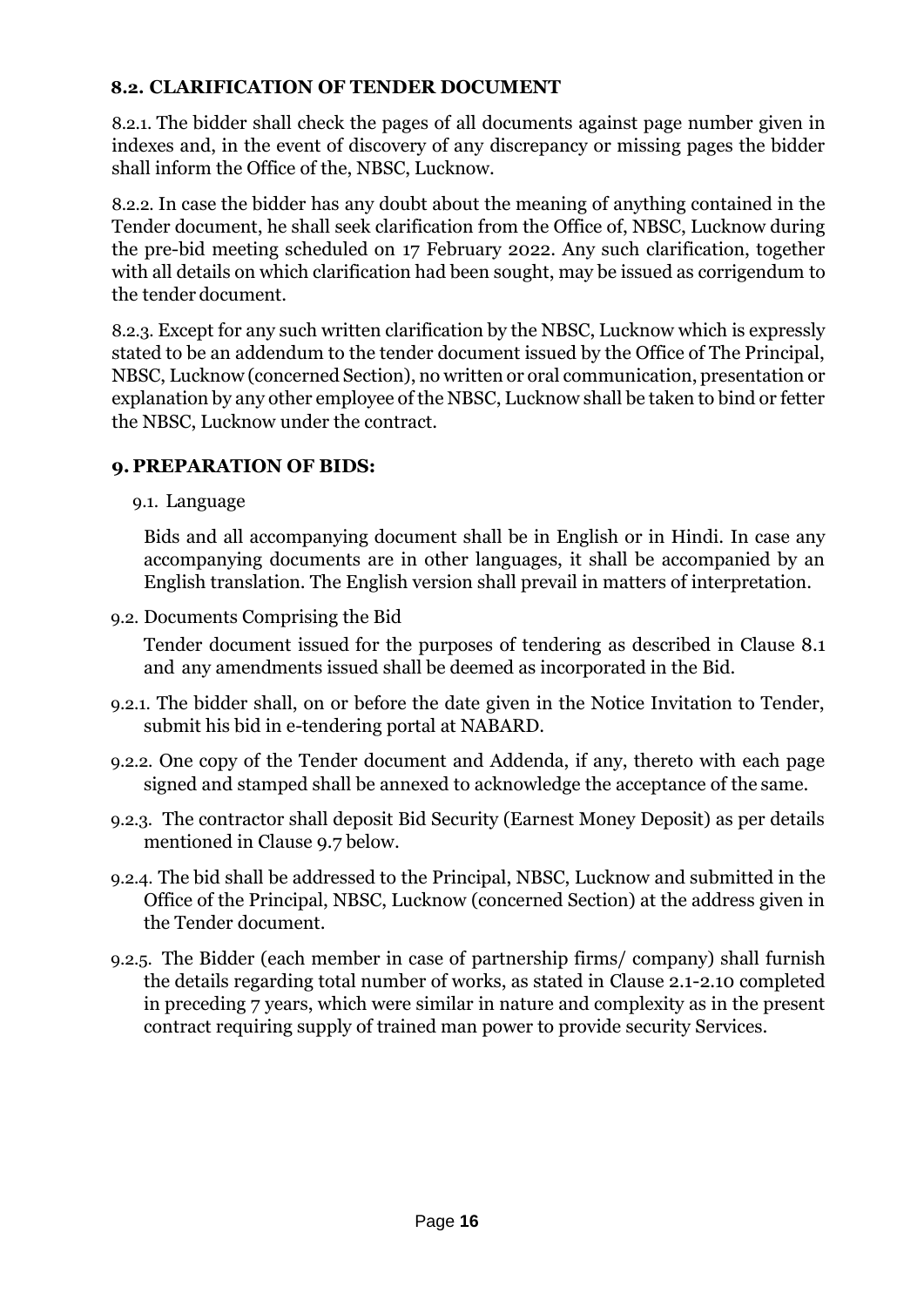#### 9.3. BID PRICES:

- 9.3.1. Bidder shall quote the rates in Indian Rupees / the service charges in percentage terms for the entire contract on a 'single responsibility' basis such that it covers contractor's all obligations mentioned in or to be reasonably inferred from the Tender document in respect of the security Services at NBSC, Lucknow.
- 9.3.2. The remuneration payable to the workers shall be commensurate with the minimum wages declared by the Central Govt. at any point of time. All the existing statutory requirements such as ESI / EPF, Bonus, GST, Group medical Insurance, other taxes etc. shall be complied with as per existing laws / instructions.In case, ESI facility not applicable, then the agency will take group medical insurance of Rs. 10 lakh for each workmen. The offers of those prospective bidders which do not meet the statutory requirements are liable to be rejected.
- 9.3.3. Conditional bids/offers will be summarily rejected.
- 9.4. FORM OF BID:

The Form of Bid shall be completed in all respects and duly signed and stamped by an authorized and empowered representatives of the Bidder. If the Bidder is a partnership firm, the Form of Bid shall be signed by a duly authorized representative of each member of participants thereof. Signatures on the Form of Bid shall be witnessed and dated. Copies of relevant power of attorney shall be attached.

9.5. Currencies of Bid and Payment:

The Bidder shall submit his price bid/offer in Indian Rupees and payment under this contract will be made in Indian Rupees.

9.6. Duration of Contract:-

The contract may be valid initially for Twenty four (24) months and the Principal, NBSC, Lucknow reserves the right to curtail or to extend the validity of contract on the same rates and terms and conditions for such period as may be agreed to, but not beyond **1** year at each occasion. However, if for any reason the contract is terminated by any of the parties, the contractor shall provide his services till NBSC makes another or alternate arrangement.

- 9.7. BID SECURITY:- Earnest Money Deposit
- 9.7.1. The contractor shall deposit Bid Security (Earnest Money Deposit) for an amount of Rs. 3.80 lakh by directly depositing the said amount into following Bank Account: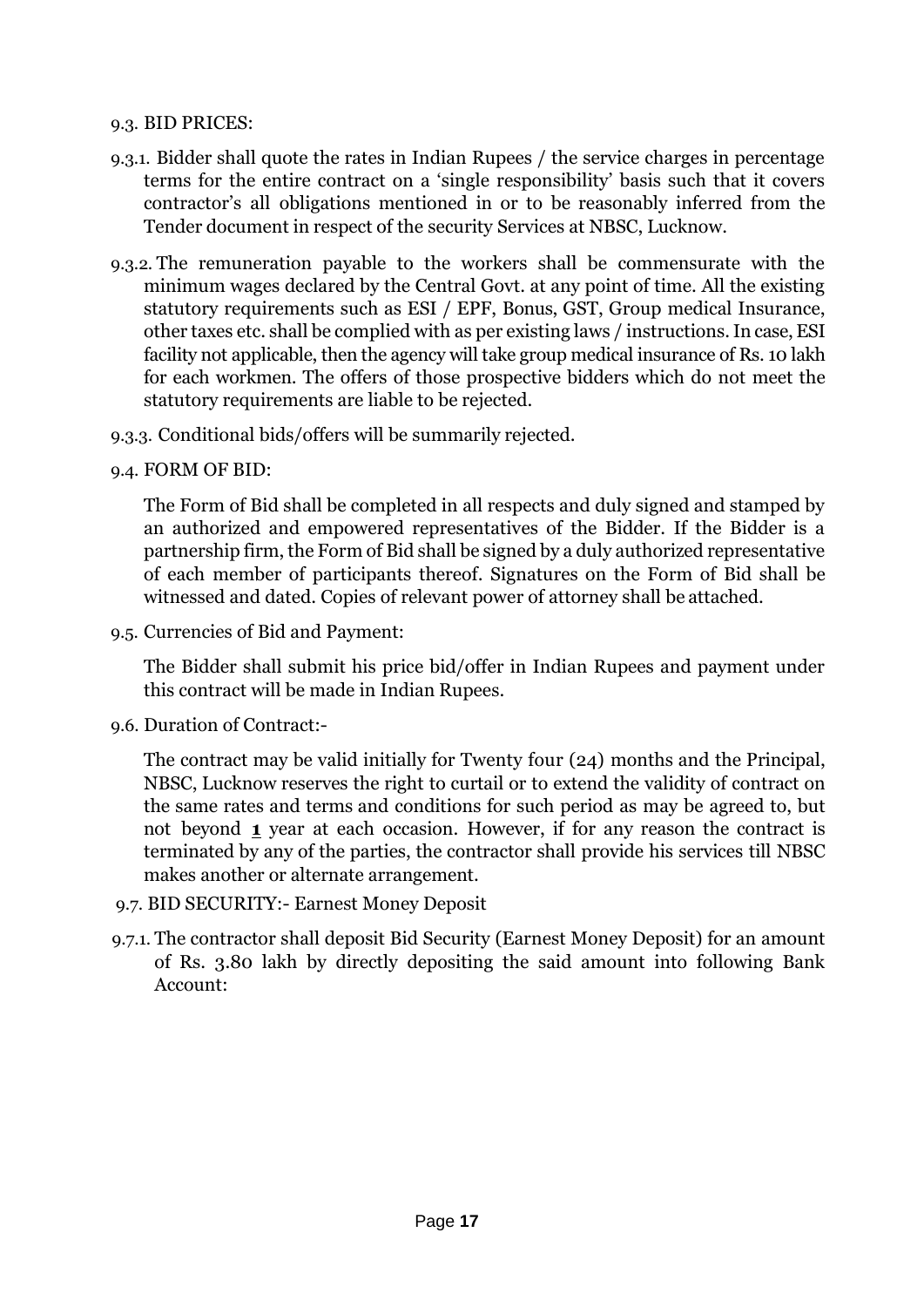#### **Name of the Account: NATIONAL BANK FOR AGRICULTURE AND RURAL DEVELOPMENT**

#### **Bank Name: NABARD**

#### **Branch Name: Head Office, Mumbai**

#### **IFS Code: NBRD0000002**

#### **Account No: NABADMN20**

- 9.7.2.Bid securities/EMD of the unsuccessful bidders will be returned to them at the earliest after expiry of the final bid validity.
- 9.7.3.Bid security/EMD of the successful bidder shall be returned on receipt of Performance Security by the NBSC, Lucknow and after signing the contract agreement.
- 9.7.4.Bid Security/EMD shall be forfeited if the bidder withdraws his bid during the period of Tender validity.
- 9.7.5.Bid Security/EMD shall be forfeited if the successful bidder refuses or neglects to execute the Contract or fails to furnish the required Performance Security within the time frame specified by the NBSC, Lucknow.
- 9.8. Format and Signing of Bid:-
- 9.8.1.The bidder shall submit one copy of the Tender document and addenda, if any, thereto, with each page of this document signed and stamped to confirm the acceptance of the terms and conditions of the tender by the bidder.
- 9.8.2.The documents comprising the bid shall be typed or written in indelible ink and all pages of the bid shall be signed by a person or persons duly authorized to sign on behalf of the bidder. All pages of the bid, where entries or amendments have been made, shall be signed by the person or persons signing the bid. All the pages of the tender document and supporting documents may be serially numbered.
- 9.8.3.The bid shall contain no alterations, omissions or additions except those to comply with instruction issued by the NBSC, Lucknow, or are necessary to correct errors made by the bidder, in which case such corrections shall be initialed/signed and dated by the person or persons signing the bid.

#### **10. Submission of Bids:-**

- 10.1.1. The bidder shall submit the Technical Bid and the Financial Bid separately in the etendering form duly super scribed.
- 10.1.2. The Technical Bid should consist of the following documents:-
	- (a) Bid Security (Earnest Money Deposit) for an amount of Rs. 3.80 lakh in the form mentioned in clause 9.7.1 above. Self-attested one recent passport size photograph(s) of the authorized person(s) of the firm/agency with name, designation, Office/Residential address and office Telephone numbers, whether the bidder is a sole proprietor/partnership firm and if partnership firm, names addresses and telephone numbers of Directors/Partners also;
	- (b) Self-attested copy of PAN card under Income Tax Act;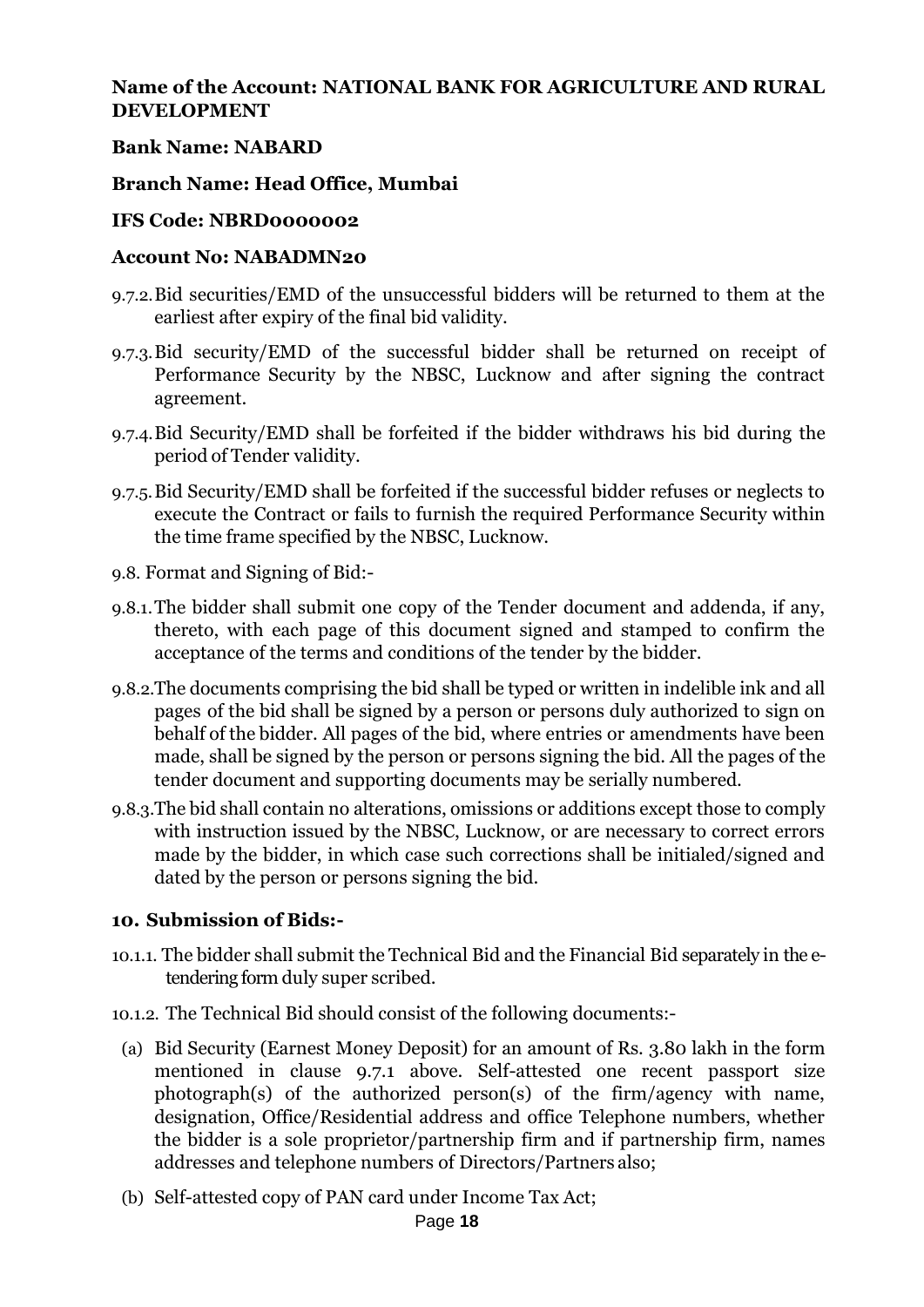- (c) Self-attested copy of GST Registration Number;
- (d) Self-attested copy of Valid Registration No. of the Agency/Firm;
- (e) Self-attested copy of valid Provident Fund Registration Number;
- (f) Self-attested copy of valid ESI Registration Number;
- (g) Self-attested copy of valid License by Government of Uttar Pradesh under Private Security Agencies Regulations Act, 2005 (PSAR Act 2005).
- (h) Self-attested copy of valid License and Number under Contract Labour Act and under any other Acts/Rules;
- (i) Proof of Average Annual turnover of last 03 years 2020-21, 2019-20 & 2018-19 as stated in Clause 2 supported by audited Balance Sheet;
- (j) Proof of experience as stated in Clause 2 supported by documents from the concerned organizations
- (k) Bidding firms/companies shall have current account in a scheduled commercial bank.
- (l) Cancelled cheque should invariably be submitted for KYC compliance along with the bid.
- (m) Signed copy of tender.
- (n) Signed Pre Integrity pact in stamp paper.
- 10.1.3. The FINANICAL BID should contain Preamble and ANNEXURE- XIII i.e. entire PART-II of the tender document duly filled in figures andwords.
- 10.1.4. All the bids shall be addressed to the Principal, NBSC, Lucknow.
- 10.1.5. The tender shall remain valid and open for acceptance for a period of 90 days from the last date of submission of tender.
- 10.2 Late and Delayed Tenders:
- 10.2.1. Bids must be received in the e-tendering portal as mentioned in this document above not later than the date and time stipulated in the Notice Inviting Tender (NIT). The NBSC, Lucknow may, at its discretion, extend the deadline for submission of bids in which case all rights and obligations of the NBSC, Lucknow and the Bidder will be the same.
- 10.2.2. Any bid received by the NBSC, Lucknow after the deadline for submission of bids, as stipulated above, shall not be considered.

#### **11.Bid Opening and Evaluation:-**

11.1. The authorized representatives of the NBSC, Lucknow will open the Prequalification/Technical Bids in the presence of the Bidders or of their representatives who choose to attend at the appointed place and time.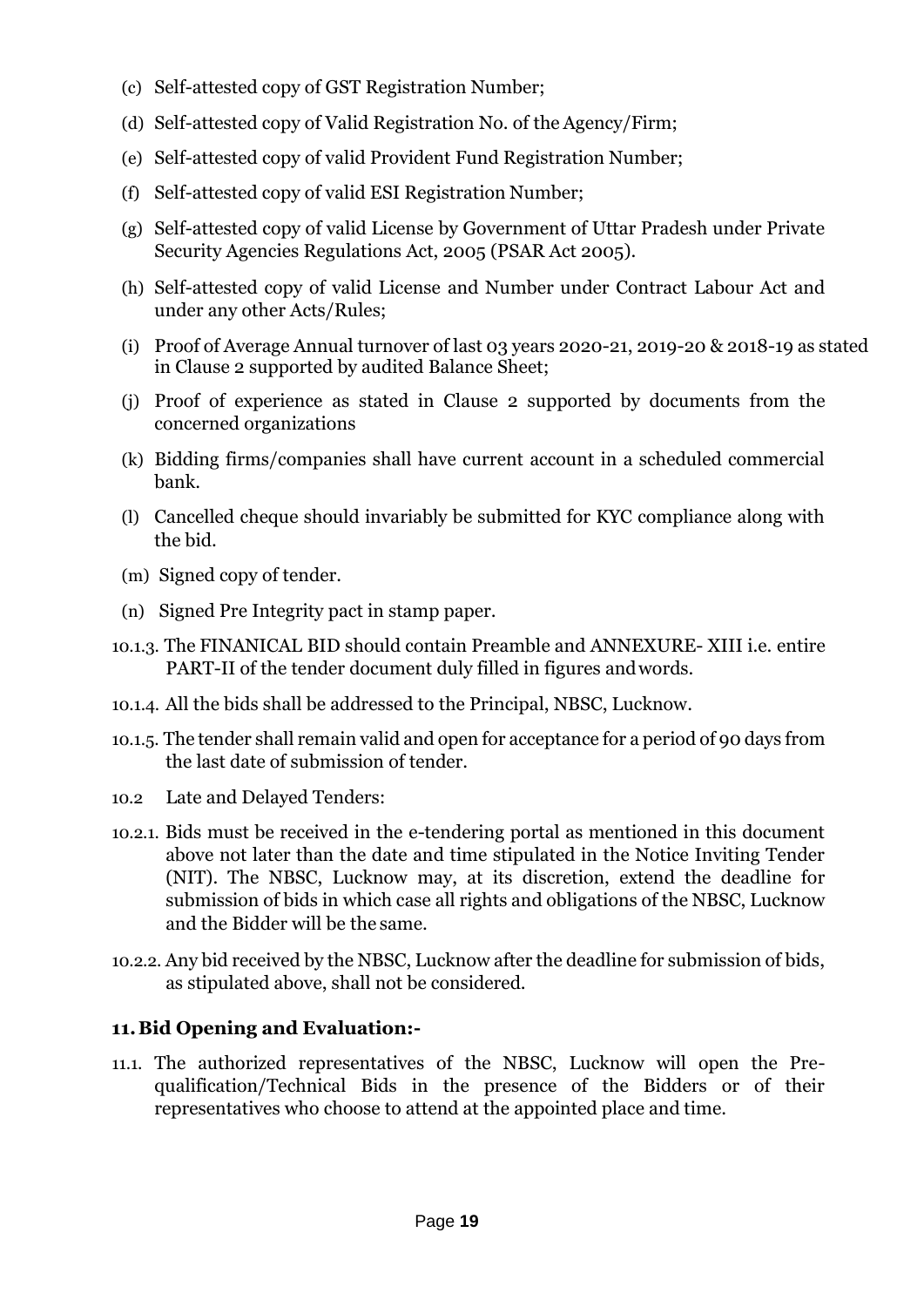- 11.2. The bid of any bidder who has not complied with one or more of the conditions prescribed in the terms and conditions will be summarily rejected.
- 11.3. Conditional bids will also be summarily rejected.
- 11.4. Subsequently, the selected technical bids will be evaluated as per information furnished by vendor and eligibility criteria mentioned in Point no. 2 mentioned at page no.10 of this tender document.
- 11.5. Financial bids of only the technically qualified bidders will be opened for evaluation in the presence of qualified bidders.
- 11.6 Right to accept any Bid and to reject any or all Bids:-
- 11.6.1. The NBSC, Lucknow, is not bound to accept the lowest or any bid and may at any time by notice in writing to the bidders terminate the tendering process.
- 11.6.2. The NBSC, Lucknow, may terminate the contract if it is found that the contractor is black listed on previous occasions by any of the Govt departments / Institutions / Local Bodies / Municipalities / Public Sector Undertakings, etc.
- 11.6.3. The NBSC, Lucknow, may terminate the contract in the event the successful bidder fails to furnish the Performance Security or fails to execute the agreement.

#### **12 Award of Contract:**

- 12.1. The NBSC, Lucknow, will award the contract to the successful evaluated bidder whose bid has been found to be eligible and qualified to perform the contract satisfactorily as per the terms and conditions incorporated in the bidding document.
- 12.2. The NBSC, Lucknow, will communicate the successful bidder by email and by Registered post that his bid has been accepted. This letter (hereinafter and in the condition of contract called the Work Order) shall prescribe the amount which the NBSC/BIRD, Lucknow will pay to the contractor in consideration of the execution of work/services by the contractor as prescribed in the contract.
- 12.3. The successful bidder will be required to execute an agreement in the form specified in ANNEXURE-VIII within a period of 30 days from the date of issue of Work Order.
- 12.4. The successful bidder shall be required to furnish a Performance Security within 15 days of receipt of Work Order for an amount Rs.16 lakh through any of the following Mode:
	- (a) A bank guarantee by an Indian Nationalized Bank, promising payment of the guaranteed sum to the BUYER on demand within three working days without any demur whatsoever and without any reasons whatsoever. The demand for payment by the BUYER shall be treated as conclusive proof of payment.
	- (b) The Performance Security may also be directly credited in our Current Account, the details of which are:-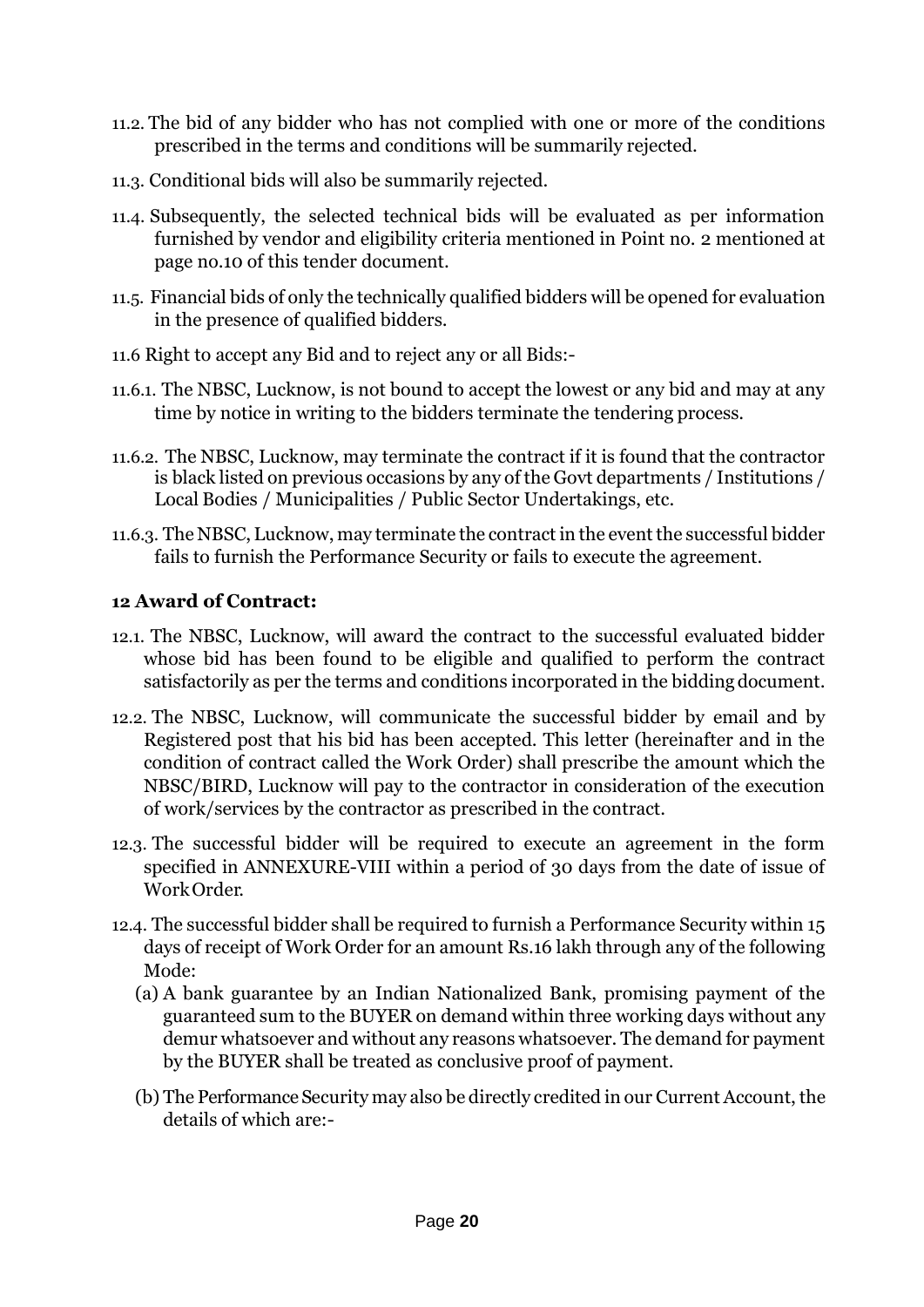Name of the Account: NATIONAL BANK FOR AGRICULTURE AND RURAL DEVELOPMENT Bank Name: NABARD Branch Name: Head Office, Mumbai IFS Code: NBRD0000002 Account No: NABADMN20

The EMD of the successful bidder may be converted into RMD / Performance Security and shall not carry any interest whatsoever. The Performance Security shall remain valid for a period of sixty days beyond the date of completion of all contractual obligations.

In case the contract period is extended further, the validity of Performance Security shall also be extended by the contractor accordingly.

12.5. Failure of the successful bidder to comply with the requirements of above clauses shall constitute sufficient grounds or the annulment of the award and forfeiture of BidSecurity.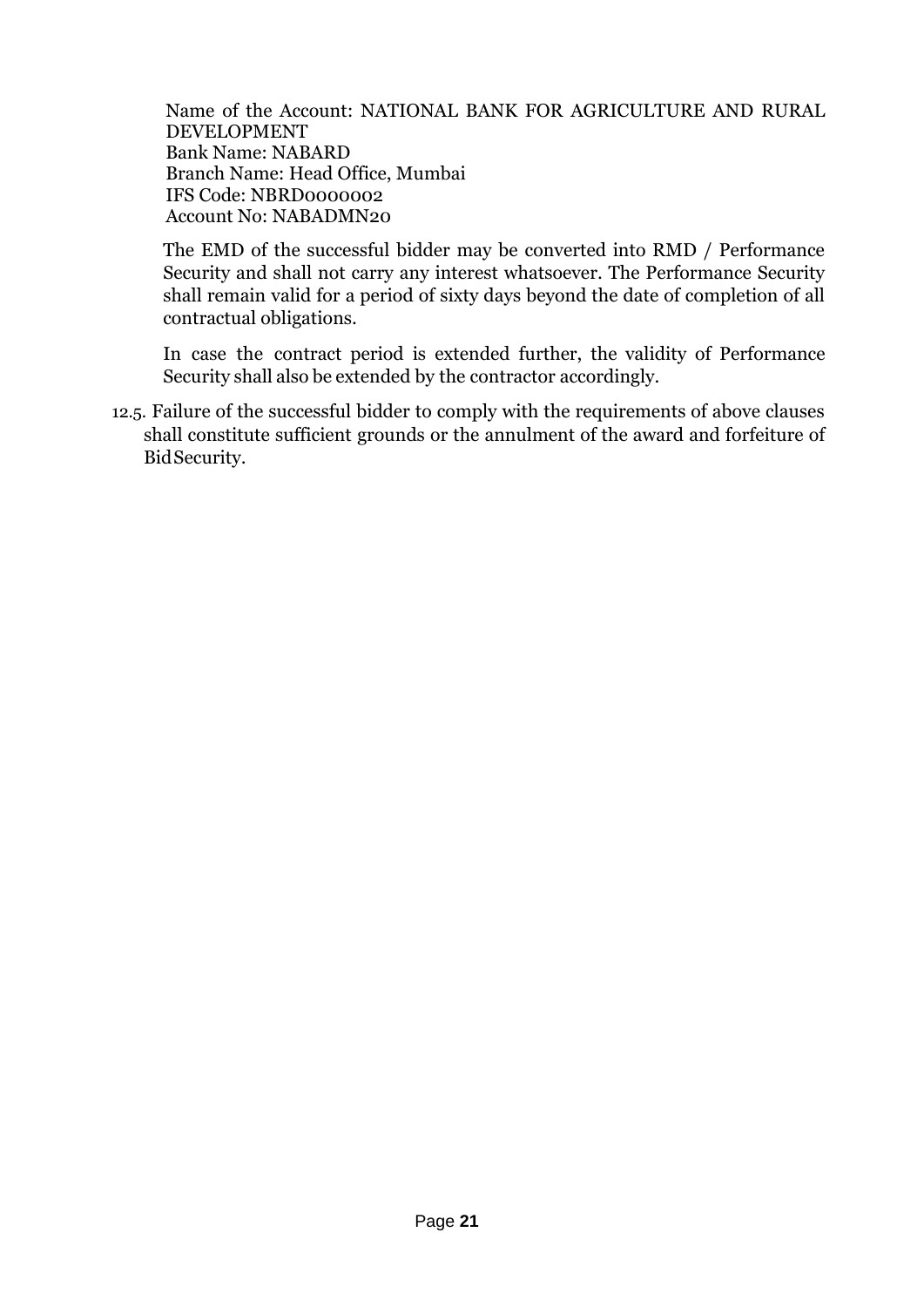#### **GENERAL CONDITIONS OF ANNUAL MAINTENANCE CONTRACT FOR PROVIDING SECURITY SERVICES**

- 1. The personnel/employees/ security staff/guards of the contractor shall be paid the amount of all Statutory liabilities such as ESI, EPF, in case if, ESI is not applicable then Group medical insurance, Bonus, Gratuity, dues under (If any) workmen's Compensation Act, etc.
- 2. The contractor shall abide by and comply with all the relevant laws and statutory requirements covered under Payment of Minimum Wages Act, 1948,Contract Labour (Regulation & Abolition) Act 1970, EPF etc. with regard to the personnel engaged by him for works. It will be the responsibility of the contractor to provide details of manpower deployed by him, in the NBSC/BIRD, Lucknow and to the concerned Labour Department.
- 3. As far as EPF is concerned, it shall be the duty of the Contractor to get PF code number allotted against which the PF subscription, deducted from the payment of the personnel engaged and equal employer's amount of contribution should be deposited with the respective PF authorities within 7 days of close of every month giving particulars of the employees engaged for the NBSC/BIRD, Lucknow works which is required to be submitted to the NBSC/BIRD, Lucknow. In any eventuality, if the contractor failed to remit employee/employer's contribution towards PF subscription etc. within the stipulated time the NBSC/BIRD, Lucknow is entitled to recover the equal amount from any money due or accrue to the Contractor under this agreement or any other contract, duly furnishing particulars of personnel engaged for the NBSC/BIRD,Lucknow.
- 4.The antecedents of the staff deployed shall be got verified by the contractor from local police authority and an undertaking in this regard to be submitted to the NBSC/BIRD, Lucknow and NBSC, Lucknow shall ensure that the contractor complies with the provisions.
- 5. The Contractor will maintain a register on which day to day deployment of personnel will be entered. This will be checked and examined by the authorized official of the NBSC/BIRD, Lucknow. While raising the bill, the deployment particulars of the personnel engaged during each month, shift wise, should be shown. The Contractor has to give an undertaking (on the format), duly countersigned by the concerned official of the NBSC/BIRD, Lucknow, regarding payment of wages as per rules and laws in force, before receiving the 2nd payment onwards.
- 6. All liabilities arising out of accident or death while on duty of the required security services personnel shall be borne by the contractor. The contractor shall cover all his employees with a comprehensive Group Insurance policy. The contractor shall indemnify the NBSC/BIRD, Lucknow against all liabilities arising out of any such accidents or deaths.
- 7. Adequate supervision will be provided to ensure correct performance of the said security installation maintenance services in accordance with the prevailing assignment instructions agreed upon between the two parties. In order to exercise effective control & supervision over the staff of the Contractor deployed, the supervisory staff will move in their areas of responsibility.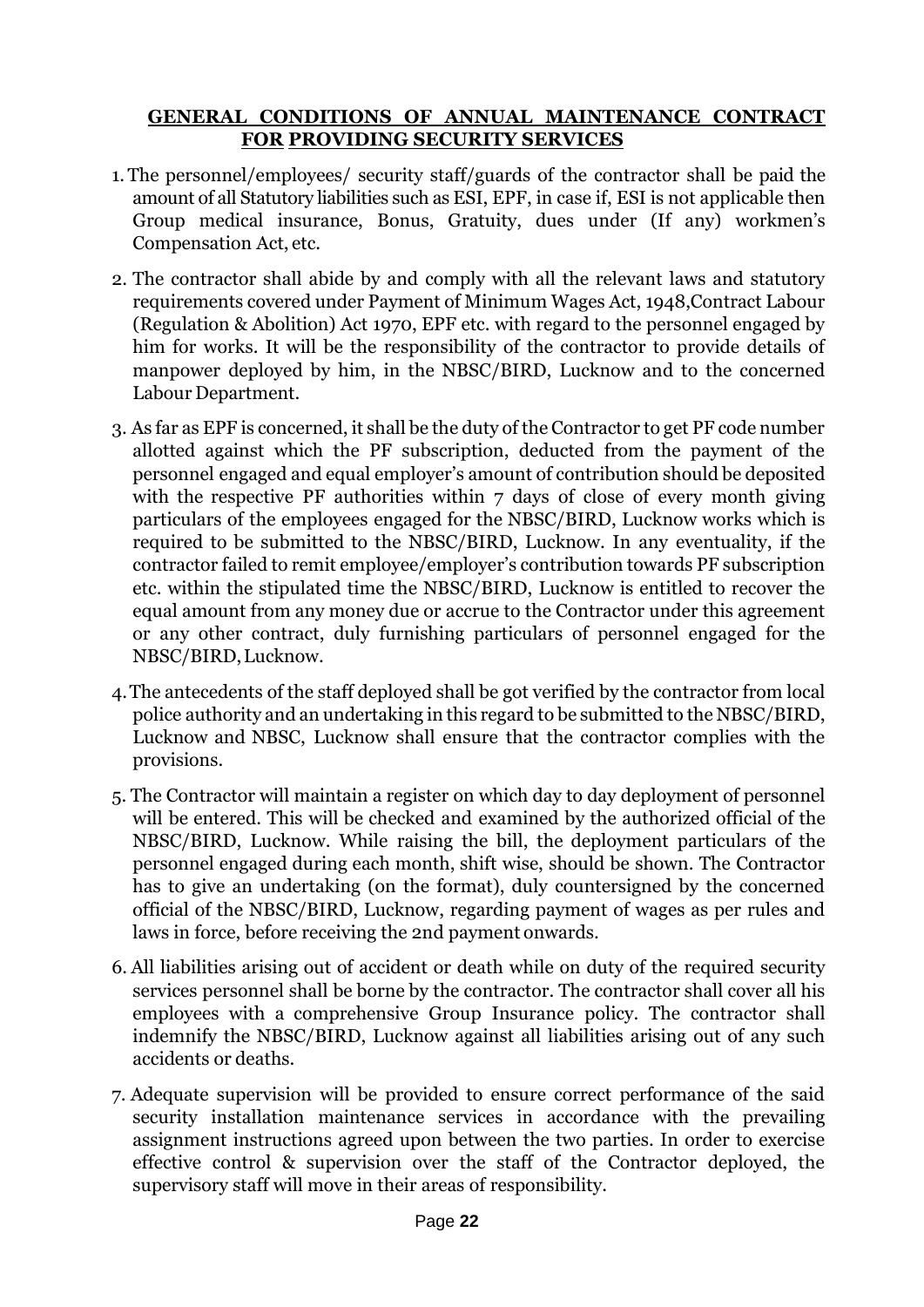- 8. All necessary reports and other information will be supplied immediately as required and regular meetings will be held with the NBSC/BIRD, Lucknow.
- 9. Contractor and its staff shall take proper and reasonable precautions to preserve from loss, destruction, waste or misuse the areas of responsibility given to them by the NBSC/BIRD, Lucknow and shall not knowingly lend to any person or company any of the effects of the NBSC/BIRD, Lucknow under its control.
- 10. The staff deployed shall not accept any gratitude or reward in any shape.
- 11. The contractor shall provide training at his own cost to ensure correct and satisfactory performance of his liabilities and responsibilities under the contract.
- 12. That in the event of any loss occasioned to the NBSC/BIRD, Lucknow, as a result of any lapse on the part of the contractor which will be established after an enquiry conducted by the NBSC/BIRD, Lucknow, the said loss can be claimed from the contractor up to the value of the loss. The decision of the Principal, NBSC, Lucknow will be final and binding on the agency.
- 13. The contractor shall do and perform all such services, acts, matters and things connected with the administration, superintendence and conduct of the arrangements as per the direction enumerated herein and in accordance with such directions, which the NBSC/BIRD, Lucknow may issue from time to time and which have been mutually agreed upon between the two parties.
- 14. The NBSC, Lucknow shall have the right, within reason, if any person employed by the contractor is considered to be undesirable or otherwise, to inform to the contractor and contractor shall replace such person immediately.
- 15. The contractor shall be responsible to maintain all property and equipment of the NBSC/BIRD, Lucknow entrusted to it.
- 16.The contractor will deploy supervisors as agent of the contractor and the instructions given to the supervisor by NBSC/BIRD will be deemed to be instructions given to the contractor. The supervisor shall be required to follow the instructions of NBSC/BIRD, Lucknow and ensure that the work done accordingly.
- 17. The contractor will ensure that the persons deployed by them are dressed in neat and clean uniform, failing which invites a penalty of Rs.500/- on each occasions and habitual offenders in this regard shall be liable to be replaced from the campus by the contractor. The penalty on this account shall be deducted from the Contractor's bills.
- 18. The personnel engaged have to be extremely courteous with very pleasant mannerism in dealing with the Staff/Trainees/Visitors and should project an image of utmost discipline. The NBSC/BIRD, Lucknow shall have the right to have any person removed in case of staff complaints or as decided by representative of the NBSC/BIRD, Lucknow if the person is not performing the job satisfactorily or otherwise. The contractor shall have to arrange the suitable replacement in all such cases.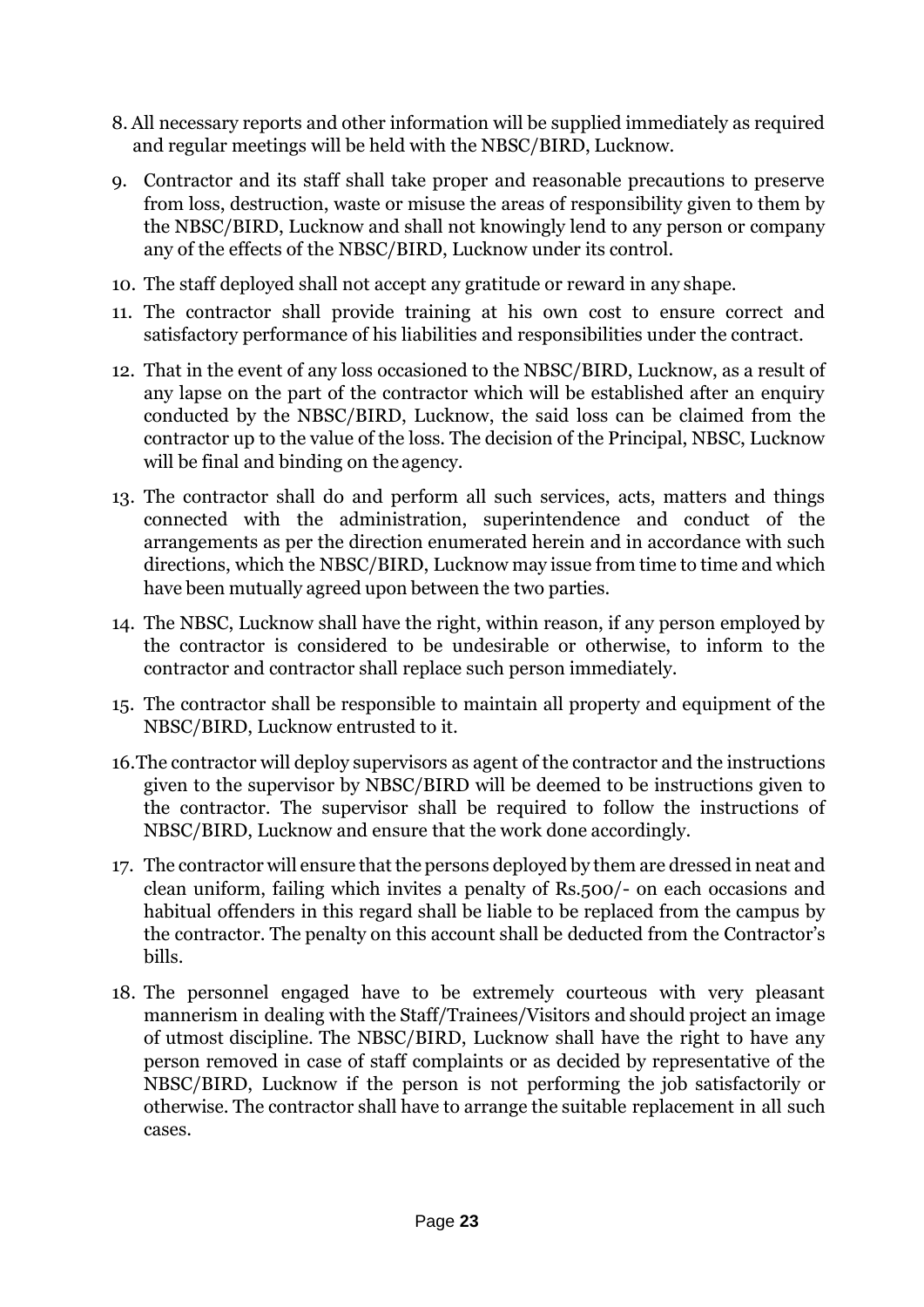19. The eight hours shift generally will be: -

First Shift - 0600 hrs. To 1400 hrs.<br>Second Shift - 1400 hrs. To 2200 hrs. Second Shift - 1400 hrs. To 2200 hrs. And,<br>Third Shift - 2200 hrs. To 0600 hrs.  $-2200$  hrs. To 0600 hrs.

But the timings of the shift are changeable and shall be fixed by the NBSC/BIRD, Lucknow from time to time depending upon the requirements. Prolong duty hours (more than 8 hrs. at a stretch) shall not be allowed. This include the two ladies guards each for BIRD and NBSC. Employed guards will be not change frequently

- 20. The personnel will have to report to the NBSC/BIRD, Lucknow security office at least 15 minutes in advance of the commencement of the shift for collecting necessary documents/ instructions, and to complete all other required formalities as approved by the NBSC, Lucknow.
- 21. The tenderer should ensure payments to the security guards as per the minimum wages act and also payment would be made by NEFT/RTGS in their bank account on or before 07<sup>th</sup> of every month based on the actual shift manned/operated by the personnel supplied by the contractor and based on the documentary proof jointly signed by the representative of the NBSC/BIRD, Lucknow and the contractor / his representative/personnel authorized by him. No other claim on whatever account shall be entertained by the NBSC, Lucknow. Proof of the same may be provided as and when demanded.
- 22. Any damage or loss caused by contractor's persons to the NBSC/BIRD, Lucknow in whatever from would be recovered from the contractor.
- 23. The NBSC/BIRD, Lucknow will give basic briefing/familiarization of the security arrangements required to be done by the personnel to be deployed by the contractor under the contract for 2 to 3 days and this period will not be counted as shift manned by contractor's personnel for the purpose of payment under the contract.
- 24. The contractor shall ensure that its personnel shall not at any time, without the consent of the NBSC/BIRD, Lucknow in writing, divulge or make known any trust, accounts matter or transaction undertaken or handled by the NBSC/BIRD, Lucknow and shall not disclose any information about the affairs of NBSC/BIRD, Lucknow. This clause does not apply to the information, which becomes public knowledge.
	- 25. Any liability arising out of any litigation (including those in consumer courts) due to any act of contractor's personnel shall be directly borne by the contractor including all expenses/ fines. The concerned contractor's personnel shall attend the court as and when required.
		- 26. Force Majeure

If at any time during the currency of the contract, either party is subject to force majeure, which can be termed as civil disturbance, riots, strikes, tempest, acts of God etc. which may prevent either party to discharge his obligation, the affected party shall promptly notify the other party about the happening of such an event. Neither party shall by reason of such event be entitled to terminate the contract in respect of such performance of their obligations. The obligations under the contract shall be resumed as soon as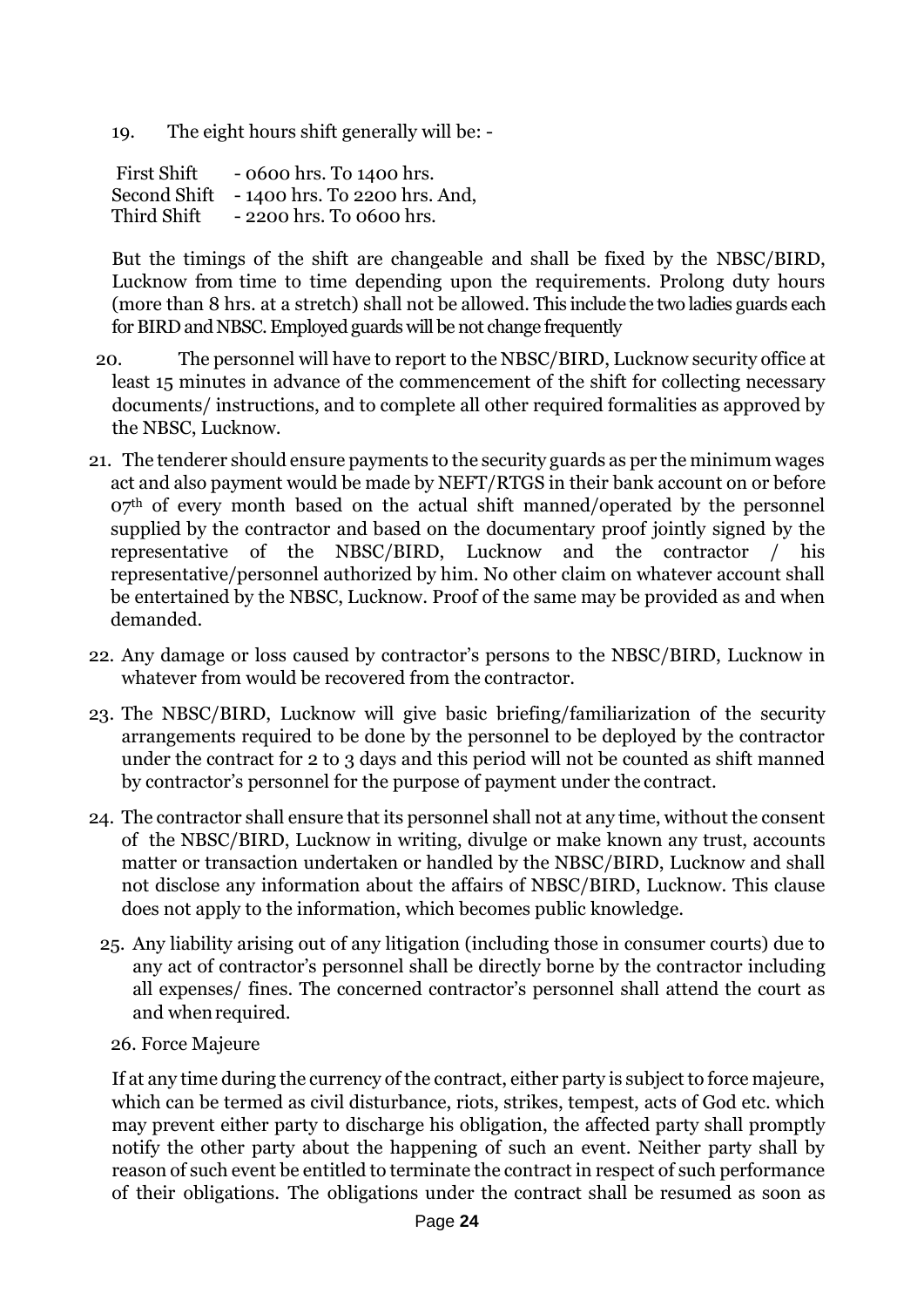practicable after the event has come to an end or ceased to exist. The performance of any obligations under the contract shall be resumed as soon as practicable after the event has come to an end or ceased to exist. If the performance of any obligation under the contract is prevented or delayed by reason of the event beyond a period mutually agreed to if any or seven days, whichever is more, either party may at its option terminate the contract.

27. The contractor shall have his own Establishment/Setup/Mechanism, etc. at his own cost to ensure correct and satisfactory performance of his liabilities and responsibilities under the contract.

28. 'WORK ORDER' means the notice issued by the NBSC/BIRD, Lucknow to the contractor communicating the date on which the work/services under the contract are to be commenced.

29. Ifthe contractor is a group/partnership oftwo or more persons, all such persons shall be jointly and severally liable to the NBSC/BIRD, Lucknow for the fulfillment of the terms of the contract. Such persons shall designate one of them to act as leader with authority to sign. The joint venture / consortium / group / partnership shall not be altered without the approval of the NBSC/BIRD, Lucknow.

30. The contract period will be initially for a period of Twenty four (24) months from the issue of the work order extendable by one year at each occasion for a maximum of two occasion if the services of the service provider firm are found satisfactory.

31. During the course of contract, if any contractor's personnel are found it to be indulging in any corrupt practices causing any loss of revenue to the NBSC/BIRD, Lucknow shall be entitled to terminate the contract forthwith duly forfeiting the contractor's PerformanceGuarantee.

32. In the event of default being made in the payment of any money in respect of wages of any person deployed by the contractor for carrying out of this contract and if a claim therefore is filed in the office of the Labour Authorities and proof thereof is furnished to the satisfaction of the Labour Authorities, the NBSC/BIRD, Lucknow may, failing payment of the said money by the contractor, make payment of such claim on behalf of the contractor to the said Labour Authorities and any sums so paid shall be recoverable by the NBSC/BIRD, Lucknow from the contractor.

33. If any money shall , as the result of any instructions from the Labour authorities or claim or application made under any of the Labour laws, or Regulations, be directed to be paid by the NBSC, Lucknow, such money shall be deemed to be payable by the contractor to the NBSC, Lucknow within seven days. The NBSC, Lucknow shall be entitled to recover the amount from the contractor by deduction from money due to the contractor or from the Performance Security.

34. The contractor shall not engage any sub-contractor or transfer the contract to any other person in any manner.

35. The contractor shall indemnify and hold the NBSC/BIRD, Lucknow harmless from and against all claims, damages, losses and expenses arising out of, or resulting from the works/services under the contract provided by the contractor.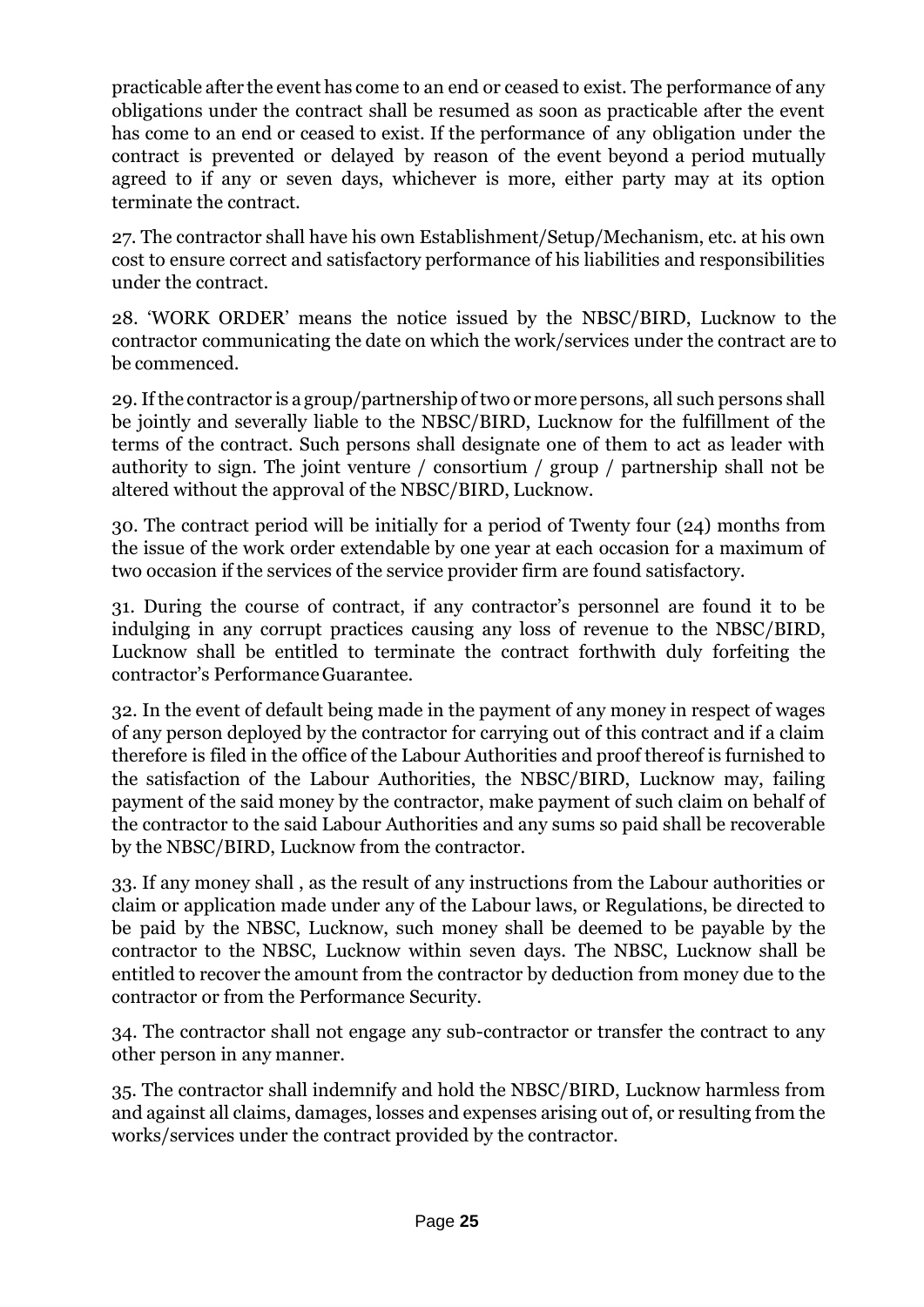36. The bidder should be registered with the concerned authorities of Labour Department under Contract Labour (R&A) Act 1970 and relevant Acts or laws (wherever applicable).

37. The personnel engaged should project an image of utmost discipline. They should be preferably between the ages of 18 and 55 yrs. NO UNDERAGE / MINOR (below 18 years of age) SHALL BE DEPLOYED UNDER ANY CIRCUMSTANCES. The entire responsibility for such lapse shall be that of the contractor. The Bank shall have right to have any person removed in case the personnel is not performing the job satisfactorily. The contractor shall have to arrange the suitable replacement in all such cases. Manpower so engaged shall be trained for providing security maintenance and other required services before joining. During this training, contractor shall have to arrange for substitute for the staff undergoing training.

38. The contractor shall get their staff screened for gross physical disabilities and contagious diseases and will provide a medical fitness certificate to this effect for each personnel deployed. NBSC/BIRD will be at liberty to get anybody re-examined in case of any suspicion. Only physically fit personnel shall be deployed for duty. The contractor shall ensure that the personnel deployed are vaccinated for COVID.

39. Staff engaged by the contractor shall not take part in any staff union and association activities.

40. The contractor shall bear all the expenses incurred on the following items i.e. Provision of torches and cells, stationary for writing duty charts and registers and records keeping as per requirements.

41. Agency shall ensure that their supervisor has mobile phones to ensure effective and timely communication between them.

42. The NBSC, Lucknow shall not be responsible for providing residential accommodation to any of the employee of the contractor.

43. The NBSC, Lucknow shall not be under any obligation for providing employment to any of the worker of the contractor after the expiry of the contract. The NBSC, Lucknow does not recognize any employee employer relationship with any of the workers of the contractor.

44. If as a result of post payment audit any overpayment is detected in respect of any work done by the agency or alleged to have done by the agency under the tender, it shall be recovered by the NBSC, Lucknow from the agency.

45. The contractor shall provide the copies of relevant records during the period of contract or otherwise even after the contract is over whenever required by the NBSC/BIRD, Lucknowetc.

46. The contractor will have to deposit the proof of depositing employee's contribution towards PF/ESI/Group Medical Insurance premium (If applicable) etc. of each employee in every month. The employer's portion of ESI/EPF/Group Medical Insurance premium (If applicable) shall be reimbursed only on submission of proof of depositing the contribution towards PF/ESI.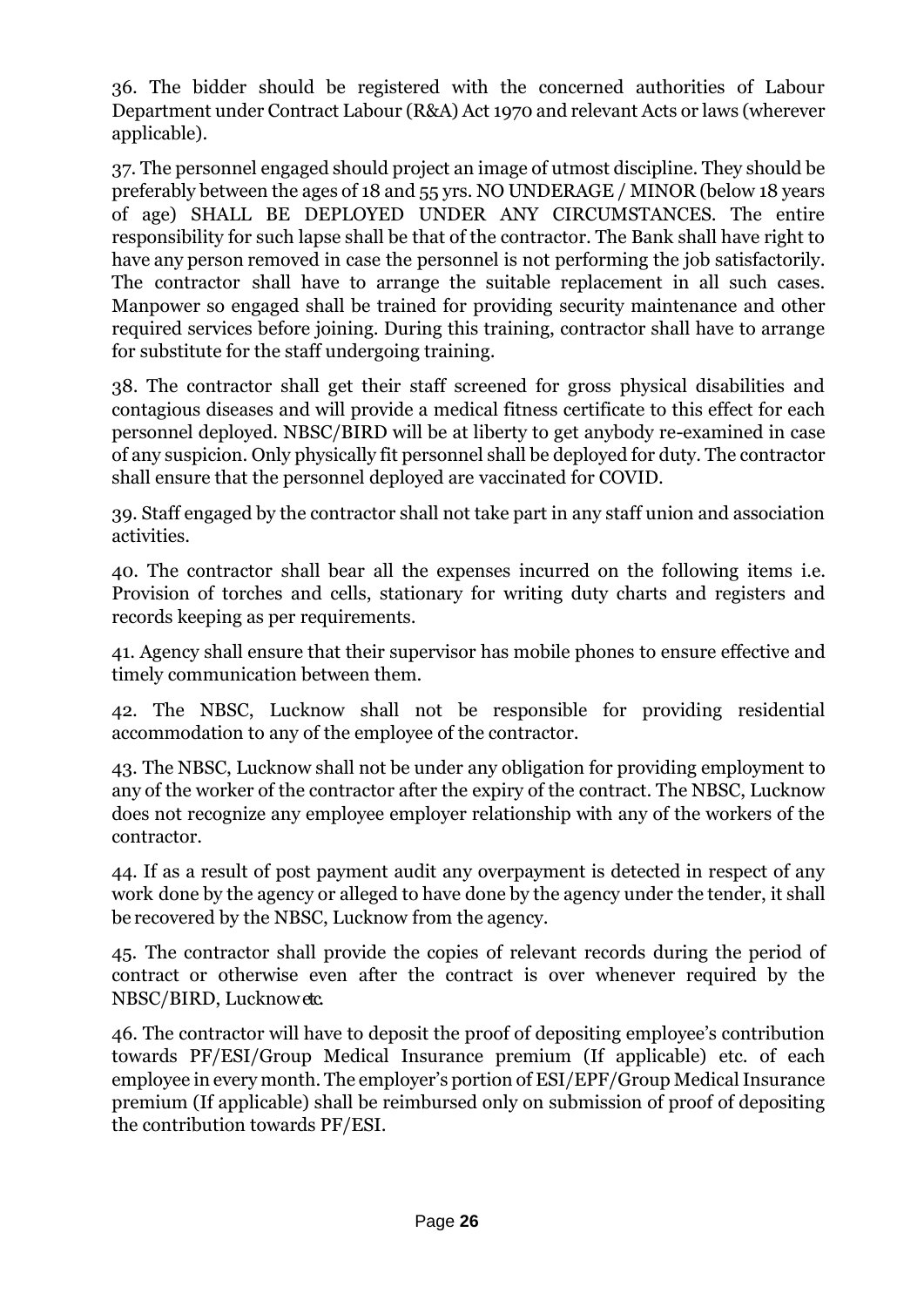47. The contractor shall disburse the wages to its staff deployed in the NBSC, Lucknow every month through ECS or by Cheque in the presence of representative of the NBSC/BIRD, Lucknow.

48. The contractor should have round the clock control room service in Lucknow along with quick response teams to deal with emergent situations.

# 49. **PAYMENT**

50.1 The contractor shall be required to raise two separate bills for monthly payments as per distribution of personnel's mentioned in Annexure-V of Terms and Condition on page 41 One bill to The Principal, NBSC, Lucknow and the Second bill to The Director, BIRD, Lucknow. The payment shall be made as per the Latest Wage Rates as notified by the Office of the Regional Labour Commissioner (Central), Ministry of Labour & Employment, and Government of India from time to time.

50.2 The payment would be made on monthly basis for actual shifts manned/operated by the personnel supplied by the contractor and based on the attendance sheets of the contractor duly verified by the Caretaker of the NBSC/BIRD, attested by the officer nominated by the NBSC/BIRD and other supporting documents. No other claim on whatever account shall be entertained by the NBSC/BIRD. The Contractor will ensure that workers engaged by him must receive their entitled wages on time. In view of this, the following procedure will be adopted.

(a) Contractor shall pay the entitled wages of the workers on the last day of the month or before  $27<sup>th</sup>$  of next month. It shall not be linked to the payment of the bill by the office.

(b) Payment must be made by the contractor through ECS/NEFT/any other electronic payment system. Under no circumstances payments will be made in cash. To ensure this, service provider will get a bank account opened for every engaged employee.

(c) The service provider must ensure that entitled wages of the employee are credited to their bank account on the last working day of the month or before  $7<sup>th</sup>$  of next month. Service provider will not be given any relaxation in this matter.

(d) While submitting the bill for the month, the services provider must file a certificate certifying the following:-

(i) Wages of employees paid as per minimum wages norm applicable have been credited to their bank accounts on (date)

(ii) ESI/ Group Medical Insurance premium (If applicable) Contribution relating to workers amounting to Rs.

deposited on (date) (copy of the challan enclosed)

(iii) EPF contribution relating to workers amounting to Rs. was was deposited on (date) (copy of the challan enclosed)

(iv) The service provider is complying with all statutory Labour Laws including Minimum Wage Act.

(e) The service provider should submit the bill in accordance with the above time schedule.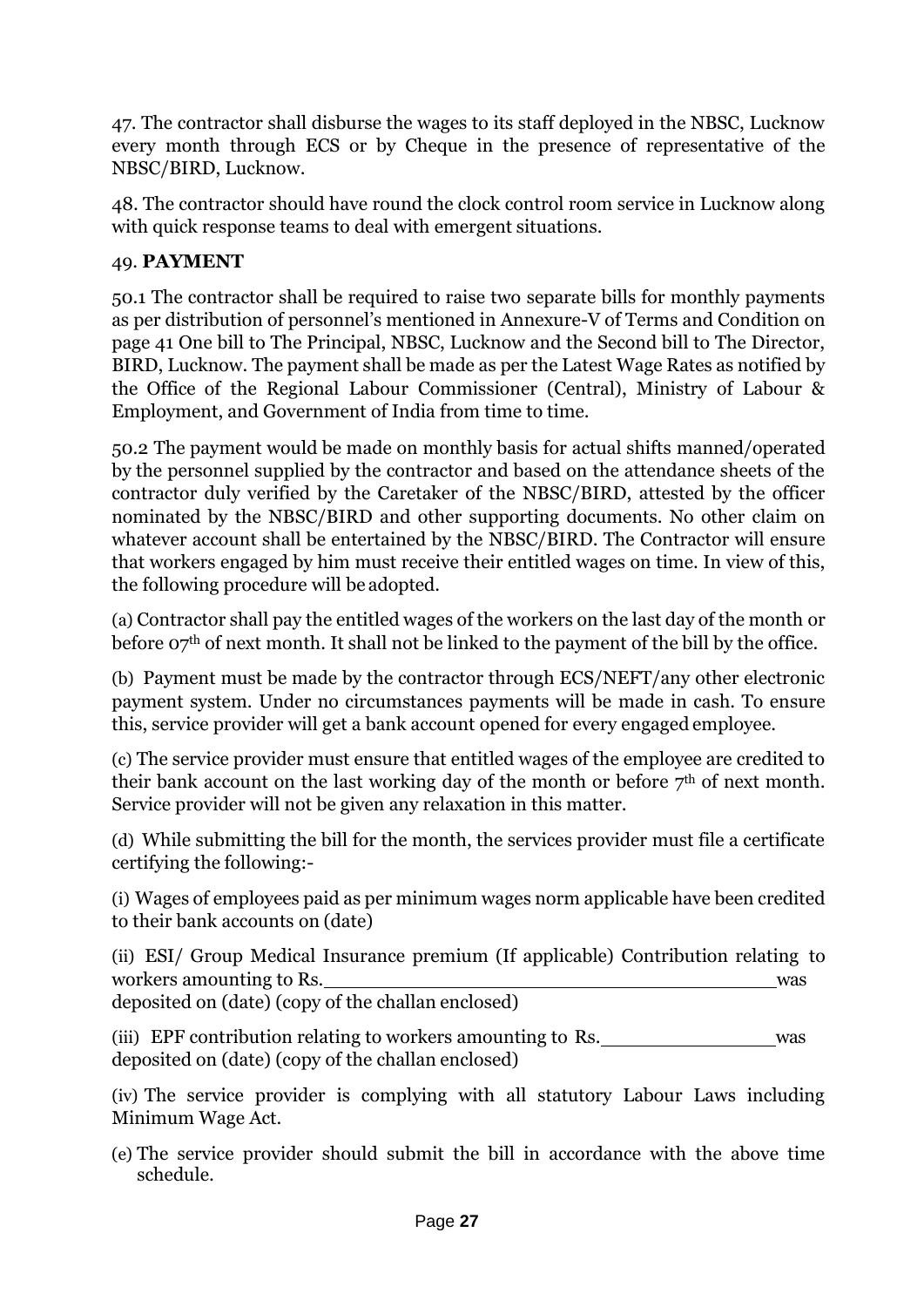(f) The contractor shall compulsorily issue a wage slip to every personnel & supervisor in the format provided below (an indicative format):-

| <b>Name of Employee:</b><br>Month: | <b>Designation</b><br>No. of Days present:- |
|------------------------------------|---------------------------------------------|
| <b>WAGE STATEMENT</b>              | ESI No.                                     |
| Payable /<br>Paid                  | PF No.                                      |
| <b>BASIC</b>                       | <b>DEDUCTIONS AMOUNT</b>                    |
| <b>BONUS</b>                       | EPF(%)                                      |
| <b>HRA</b>                         | ESI(%)                                      |
| <b>GRATUITY</b>                    | <b>DEDUCTIONS</b>                           |
| <b>OTHERS ALLOW.</b>               | <b>(TAXES AND ANY</b>                       |
|                                    | <b>OTHER CHARGES)</b>                       |
| <b>GROSS WAGES</b>                 | <b>TOTAL DEDUCTION:</b>                     |
| NET PAYABLE (Rs.)                  |                                             |

51.1 Any damage or loss caused by contractor's persons to the Bank/BIRD in whatever form would be recovered from the contractor.

51.2 Deduction will be done proportionally from the salary.

51.3 In case any public complaint is received attributable to misconduct/misbehavior of contractor's personnel & is assessed as true by the NBSC/BIRD, a penalty or Rs.5000/ for each such incident shall be levied and the same shall be deducted from contractor's bill. Besides the personnel found involved in the incident shall be removed from the Premises immediately. In case the contractor fails to commence/execute the work as stipulated in the agreement or gives unsatisfactory performance or does not meet the statutory requirements.

52. **Penalty Clause:** In case of absence of workers (specified in the BOQ), the amount will be deducted as below.

- a) In case any of contractor's personnel deployed under the contract fails to report in time and contractor is unable to provide suitable substitute in time for the same it will be treated as absence and penalty of Rs. 500/- per vacant point for shift be deducted from the contractors bill. The Guards deployed should not be frequently changed. They should be deployed for at least a **minimum of 3 months.** The Bank will penalize the Contractor in case of frequent change up to an amount of **Rs 1000/- per guard** relieved before 3 months **(except on short leave up to a maximum of 5 days with appropriate replacement on not more than one such occasion during the 3 months). Agency will not deploy more than required person under contract and leave reserve in any case.**
- b) In case any public complaint is received attributable to misconduct/misbehavior of contract's personnel, & is assessed as true by the NBSC/BIRD, penalty or Rs.500/- for each such incident shall be levied and the same shall be deducted from the contractor's bill. Besides the Security Guard found involved in the incident shall be removed from the Premises immediately.
- c) In case the contractor fails to commence/execute the work to provide security services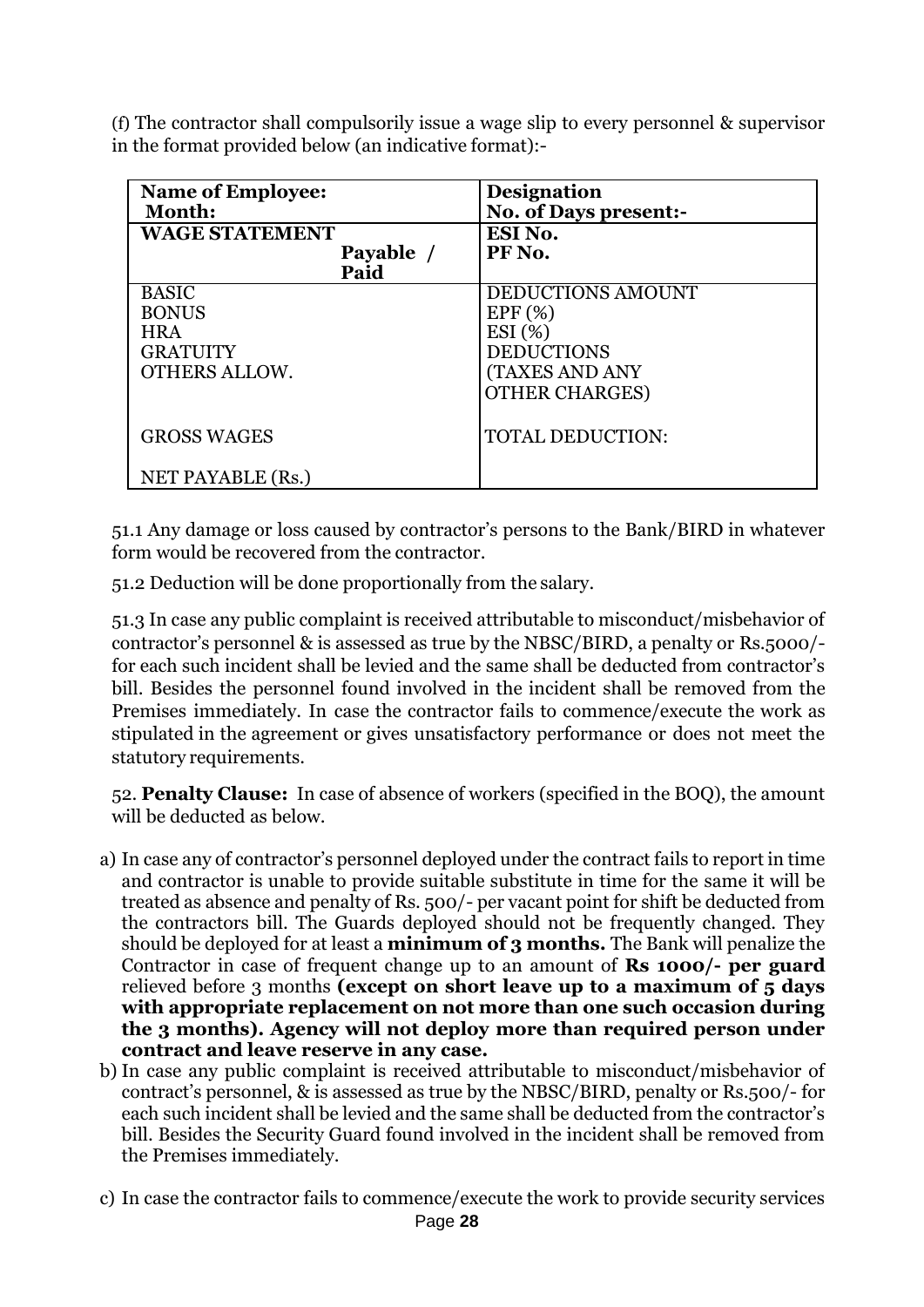as stipulated in the agreement or gives unsatisfactory performance or does not meet the statutory requirement of the contract, NBSC/BIRD reserves the right to impose the penalty as detailed below:-

- i. 1% of annual cost of order / agreement per week, up to four weeks' delay in compliance.
- ii. After four weeks delay the NBSC/BIRD reserves the right to cancel the contract and withhold the agreement and get this job carried out from the other contractor(s) in open market. The difference if any will be recovered from the defaulter contractor and his earnest money/security deposit may also be forfeited.
- d) The contractor will ensure that the persons deployed by them are dressed in neat and clean uniform, failing which invites a penalty of Rs.500/- on each occasions and habitual offenders in this regard shall be liable to be replaced from the campus by the contractor. The penalty on this account shall be deducted from the Contractor's bills.
- e) The personnel engaged have to be courteous with pleasant mannerism in dealing with the Staff/Trainees/Visitors and should project an image of utmost discipline. The NBSC, Lucknow shall have the right to have any person removed in case of staff complaints or as decided by representative of the NBSC, Lucknow if the person is not performing the job satisfactorily or otherwise. The contractor shall have to arrange the suitable replacement in all such cases.
- f) In case of emergency work, no extra payment for working in odd hour will be made. The security cabins will be handed over to the Contractor on 'as is where is' basis NBSC reserves the right to change scope of work or the number of guards during the contract period.

# **OBLIGATION OF THE CONTRACTOR:**

53. The contractor shall ensure full compliance with tax laws of India with regard to this contract and shall be solely responsible for the same. The contractor shall submit copies of acknowledgements evidencing filing of returns every year and shall keep the Employer fully indemnified against liability of tax, interest, penalty etc. of the contractor in respect thereof, which may arise.

54. Dispute Resolution

(a) Any dispute and or difference arising out of or relating to this contract will be resolved through joint discussion of the representatives of the concerned parties. However, if the disputes are not resolved by joint discussions, then the matter will be referred for adjudication to a sole arbitrator appointed by the Principal NBSC, Lucknow.

(b) The award of the sole Arbitrator shall be final and binding on all the parties. The arbitration proceeding's shall be governed by Indian Arbitration and Conciliation Act 1996 as amended from time to time.

(c) The cost of Arbitration shall be borne by the respective parties in equal proportions. During the pendency of the arbitration proceeding and currency of contract, neither party shall be entitled to suspend the work/service to which the dispute relates on account of the arbitration and payment to the contractor shall continue to be made in terms of the contract. Arbitration proceedings will be held at Lucknow only.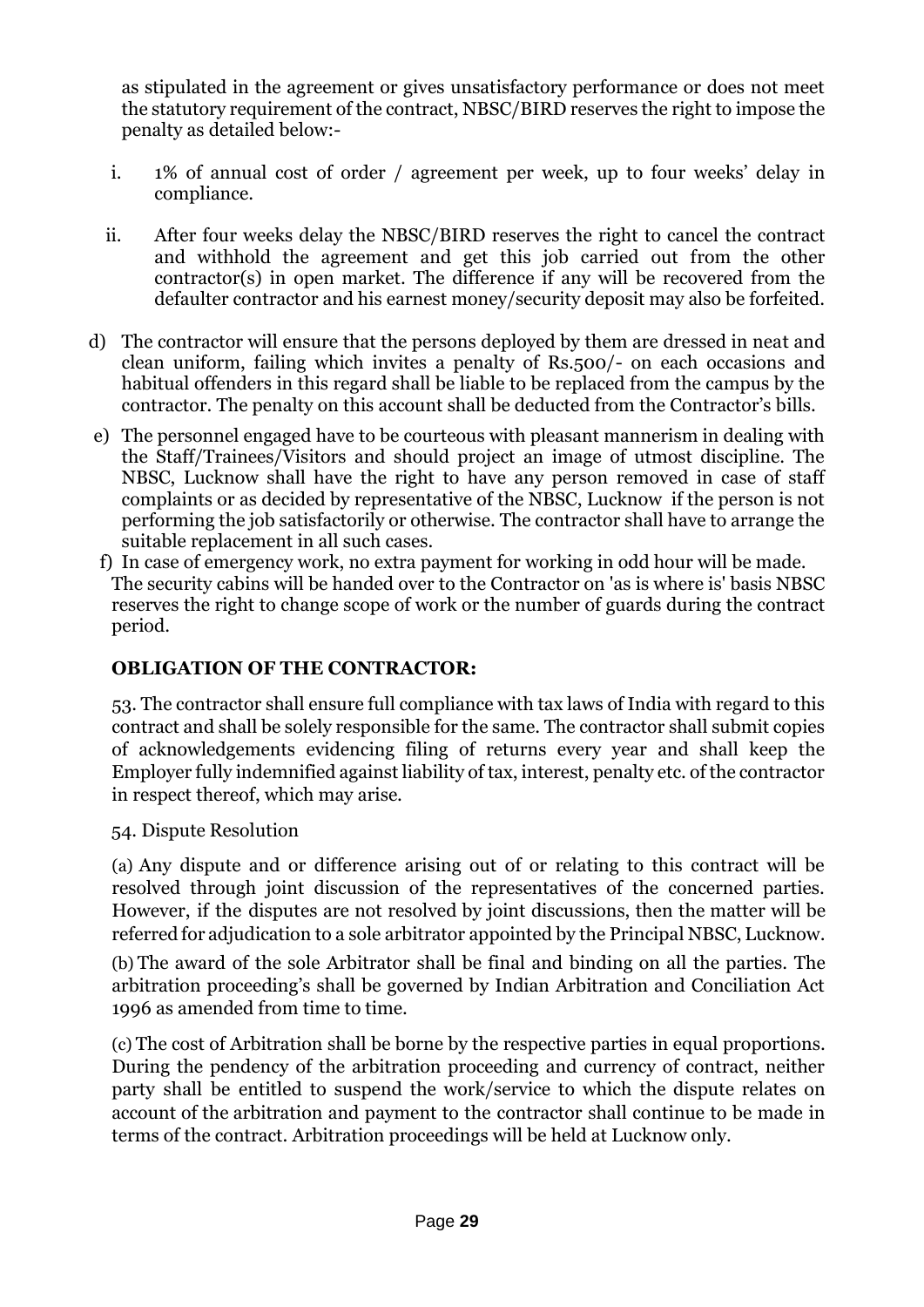# **55. JURISIDICTION OF COURT**

The courts at Lucknow shall have the exclusive jurisdiction to try all disputes, if any, arising out of this agreement between the parties.

# **56. EXIT:**

- i. First three months of the agreement shall be on a trial basis. If the work is not satisfactory, the agreement may be terminated.
- ii. The agreement is liable for termination by giving one month notice by the Bank and three months' notice by the contractor. However, the contract may be terminated by the Bank without allowing notice period, if the quality of the work is found not satisfactory. The Security Deposit under these circumstances will be forfeited.

57. Contractors should provide at his own cost 2 sets of uniforms and two pair of shoes of approved colour and quality, once in a year, to the employees deployed for the job at NBSC/BIRD at his own cost. The contractor should ensure that the uniforms provided to the staff are maintained in proper and clean condition.

58. The contractor shall ensure to provide an alternate qualified manpower or replace with a standby in case any of the regular staff deployed is absent or on leave.

59. On site storage space will be provided to the Contractor. NBSC/BIRD will not be responsible for safety or upkeep of contractor's materials. The contractor may be required to vacate the storage space and sheds at short notice without any extra cost to NBSC/BIRD.

60. The contractor shall provide necessary equipment's to perform guard's duty at site like whistle, hand held metal detectors (4), vehicle inspection mirror detector (2), flashlight, batons or any other equipment etc. for the proper execution of the works.

61. VALIDITY OF TENDER: 90 Days from the date of opening of the Tenders.

62. The contractor shall use necessary safety equipment and maintain all safety measures during the execution of works and ensure compliance of Safety Code as per rules and Regulations in force.

63. Contractor shall be required to furnish NBSC/BIRD, as and when required, the following:

i. The Power of Attorney, name and signature of his authorized representative, who will be in charge of execution of this contract.

ii. Wage Book, Muster Book pertaining to labours engaged under this contract.

iii. Validity of Insurance Policies, Labour Contract License relating to staff engaged at NBSC/BIRD site. The Contractor shall take all precautions necessary and shall be responsible for safety of work and risk involved in works carried out by their personnel.

iv. Contractor shall vouchsafe bonafides, conduct and fidelity of the staff employed by him. Any damage caused willfully or in negligence to the works executed, shall be borne by the contractor.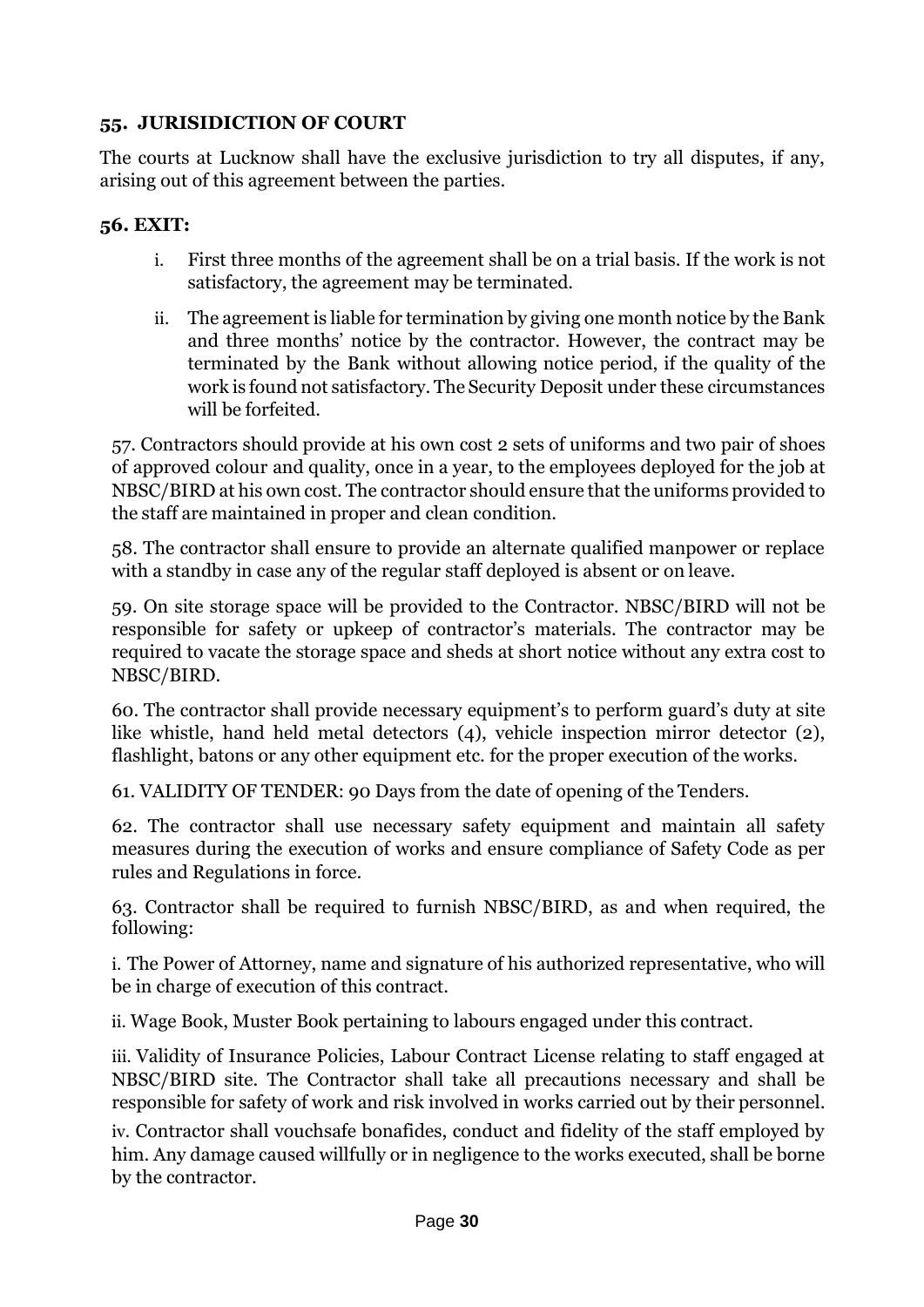64. The Contractor shall at his own cost and expenses provide all the labour, supervision tools hand held metal detectors, hand held mirrors for checking vehicles plant apparatus, ladders, trolleys, conveyance, uniforms etc. required for execution of the work covered by this contract to the entire satisfaction of NBSC/BIRD.

65. Forfeiture Clause: In case of negligence/dereliction of duty by contractor's staff, the above contract shall be terminated without giving any notice and the security deposit shall be forfeited.

66. In case of exigencies (as happened during the COVID-19 pandemic related lockdown), a few of the most essential personnel required to atleast maintain the continuity of utility services may be stationed at NBSC/BIRD for necessary period.

I / We accept all the above Terms and Conditions in all respects without any reservation.

SIGNATURE AND SEAL OF BIDDER:

DATE :

PLACE: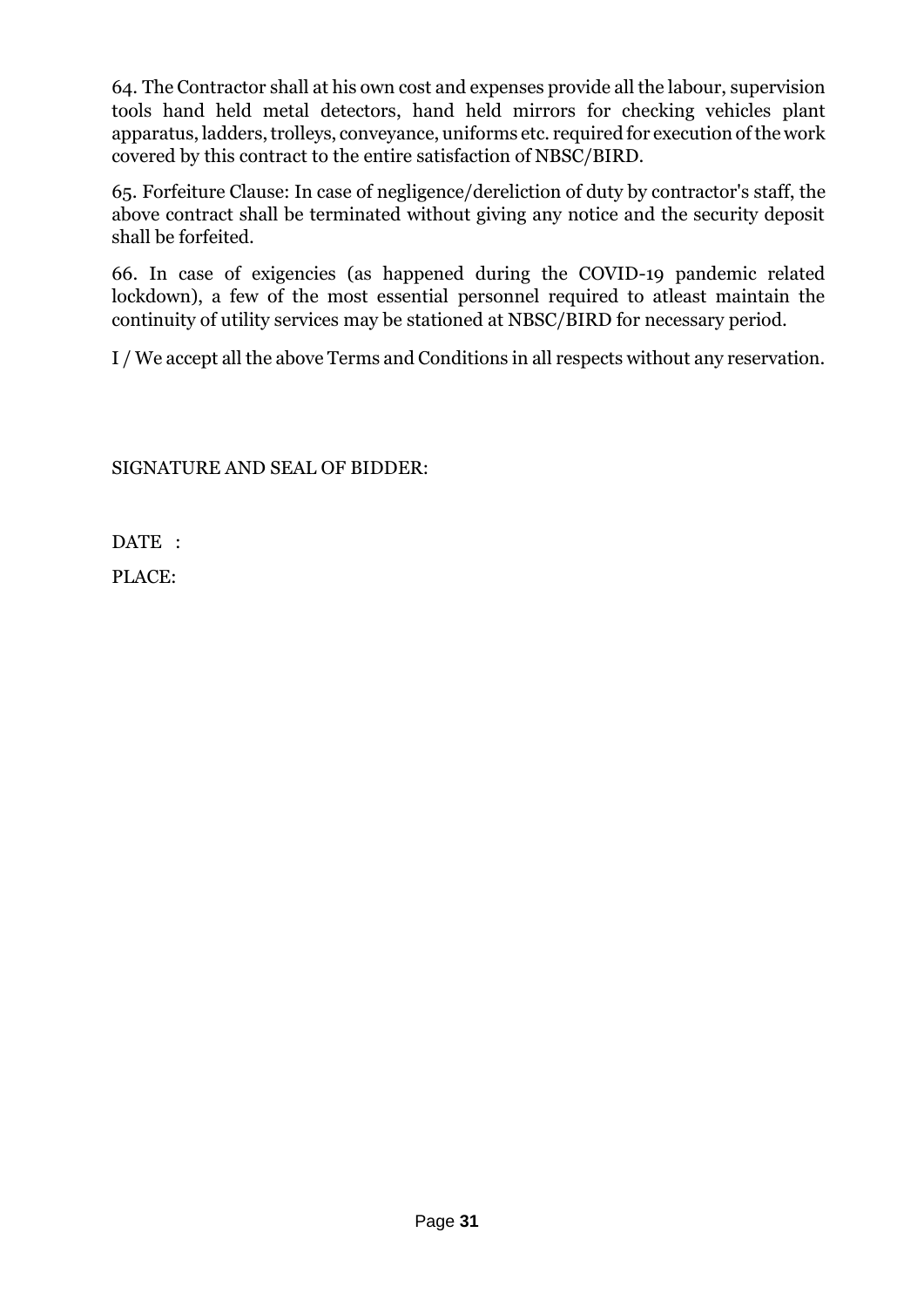# **SAFETY CONDITIONS OF THE CONTRACT**

As part of the contract, the contractor must satisfy the undermentioned safety requirements and must ensure at all time that these are followed without any deviation.

#### **A. GENERAL**

1. Smoking and chewing pan are prohibited in the Institute.

2. The contractor shall ensure that the persons posted for the work are well conversant with the operation of fire extinguishers.

3.The contractor shall take all precautions to avoid accidents and causes of accidents. He must be careful regarding safety during working of his staff in the premises.

#### **B. SAFETY PRECAUTIONS FOR PORTABLE SECURITY APPLIANCES.**

Precaution in handling portable security appliances are more significant under monsoon conditions. Some likely situations are highlighted here for contractor's attention and action to ensure that conditions and methods of usage conform to the safety of personnel and property.

We/I agree to the safety conditions and to ensure compliance with the same fully.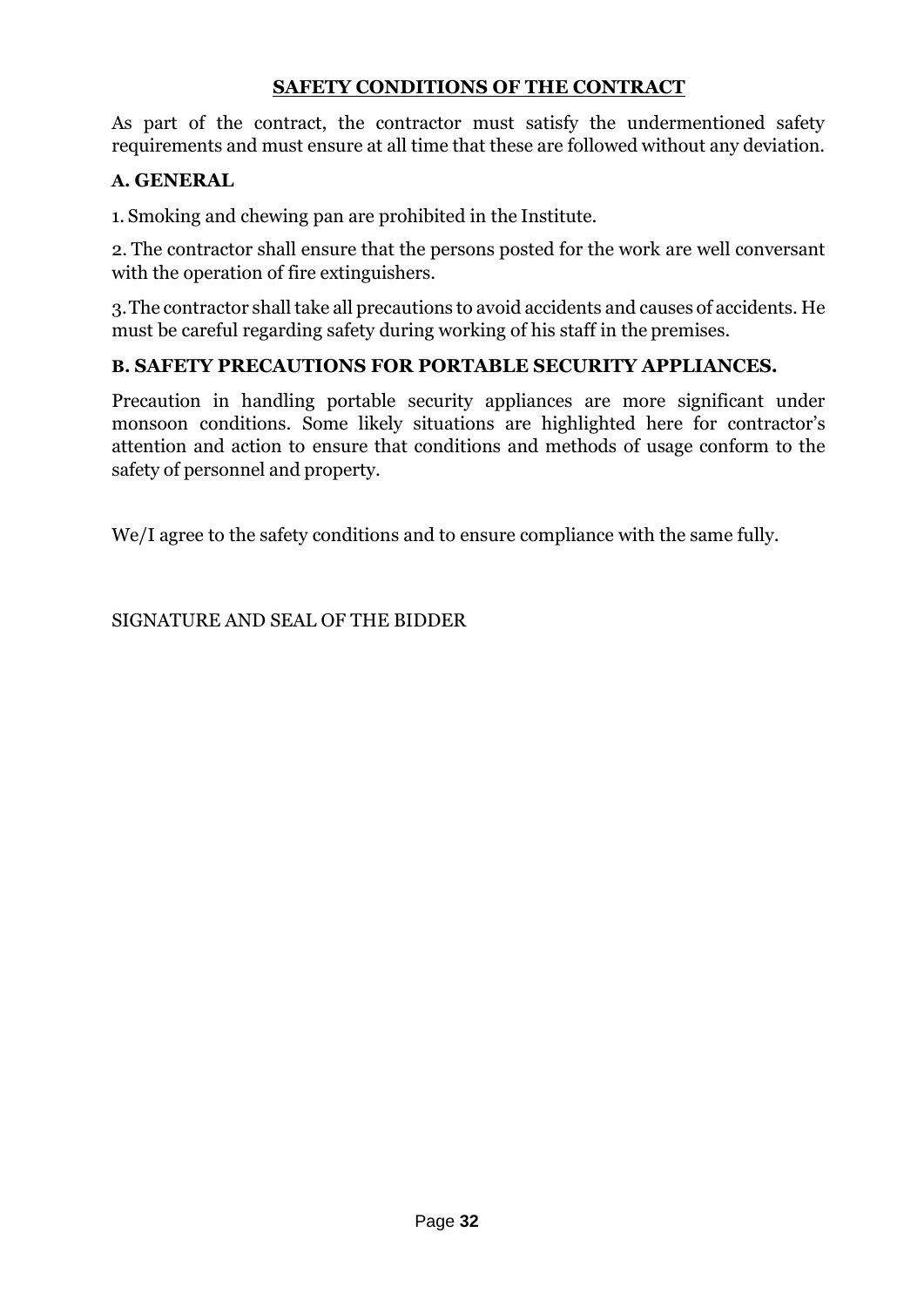#### **SCOPE OF WORK**

The contractor shall ensure protection of the personnel & property of the NBSC/BIRD, Lucknow, prevent trespass in the assigned area with/without arms, perform watch and ward functions including night patrol on the various points and to prevent the entry of stray dogs and cattle and anti-social elements, unauthorized persons and vehicle into the campus of the NBSC/BIRD, Lucknow building.

DUTIES AND RESPONSIBILITY OF SECURITY STAFF:

- 1. The Security Supervisor will be responsible for overall security arrangement of the concerned NBSC/BIRD, Lucknow covered in the agreement.
- 2. Security Supervisor will ensure that all the instructions of the administration are strictly followed and there is no lapse of any kind.
- 3. No outsiders are allowed to enter in the building without proper Gate Pass issued by the Authorized Officer of the concerned NBSC/BIRD, Lucknow.
- 4. No items are allowed to be taken out without proper Gate Passes issued by the competent officers as laid down in the contract or authorized by the employer for in-out movement of stores. The specimen signatures and telephone numbers of the above stated officers will be available with the Security personnel.
- 5. Deployment of Guards/Security Supervisors will be as per the instructions of the authorities of the NBSC/BIRD, Lucknow and the same will be monitored personally by the concerned authorities from time to time and will be responsible for its optimum utilization. Guards /supervisors deployment preference may be given to ex-serviceman (60% of total strength). Two lady Guards at BIRD gate and two lady Guards at NBSC Gates will responsible for security and safety /frisking of ladies.
- 6. Security personnel deployed in the premises on holidays and Sundays will be assessed as per actual requirement and the number of personnel will be suitably reduced.
- 7. The Security Supervisor/Guard will also take round of all the important and sensitive points, monitor CCTVs of the premises as specified by the NBSC/BIRD, Lucknow.
- 8. Security personnel shall also ensure door keeping duties.
- 9. The Guards on duty will also take care of vehicles, scooters/motor cycles/bicycles parked in the parking sites located within the premises of the NBSC/BIRD, Lucknow.
- 10. Entry of the street-dogs and stray cattle into the premises is to be prevented. It should be at once driven out.
- 11. The Guards on patrol duty should take care of all the water taps, valves, water hydrants, etc. installed in the open all over the premises.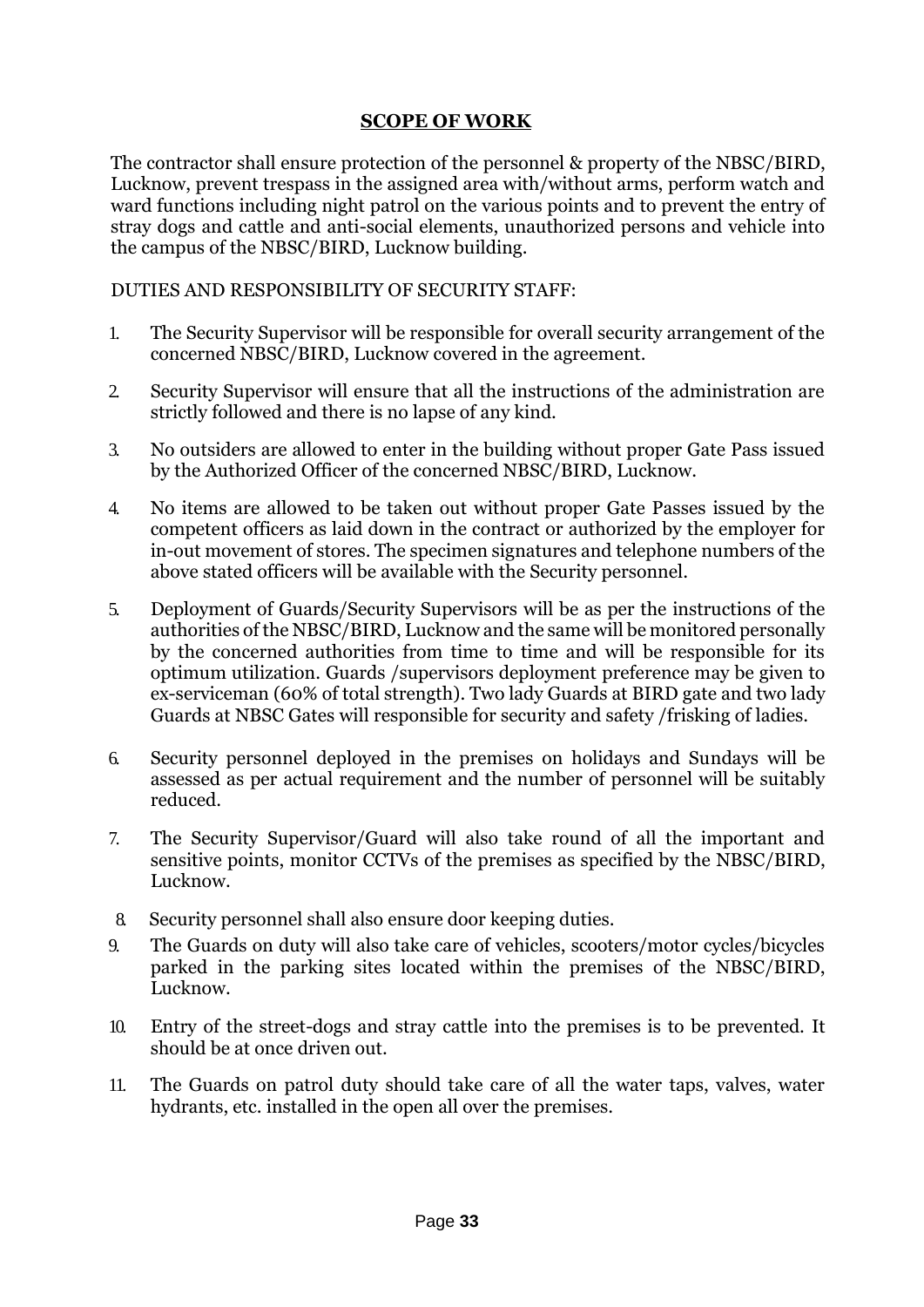- 12. It should be ensured that flower plants, trees and grassy lawns are not damaged either by the staff or by the outsiders or by stray cattle.
- 13. The Security Guards/Supervisors should be trained to extinguish fire with the help of fire extinguishing cylinders and other firefighting material available on the spot. They will also help the firefighting staff in extinguishing the fire or in any other natural calamities.
- 14. In emergent situations, security staff/supervisor deployed shall also participate as per their role defined in the disaster plan, if any, of the NBSC/BIRD, Lucknow. Guards/Supervisors should be sensitized for their role in such situations.
- 15. The Security Supervisor/Guards are required to display mature behavior, especially towards female staff and female visitors.
- 16. The Security Guard on duty shall not leave the premises until his reliever reports for duty. The contractor shall also arrange provision of leave substitute in order to avoid overtime/double duty.
- 17. The Guards must be well versed with Smart phones /CCTVs/mobile based security app.
- 18. The Guards must be possess basic Computer skills or any other access/security app to operate mobile base app at NBSC/BIRD GATE.
- 19. The security guards posted by the contractor for the said premises shall be deployed and rotation of guards /supervisors both within agency and within campus in consultation with security officer of the NBSC/BIRD. The bank shall have right to have any person removed in case the security personnel or lady guards, supervisors is not performing the job satisfactorily. The agency shall arrange the replacement in all such cases.

#### **MIN. QUALIFICATION & EXPERIENCE REQD. FOR SELECTION OF SECURITY PERSONNEL**

**Supervisors** Ages of 45 to 55 yrs. ESM, JCO or equivalent. Should be from Defense background SECURITY GUARDS (ESM). Ages of 21 to 55 yrs. Should not be a tradesman. Should be from Army/Navy/Air Force/BSF/CRPF/CISF/Police. SECURITY GUARDS (CIV) Ages of 21 to 55 yrs. Minimum education – INTERMEDIATE & Basic Computer knowledge Should have undergone one month Basic Security Guard training program basic from institute/trainer. Well trained guard with prior experienced at banking sector.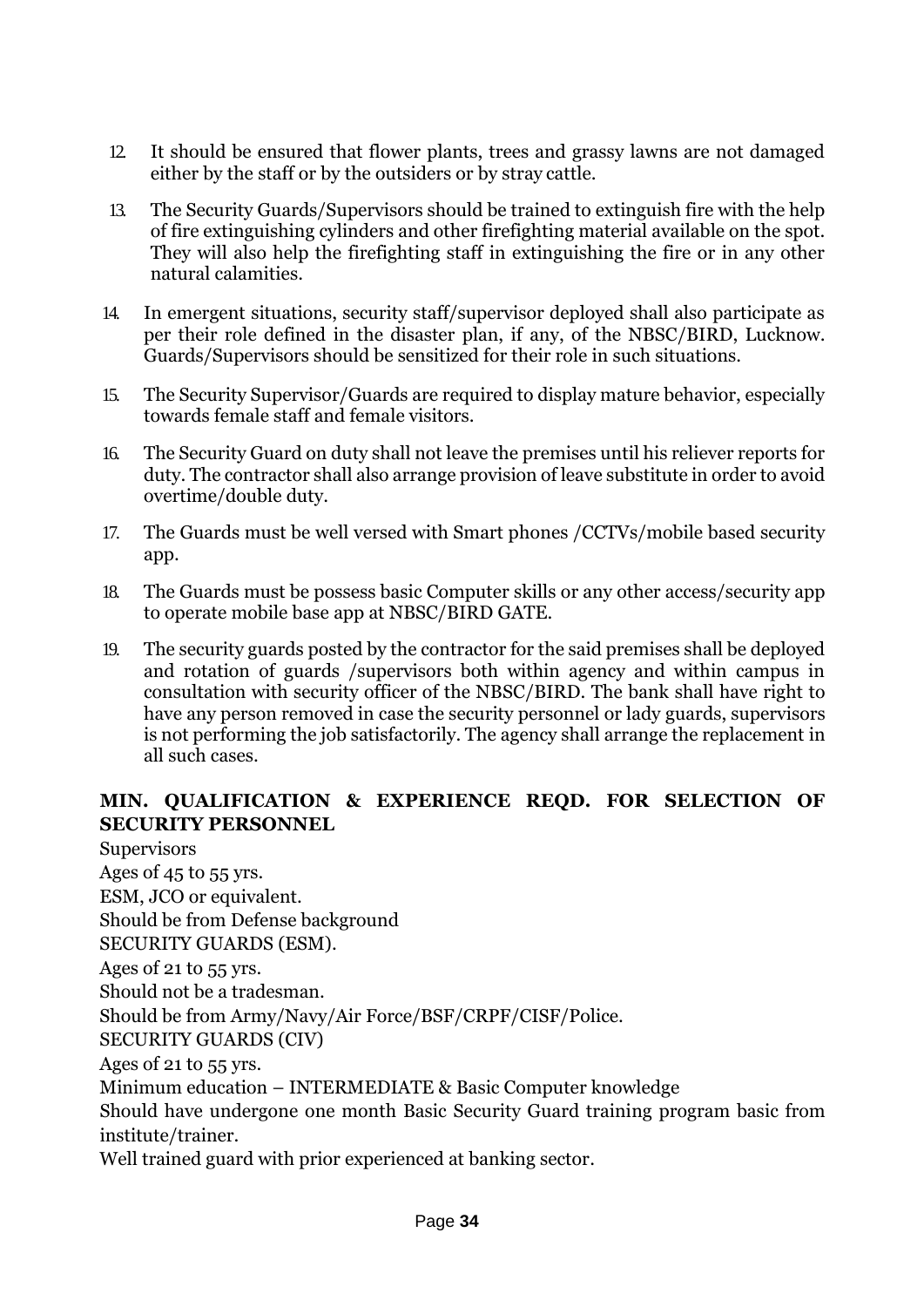All guards/supervisors (ESM) shall be in shape -1 category as per medical certificate at time of deployment.

# DECLARATION BY THE BIDDER

We/I have read and understood all the instructions/conditions made above and We/I have taken into account the above Instructions/Terms and Conditions while quoting the rates. We/I accept all the above Terms and Conditions without any reservation, in all respects.

SIGNATURE AND SEAL OF BIDDER DATE:

PLACE: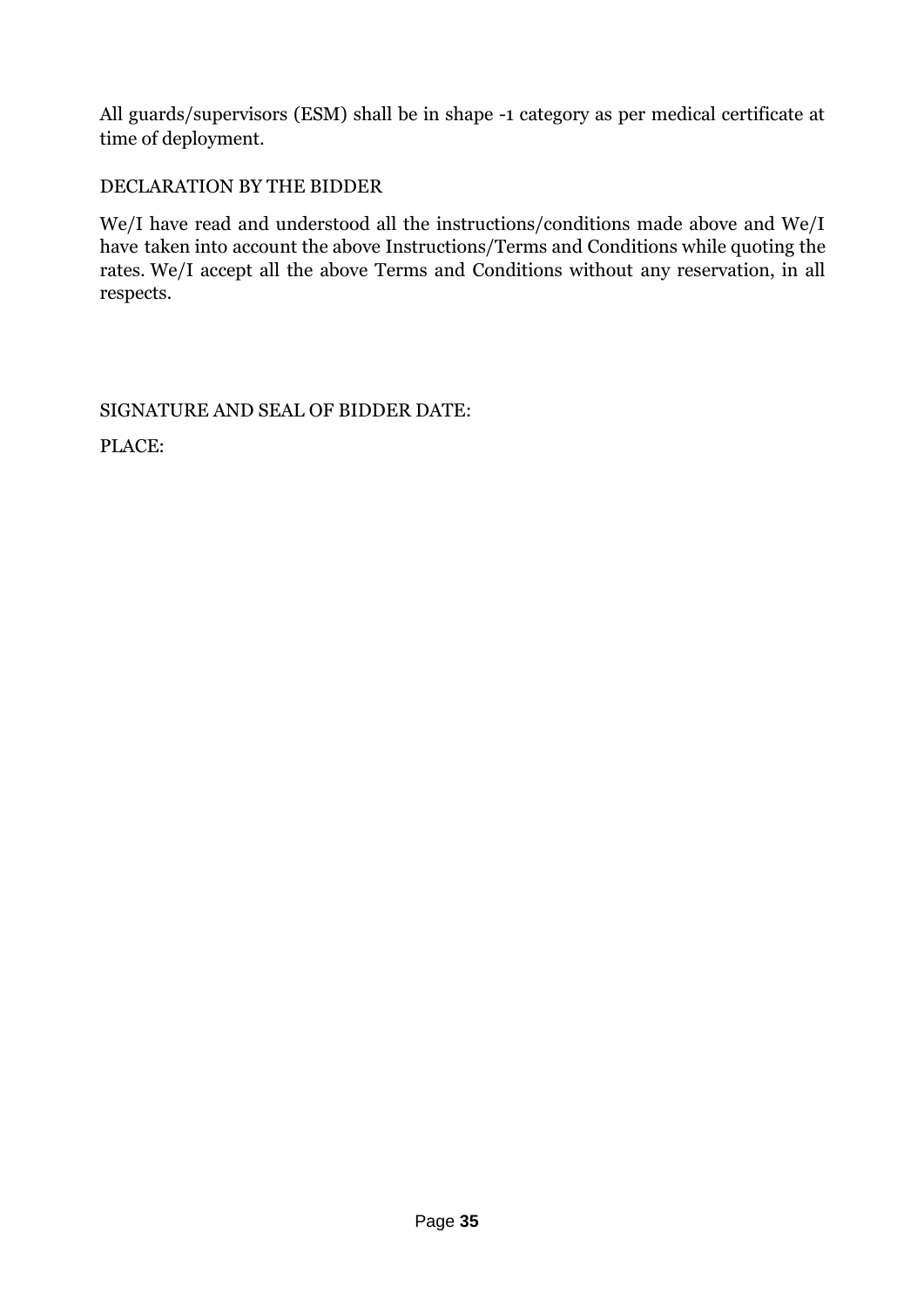#### **ANNEXURE-I**

#### **PROFORMA FOR ELECTRONIC PAYMENT**

Details of Bank account to be furnished by the contractors/ service providers for effecting payment through ECS (e-payments)

Name and address of contractors/service providers with phone no's

………………………………………………………………………………………………

………………………………………………………………………………………………

| Name of the account holder (As<br>appearing in the Bank account) |  |
|------------------------------------------------------------------|--|
| Name of the Bank                                                 |  |
| Name of the Branch                                               |  |
| Account number                                                   |  |
| RTGS/NEFT/IFS Code                                               |  |
| Type of account (Savings, current, etc.)                         |  |
| <b>PAN Number</b>                                                |  |
| <b>GSTIN</b>                                                     |  |

Please enclose photocopy of cancelled cheque and PAN Card along with Tender Document.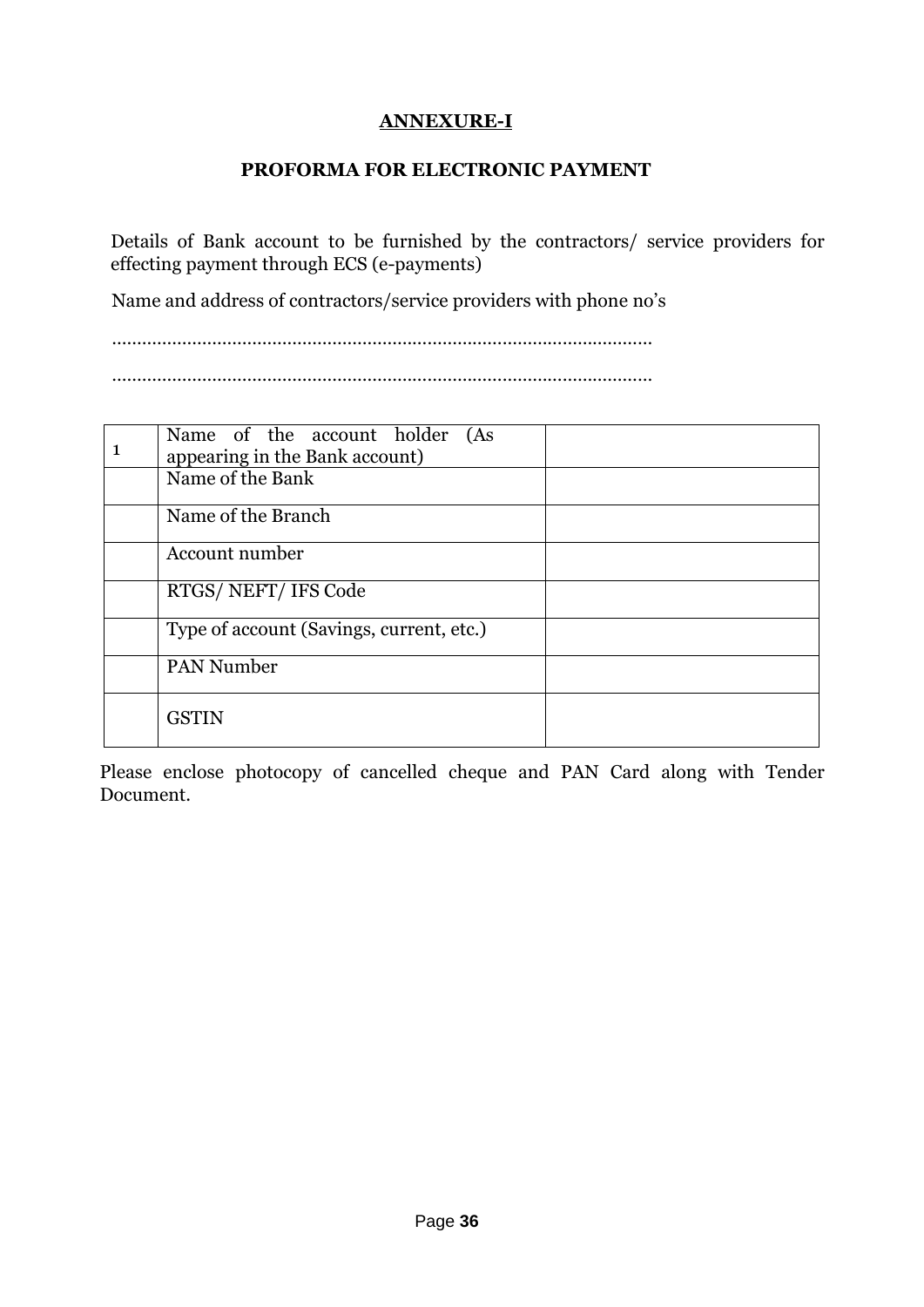#### **ANNEXURE II BASIC INFORMATION OF THE CONTRACTOR**

(a) (b)

> Rs. Rs. Rs. Rs. Rs.

- 1. Name of the Applicant/Organisation and address of the registered office.
- 2. Year of Establishment
- 3. Type of the Organisation (whether Sole Proprietorship/Partnership/Private Limited/
- a. Limited or Cooperative Body etc.)
- 4. Name of the Proprietor / Partners / Directors of the Organisation / Firm
- 5. Details of Registration (Whether Partnership firm, Company, etc.)- Registering Authority, Date, Registration No., etc. mentioning the business/ activity of the firm. (c)
- 6.Whether registered with Government/Semi Govt. /Municipal Authorities or any other public organisation and if so, in which class and since when?
- 7. Experience in the field of maintenance & upkeep of similar campuses/training establishments/other institutes etc.
- 8. Qualified personnel available with the organisation
- 9. Adequate and satisfactory evidence to indicate financial capacity of the Organisation to undertake the said work with names of Bankers and their full address. (Solvency certificate from the Bank or Certified copies of balance sheet and Income Tax clearance certificate for the last three years shall be attached).
- 10. Yearly turnover of the company during last 5 years (Year-wise)
- 11.Permanent Account Number (PAN)
- 12. Ability to provide Bank Guarantee or other  $13.$

quivalent forms of security from a Scheduled Bank.

Details to be furnished in ANNEXURE-IV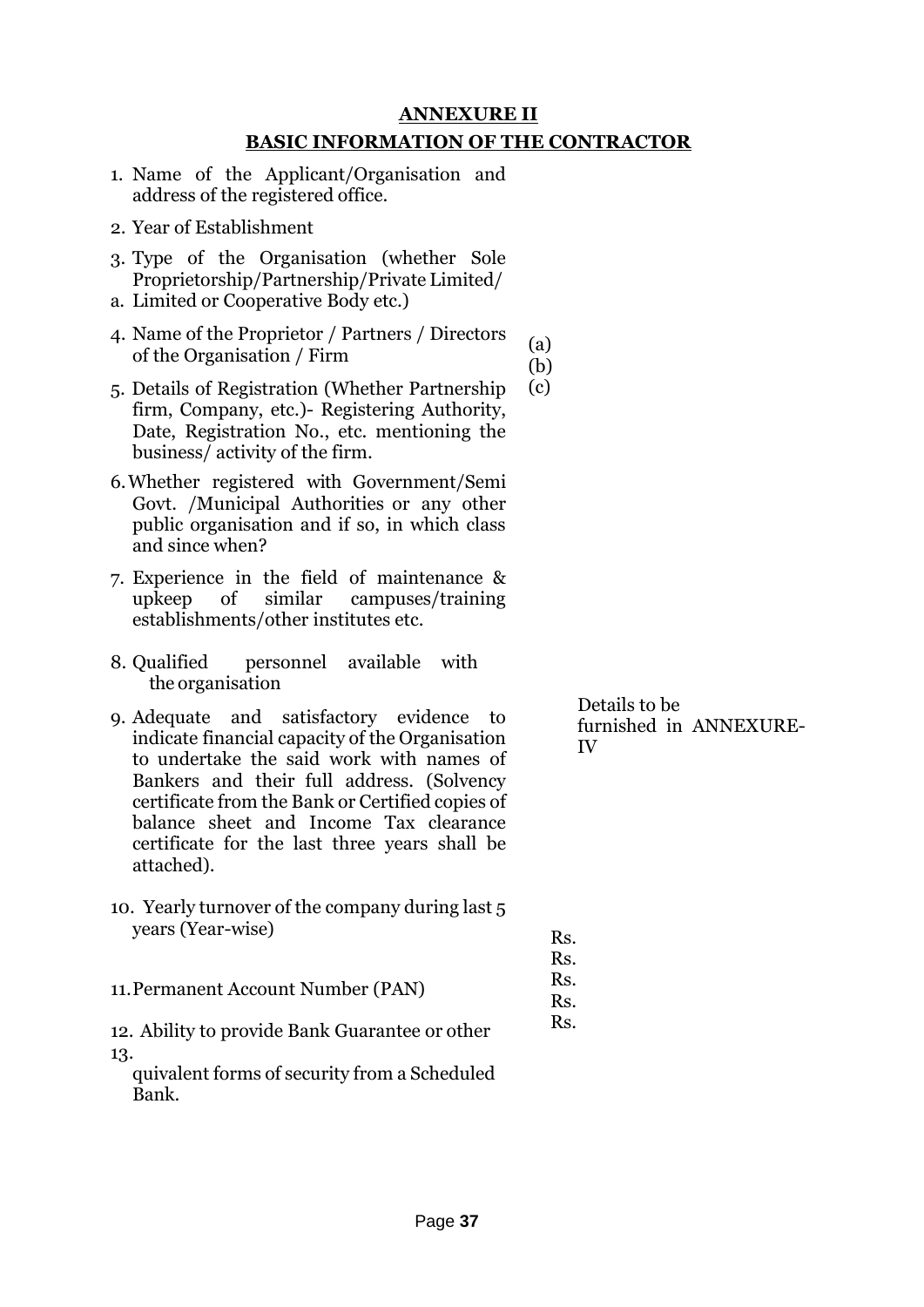13. Whether any Civil Suit/litigation arisen in the contracts executed during the last 07 years/being executed now. If yes, please furnish the details in the proforma given below for work order/service order:

|    | Sr. Name of the work Nature of Work order<br>No. and Employer service No and date |     |    | Present stage Value of Brief details<br>if any |                | of Work contract (Rs) of litigation, |
|----|-----------------------------------------------------------------------------------|-----|----|------------------------------------------------|----------------|--------------------------------------|
| 1. | 2.                                                                                | ્વ. | 4. |                                                | $\mathbf{b}$ . |                                      |

14. Details of registration with the office of the Regional Labour Commissioner(RLC)- Central, EPFO and ESI

15. Number of supplementary sheets attached for Part I.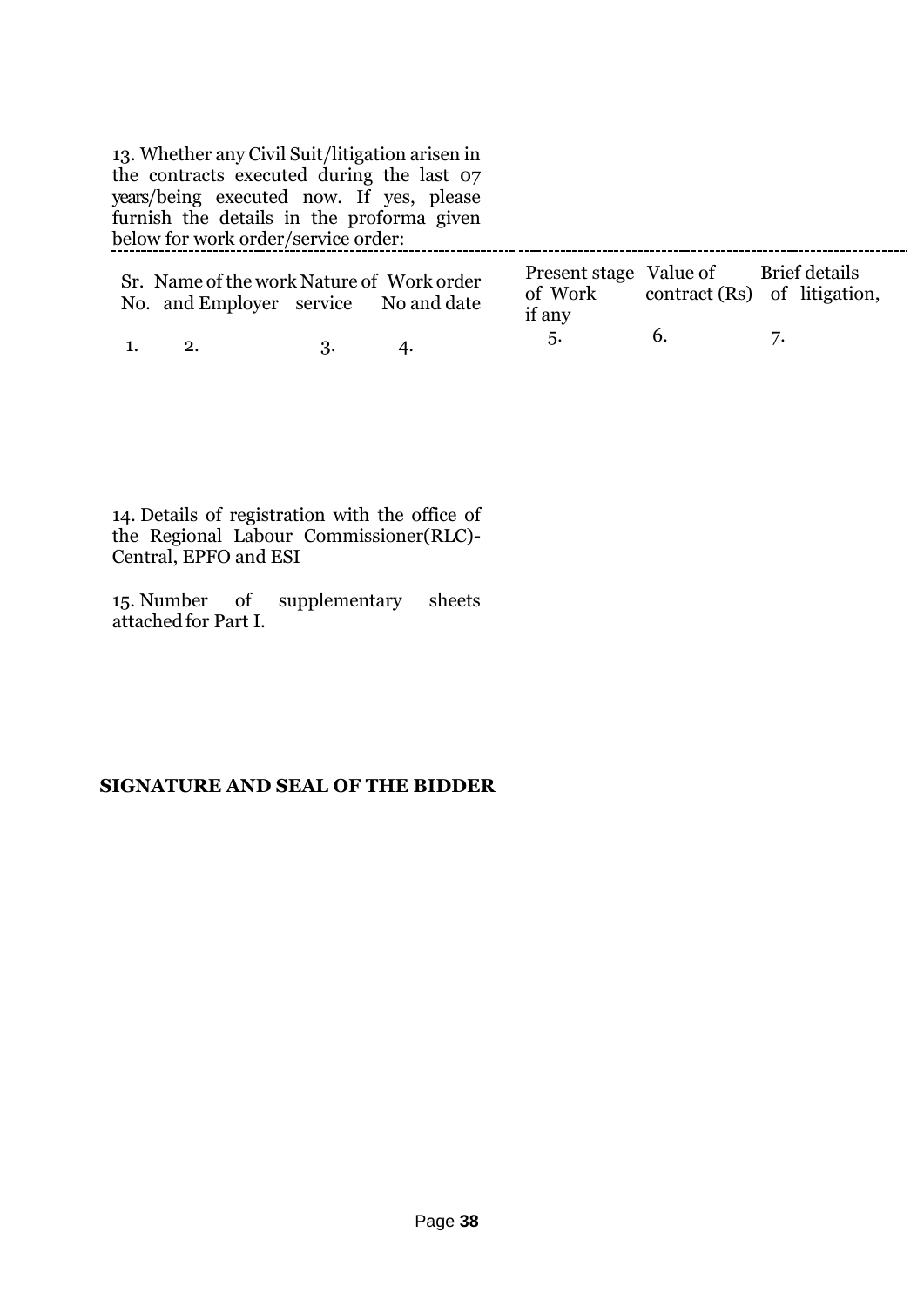#### **ANNEXURE-III**

#### **PREVIOUS EXPERIENCE**

**i)**List of important works executed by the firm during last 07 years with experience in executing works of similar nature i.e. security services of training institutes/ establishments. Please arrange to provide value of job, approximate area of each contract where service work was / is being undertaken and the year of SERVICE along with copy of work orders, performance certificates / completion certificates. **Please note that the details furnished should be for Security Services of similar nature.**

| S.No. | Name of the<br>work and<br>locations | Nature of<br>Work/service<br>provided | Name & full<br>postal address<br>of the owner | Contract<br>Amount (Rs) |
|-------|--------------------------------------|---------------------------------------|-----------------------------------------------|-------------------------|
|       |                                      |                                       |                                               | .h                      |

ii) List of important works ON HAND costing Rs\_salakh and above with experience in executing works of similar work i.e. annual maintenance contract of institutes/training establishments

| S. No. Name of the work | Nature of | Name & full postal address | Contract   |
|-------------------------|-----------|----------------------------|------------|
| And Location            | Work      | of the owner               | Amount(Rs) |
|                         |           |                            |            |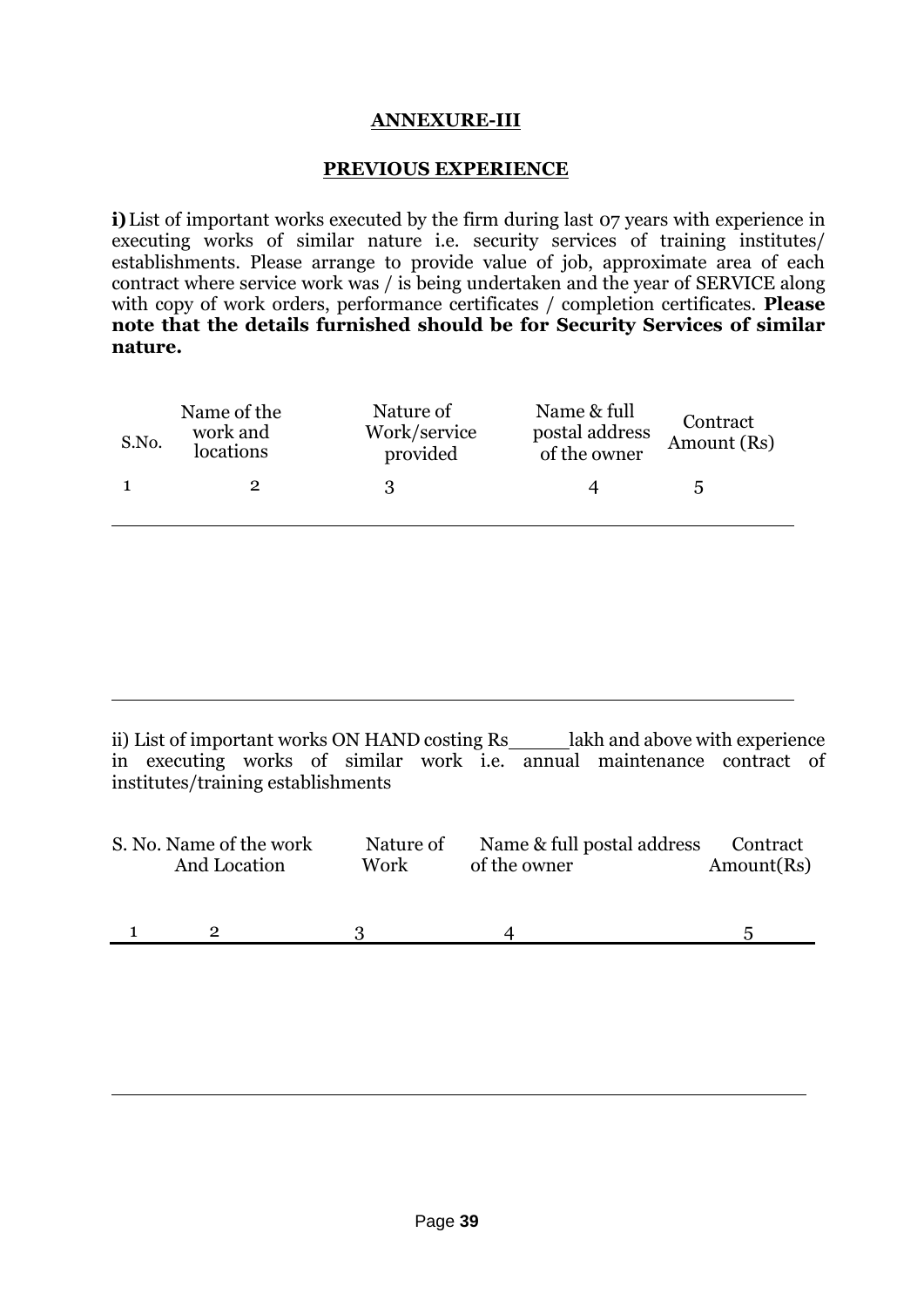| SERVICE/Completion<br>Period relevant | Present stage of completion    | Any other   |
|---------------------------------------|--------------------------------|-------------|
|                                       | With reasons for delay, if any | information |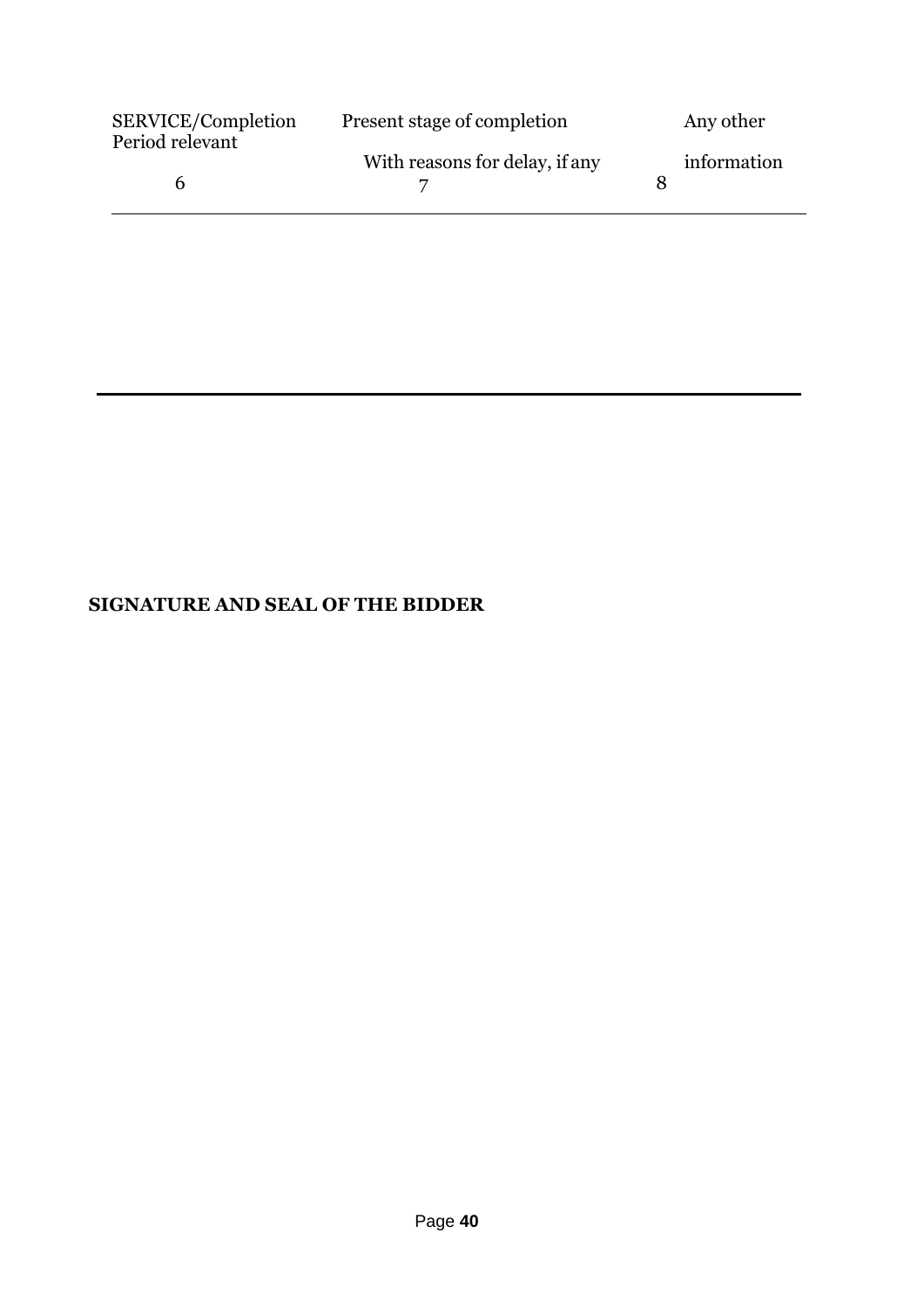# **ANNEXURE-IV**

# **GUARDS PERSONNEL AND EXPERIENCE (IF)**

A) List of technical Personnel, giving details about their technical qualifications, experience, etc.

| S.<br>N<br>0 | <b>Name</b> | $\mathbf{A}$<br>g<br>e | <b>Qualific-</b><br> ation | Experi-<br>ence | <b>Works</b><br><b>Handled</b> | Nature of Date from which Any<br>employed in<br>the<br>organization | other<br>remarks |
|--------------|-------------|------------------------|----------------------------|-----------------|--------------------------------|---------------------------------------------------------------------|------------------|
|              |             |                        |                            |                 |                                |                                                                     |                  |
|              |             |                        |                            |                 |                                |                                                                     |                  |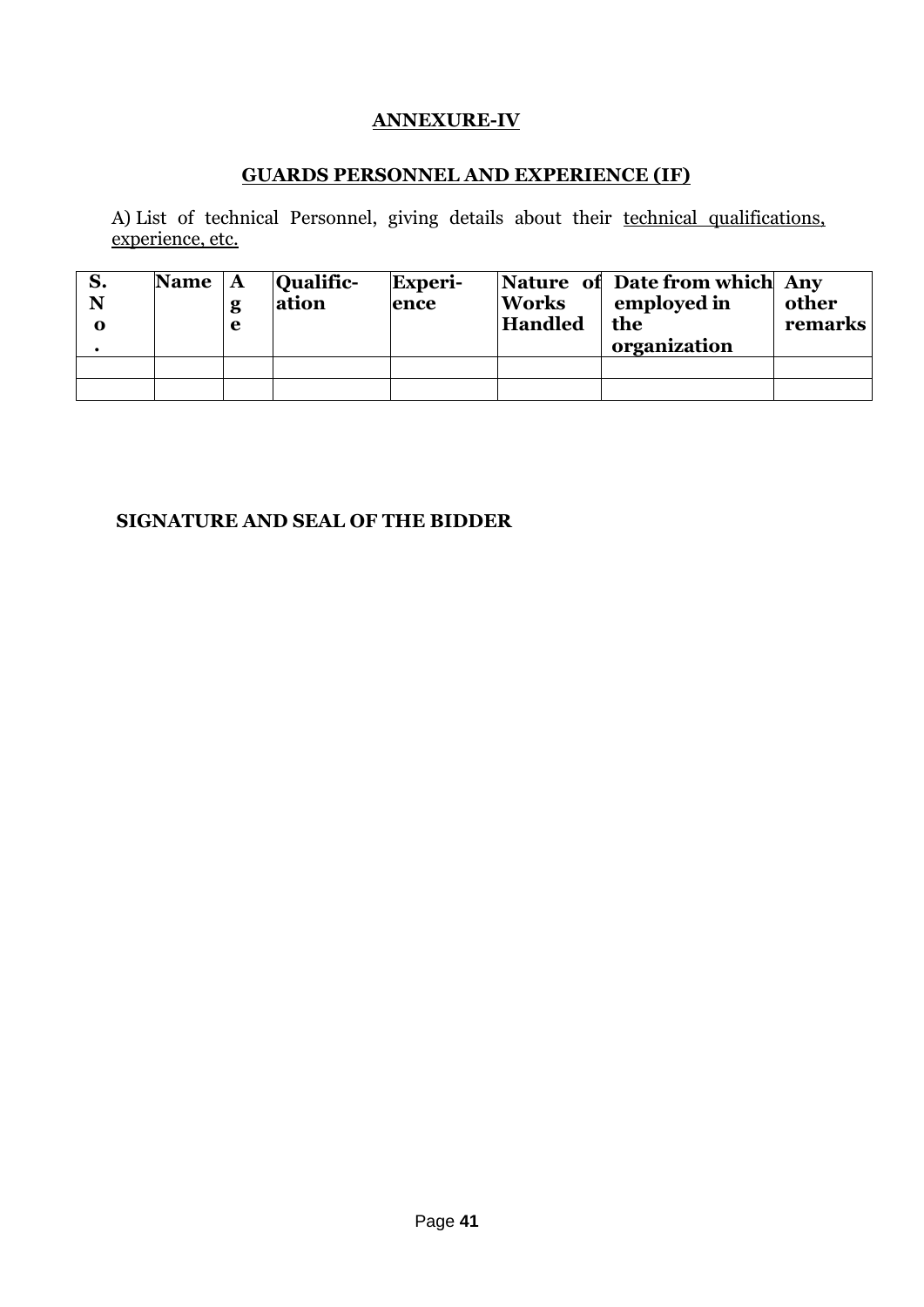# **ANNEXURE-V**

#### **Average number of personnel to be deployed by the contractor for undertaking the work as per our assessment of the work involved:**

**NBSC:** As per NBSC's assessment, the minimum number of personnel to carry out the work under the scope of this contract satisfactorily is 16 guards.

| S No | Particulars                                           | Minimum number<br>of personnel per day |
|------|-------------------------------------------------------|----------------------------------------|
|      | The Security Guard will be considered under the Watch |                                        |
|      | and Ward (without arms) This including Two ladies     |                                        |
|      | Guards (14 Plus 02)                                   |                                        |
|      | Total minimum number of personnel                     | 16                                     |
|      | proposed to be deployed per day                       |                                        |

The minimum number of personnel to carry out the work under the scope of this contract satisfactorily for Bankers Institute of Rural Development is 31 as per the details given below:

| S No           | Particulars                                                                                                                                | Minimum<br>number of<br>personnel<br>per day |
|----------------|--------------------------------------------------------------------------------------------------------------------------------------------|----------------------------------------------|
|                | The Security Guard will be considered under the Watch and<br>Ward (without arms) This including Two ladies Guards (26 Plus<br>$ 02\rangle$ | 28                                           |
| $\overline{2}$ | Supervisor will be considered under the Watch and Ward (with<br>arms) and not posted as security Guard.                                    | 3                                            |
|                | Total minimum number of personnel proposed to be<br>deployed per day                                                                       | 31                                           |

**NOTE: The above mentioned information is indicative. NBSC**/**BIRD may increase/decrease the number of guards required at its discretion.**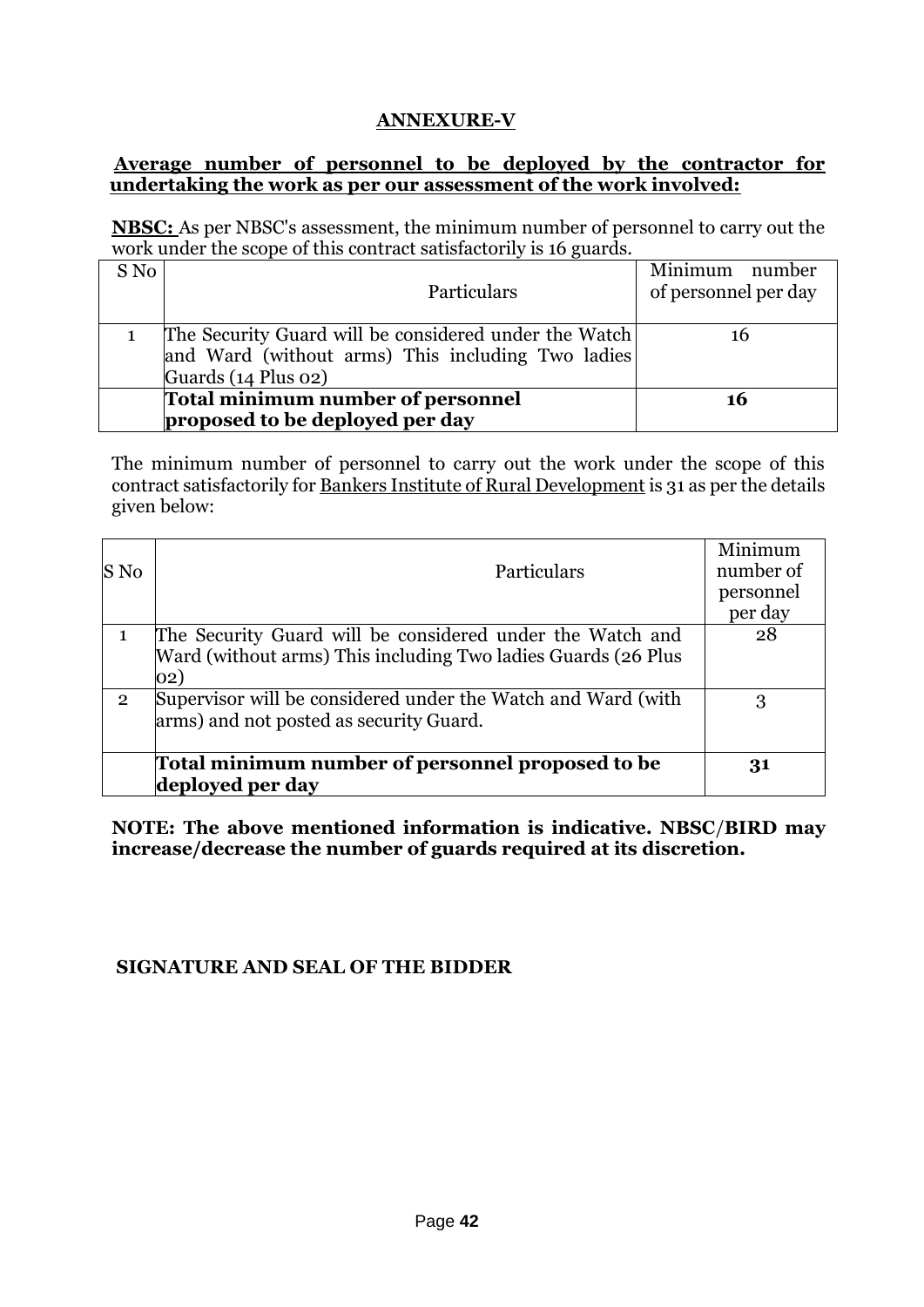# **ANNEXURE-VI**

# **NATIONAL BANK STAFF COLLEGE, LUCKNOW**

#### CHECK-LIST FOR TECHNICAL BID

| Sr.<br>No.       | <b>Documents asked for</b>                                                                                                                                                                                                                                                                                      | <b>Whether Placed or</b><br><b>Not</b> |
|------------------|-----------------------------------------------------------------------------------------------------------------------------------------------------------------------------------------------------------------------------------------------------------------------------------------------------------------|----------------------------------------|
| 1.               | Bid Security (EMD) of Rs.<br>A)                                                                                                                                                                                                                                                                                 |                                        |
|                  | in<br>(Rupees                                                                                                                                                                                                                                                                                                   |                                        |
|                  | words) in the form of e-payment                                                                                                                                                                                                                                                                                 |                                        |
| 2.               | One self-attested recent passport<br>size<br>photograph of the Authorized person of the<br>firm/agency, with name, Designation, address<br>and office telephone numbers. If the bidder is<br>a partnership firm, name designation, address<br>office telephone numbers<br>and<br>of<br>Directors/Partners also. |                                        |
| 3.               | Undertaking on<br>own Letter-Head<br>as<br>per                                                                                                                                                                                                                                                                  |                                        |
|                  | format prescribed in Annexure-VII).                                                                                                                                                                                                                                                                             |                                        |
| 4.               | Self-attested copy of the PAN card with copy of<br>cancelled cheque for KYC compliance.                                                                                                                                                                                                                         |                                        |
| 5.               | Self-attested copy of GSTIN                                                                                                                                                                                                                                                                                     |                                        |
| $\overline{6}$ . | Self-attested copy of valid Registration<br>number of the Firm / agency.                                                                                                                                                                                                                                        |                                        |
| 7.               | Valid PSARA License issued by Government<br>of Uttar Pradesh under Private Security<br>Agencies Regulation Act 2005 (PSAR Act<br>$2005$ ).                                                                                                                                                                      |                                        |
| 8.               | Self-attested copy of valid Employees<br>Provident Fund Registration number.                                                                                                                                                                                                                                    |                                        |
| 9.               | Self-attested copy of valid ESI Registration<br>No.                                                                                                                                                                                                                                                             |                                        |
| 10.              | Self-attested copy of valid License No. under<br>Contract Labour (R&A) Act, 1970.                                                                                                                                                                                                                               |                                        |
| 11.              | Proof of experiences of last seven financial<br>years as specified in clause 2.1 of the NIT<br>along with satisfactory performance<br>certificates from the concerned employers.                                                                                                                                |                                        |
| 12.              | returns of previous three years<br>Annual<br>supported by audited balance sheet (clause 2.2)<br>of NIT)                                                                                                                                                                                                         |                                        |
| 13.              | Signed Copy of Pre Contract Integrity Pact<br>mentioned in Annexure-IX on Rs. 100 Stamp<br>Paper.                                                                                                                                                                                                               |                                        |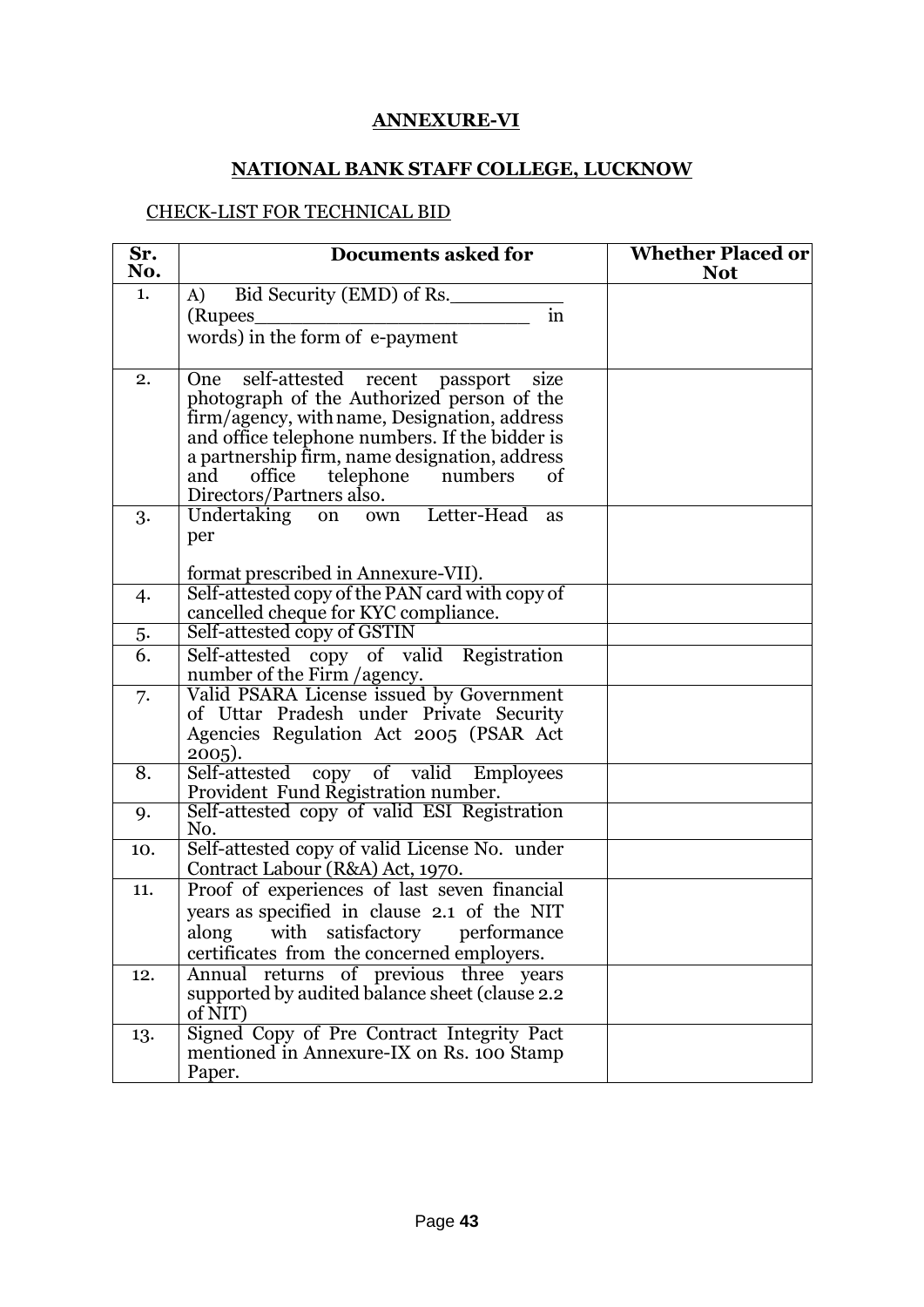#### **ANNEXURE-VII**

#### **(ON THE LETTER HEAD OF THE BIDDING AGENCY)**

#### UNDERTAKING

To

The Principal,

National Bank Staff College, Lucknow

Name of the firm/Agency

Name of the tender Due date:

Sir,

1.I/We hereby agree to abide by all terms and conditions laid down in tender document.

2. This is to certify that I/We before signing this bid have read and fully understood all the terms and conditions and instructions contained therein and undertake myself/ourselves abide by the said terms and conditions.

3. I/We abide by the provisions of Minimum Wages Act, Contract Labour (Regulation and Abolition) Act, 1976 and other statutory provisions like Provident Fund Act, ESI/ Group Medical Insurance premium (If applicable), Bonus, Gratuity, Leave, Relieving Charges, Uniform and Allowance thereof and any other charges applicable from time to time. I/We will pay the wages to the personnel deployed as per Minimum Wages Act as amended by the Government from time to time and shall be fully responsible for any violation.

5. I/We do hereby undertake that complete contract for Security Services as mentioned in the tender document shall be ensured by our Agency, as well as any other Point considered by our Agency. Our Service shall be covered under "Fidelity Bond" through Insurance Agency for minimum sum of Rs. \_\_\_\_\_\_\_\_\_\_\_\_\_\_\_\_lakh (Rupees in words). The Insurance charges for Fidelity Bond shall be paid by me/us. The loss on account of theft, if any, shall be recoverable from me/us through fidelity bond.

(Signature of the Bidder)

Name and Address of the Bidder. Telephone No.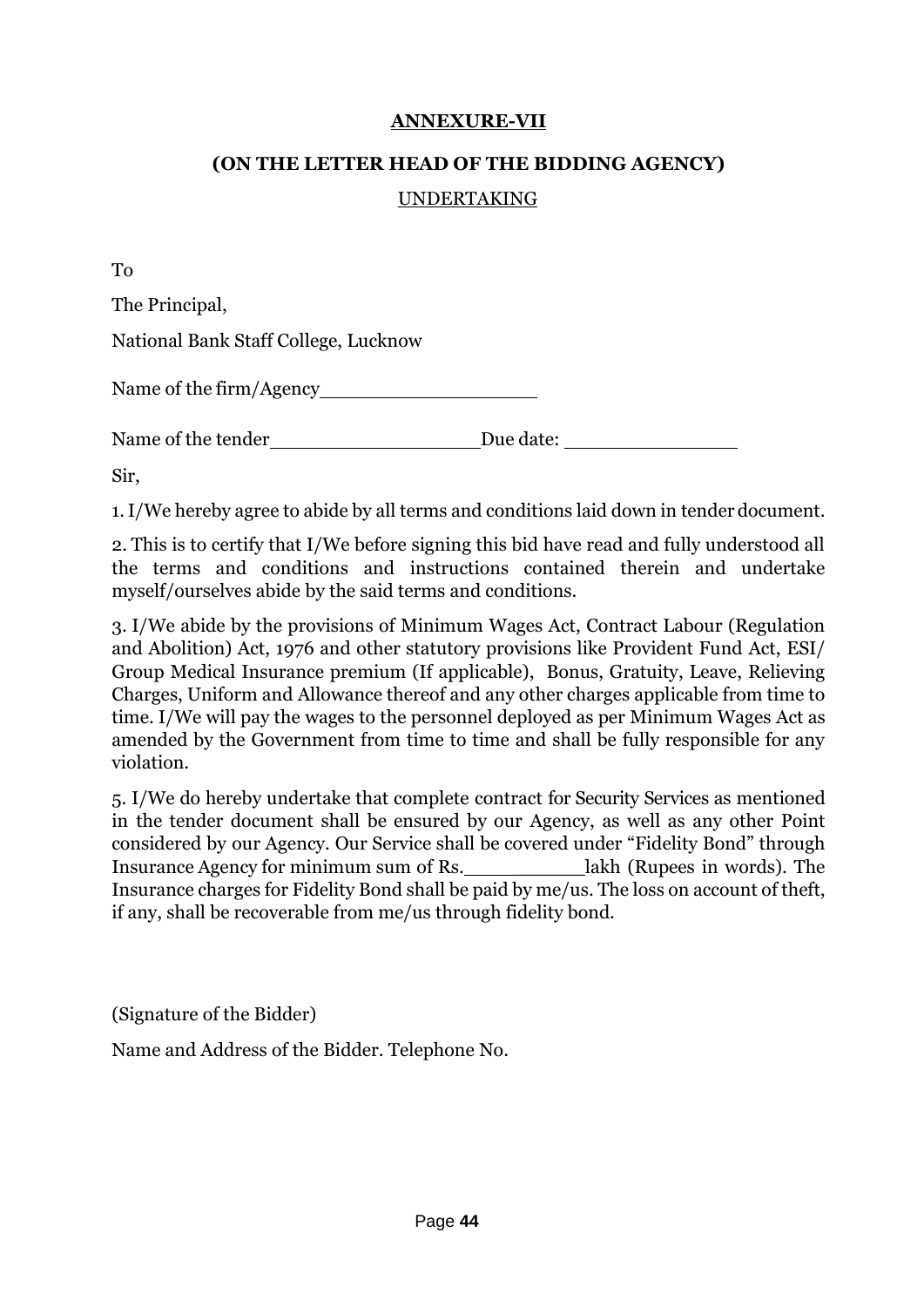#### **ANNEXURE-VIII**

#### **NATIONAL BANK STAFF COLLEGE, LUCKNOW** FORM OF AGREEMENT

THIS AGREEMENT is made on the day (Month) (Year) Between National Bank for Agriculture and Rural Development (NABARD) through the Principal, National Bank Staff College, Lucknow (hereinafter called "the NBSC, Lucknow" which expression shall, unless excluded by or repugnant to the context be deemed to include his successors in office and assigns) of the one part AND (Name and address of the contractor) through Shri \_\_\_\_\_\_\_\_\_\_\_\_\_\_\_\_\_\_\_, authorized representative (hereinafter called "the contractor" which expression shall, unless excluded by or repugnant to the context, be deemed to include his successors, heirs, executors, administrators, representatives and assigns) of the other part for providing Security Services to its Campus situated at Sector H, LDA Colony, Kanpur Road, Lucknow – 226012, which also houses Bankers Institute of Rural Development, thereafter called "BIRD, Lucknow" which expression shall, unless excluded by or repugnant to the context be deemed to include his successors in office and assigns the conforming party to the agreement.

NOW THIS AGREEMENT WITNESSETH as follows:-

1. In this Agreement words and expression shall have the same meanings as are respectively assigned to them in the Terms and Conditions of contract hereinafter referred to.

2. The following documents shall be deemed to form and be read and constructed as part of this Agreement, viz:

a. Letter of acceptance of award of contract;

b. Terms and Conditions;

c. Notice inviting Tender and the terms and conditions contained in the Tender;

d. Bill of Quantities;

e. Scope of work;

f. Addendums, if any; and

g. Any other documents forming part of the contract.

3. In consideration of the payments to be made by the NBSC, Lucknow and BIRD, Lucknow, respectively, to the Contractor as hereinafter mentioned, the Contractor hereby covenants jointly with the NBSC, Lucknow and BIRD, Lucknow to execute the job of providing Security Services w.e.f as per the provisions of this Agreement and the tender document.

4. The NBSC, Lucknow hereby covenants jointly with BIRD, Lucknow to pay the contractor in consideration of the execution and completion of the services as per this Agreement and tender document, the contract price at the rate of charges  $\%$ in words).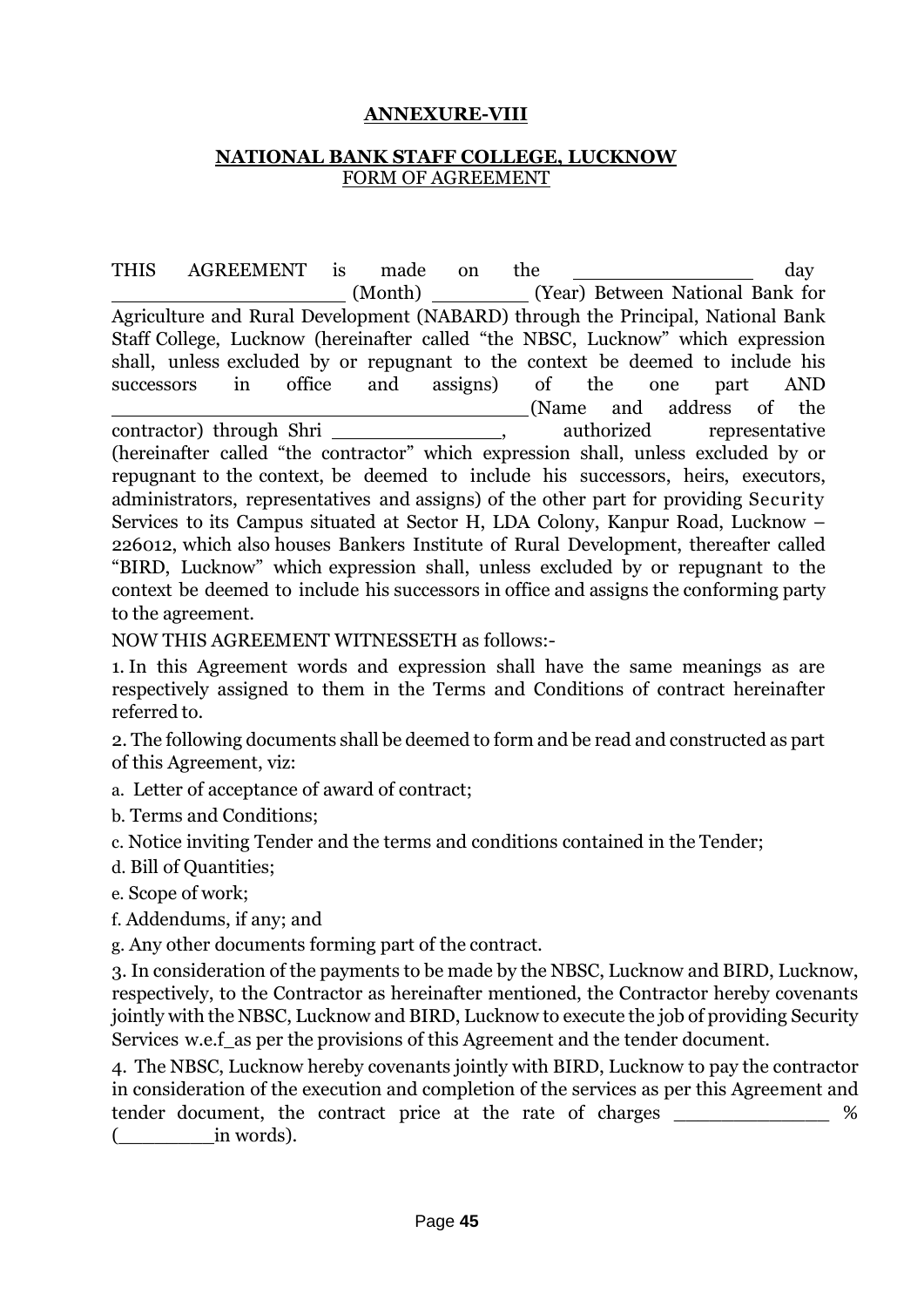5. Being the sum stated in the letter of acceptance subject to such additions thereto or deductions therefrom as may be made under the provisions of the contract at the times in manner prescribed by the contract.

6.In case, any dispute or issue arises regarding the interpretation of any of the clauses of this agreement or of any of the documents prepared or to be prepared in this regard, the contents of the Tender Documents shall prevail over this agreement and /or any otherdocument.

IN WITNESS WHEREOF the parties hereto have signed the Agreement the day and the year first above written.

| (Signature of the Bidder)<br>Name and Address of the Bidder.<br>Telephone No. | Signature of Authorized Signatory<br>of National Bank Staff College,<br>Lucknow |
|-------------------------------------------------------------------------------|---------------------------------------------------------------------------------|
|                                                                               | Signature of Authorized Signatory of                                            |
|                                                                               | <b>Confirming Party</b>                                                         |
|                                                                               |                                                                                 |
|                                                                               | Bankers' Institute of<br>Rural                                                  |
|                                                                               | Development, Lucknow                                                            |
| (Signature of Witness 1) Name of                                              | (Signature of Witness 1) Name of                                                |
| Witness                                                                       | Witness                                                                         |
|                                                                               |                                                                                 |
| <b>Address of Witness</b>                                                     | <b>Address of Witness</b>                                                       |
| (Signature of Witness 2) Name of                                              | (Signature of Witness 2) Name of                                                |
| Witness                                                                       | Witness                                                                         |
|                                                                               |                                                                                 |
| <b>Address of Witness</b>                                                     | <b>Address of Witness</b>                                                       |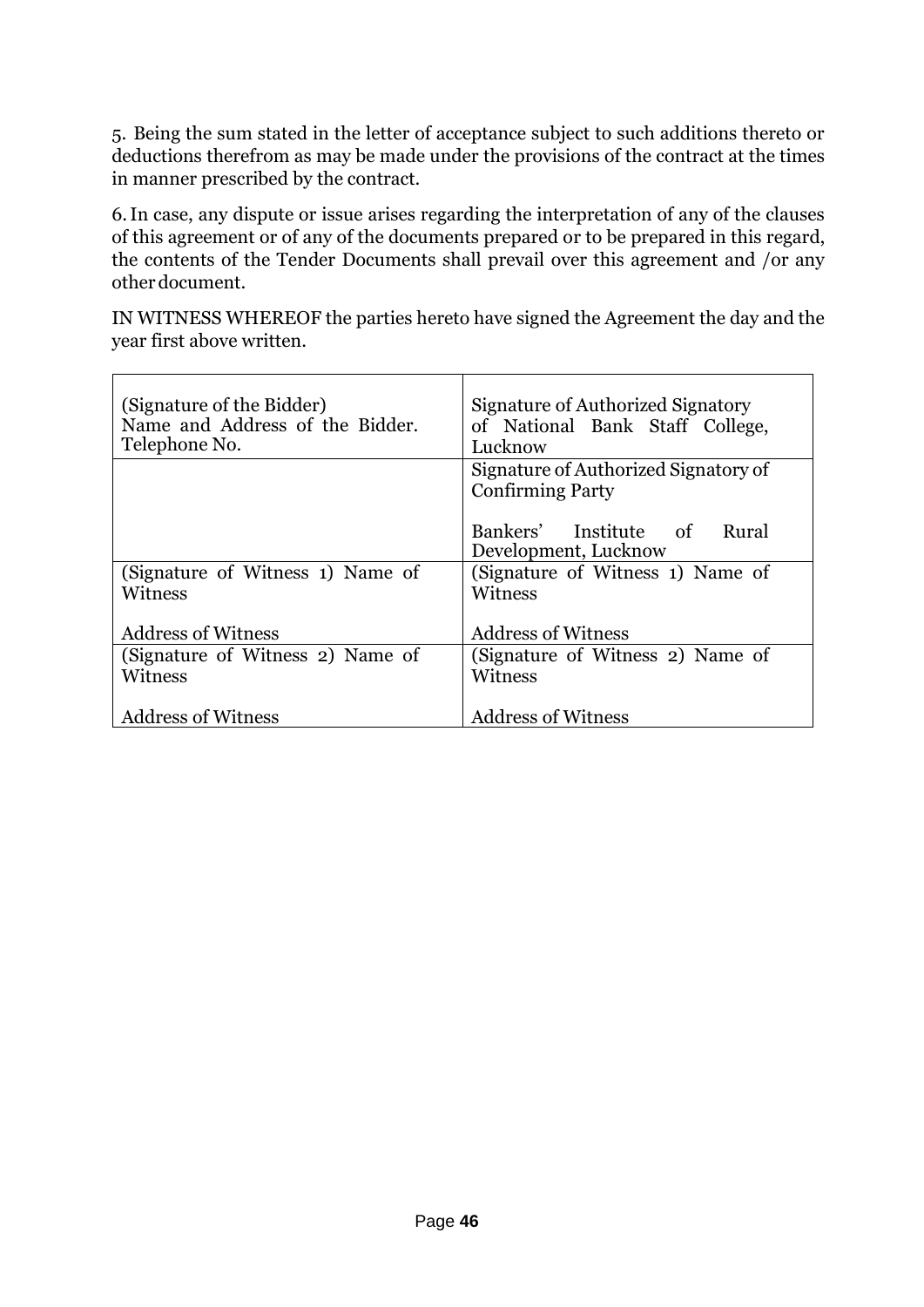# **ANNEXURE –IX**

# **PRE CONTRACT INTEGRITY PACT**

(To be submitted on Rs. 200 Stamp Paper only on first page and remaining document on normal A4 size pages duly signed by the bidder)

#### Between

National Bank for Agriculture and Rural Development (NABARD) hereinafter referred to as "The Principal"

# And

…………………………………………. hereinafter referred to as "The Bidder/Contractor"

# **Preamble**

The Principal intends to award, under laid down organizational procedures, contract/s for

……………………………….. .The Principal values full compliance with all relevantlaws ofthe land, rules, regulation, and economic use of resources and of fairness /transparency in its relations with its Bidder(s) and/or Contractor(s).

In order to achieve these goals, the Principal will appoint Independent External Monitors (IEMs) who will monitor the tender process and the execution of the contract for compliance with the principles mentioned above.

# **Section 1 – Commitments of the Principal**

(1) The Principal commits itself to take all measures necessary to prevent corruption and to observe the following principles:-

a. No employee of the Principal, personally or through family members, will in connection with the tender for, or the execution of a contract, demand, take a promise for or accept, for self or third person, any material or immaterial benefit which the person is not legally entitled to.

b. The Principal will, during the tender process treat all Bidder(s) with equity and reason. The Principal will, in particular, before and during the tender process, provide to all Bidder(s) the same information and will not provide to any Bidder(s) confidential / additional information through which the Bidder(s) could obtain an advantage in relation to the tender process or the contract execution.

c. If the Principal obtains information on the conduct of any of its employees which is a criminal offence under the IPC/PC Act, or if there be a substantive suspicion in this regard, the Principal will inform the Chief Vigilance Officer and in addition can initiate disciplinary actions. The Principal will exclude from the process all known prejudiced persons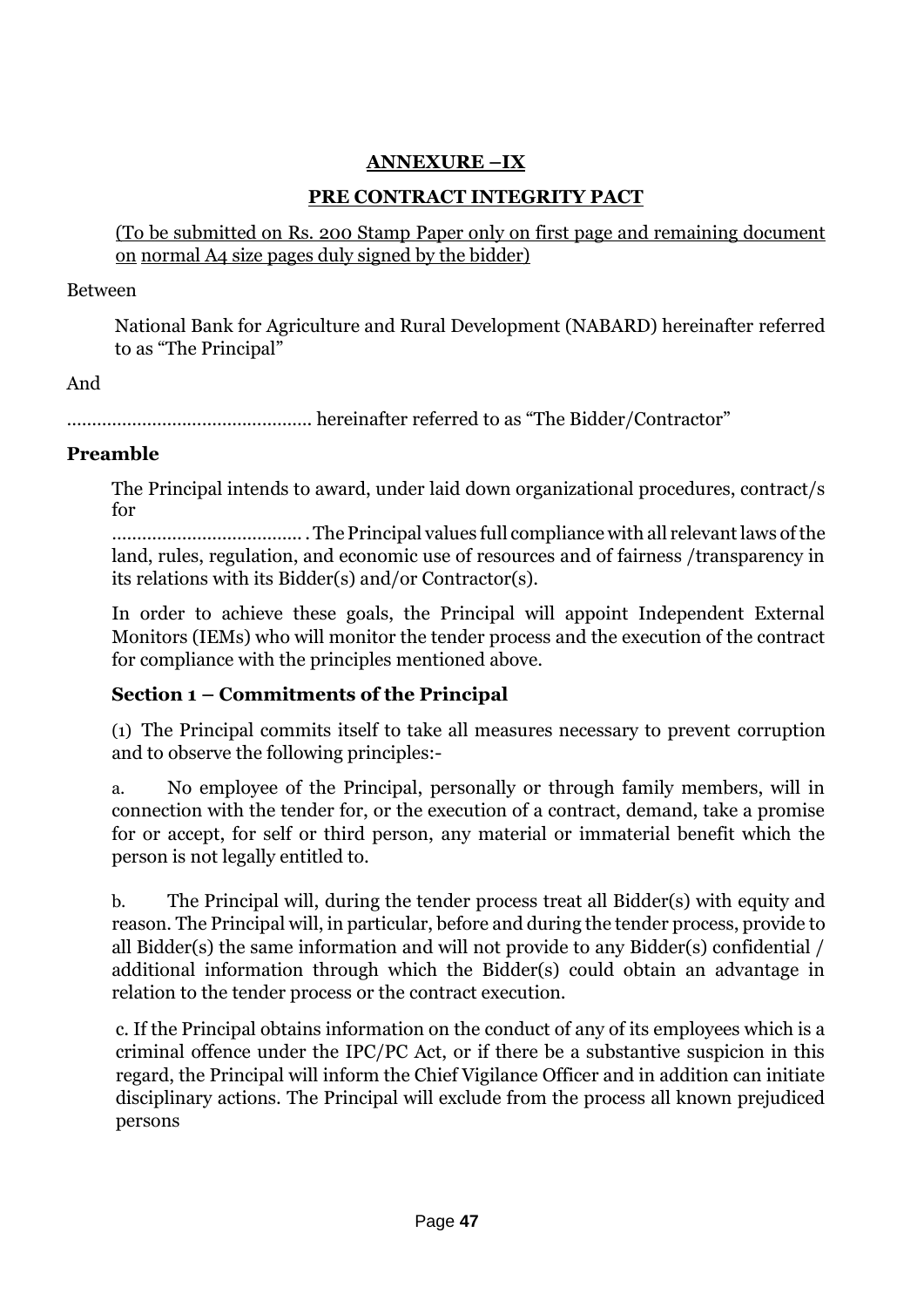# **Section 2 – Commitments of the Bidder(s)/Contractor(s)**

(1) The Bidder(s) / Contractor(s) commit themselves to take all measures necessary to prevent corruption. The Bidder(s) / Contractor(s) commit themselves to observe the following principles during participation in the tender process and during the contract execution:

a. The Bidder(s) / Contractor(s) will not, directly or through any other person or firm, offer, promise or give to any of the Principal's employees involved in the tender process or the execution of the contract or to any third person any material or other benefit which he/she is not legally entitled to, in order to obtain in exchange any advantage of any kind whatsoever during the tender process or during the execution of the contract.

b. The Bidder(s)/Contractor(s) will not enter with other Bidders into any undisclosed agreement or understanding, whether formal or informal. This applies in particular to prices, specifications, certifications, subsidiary contracts, submission or non-submission of bids or any other actions to restrict competitiveness or to introduce cartelization in the bidding process.

c. The Bidder(s)/Contractor(s) will not commit any offence under the relevant IPC/PC Act; further the Bidder(s) / Contractor(s) will not use improperly, for purposes of competition or personal gain, or pass on to others, any information or document provided by the Principal as part of the business relationship, regarding plans, technical proposals and business details, including information contained or transmitted electronically.

d. The Bidder(s)/Contractor(s) of foreign origin shall disclose the name and address of the Agents/representatives in India, if any. Similarly the Bidder(s)/Contractors(s) of Indian Nationality shall furnish the name and address of the foreign principals, if any.

e. The Bidder(s) /Contractor(s) will, when presenting their bid, disclose any and all payments made, is committed to or intends to make to agents, brokers or any other intermediaries in connection with the award of the contract.

f. Bidder(s) /Contractor(s) who have signed the Integrity Pact shall not approach the Courts while representing the matter to IEMs and shall wait for their decision in the matter.

(2) The Bidder(s) /Contractor(s) will not instigate third persons to commit offences outlined above or be an accessory to such offences.

# **Section 3 – Disqualification from tender process and exclusion from future contracts**

If the Bidder(s) /Contractor(s), before award or during execution has committed a transgression through a violation of Section 2, above or in any other form which put their eligibility or credibility in question, the Principal is entitled to disqualify the Bidder(s)/Contractor(s) from the tender process.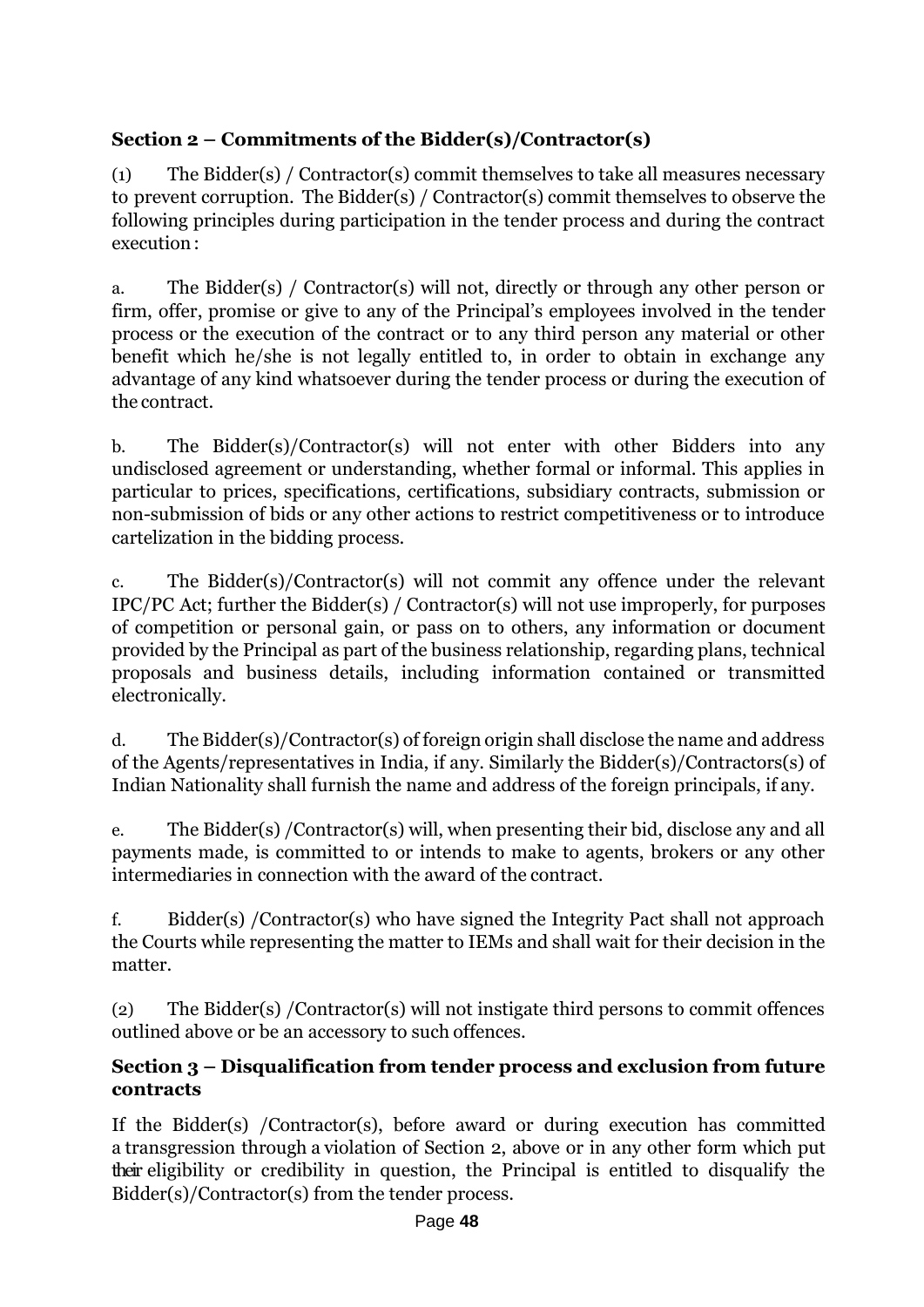# **Section 4 – Compensation for Damages**

(1) If the Principal has disqualified the Bidder(s) from the tender process prior to the award according to Section 3, the Principal is entitled to demand and recover the damages equivalent to Earnest Money Deposit/Bid Security.

(2) If the Principal has terminated the contract according to Section 3, or if the Principal is entitled to terminate the contract according to Section 3, the Principal shall be entitled to demand and recover from the Contractor liquidated damages of the Contract value or the amount equivalent to Performance Bank Guarantee.

# **Section 5 – Previous transgression**

(1) The Bidder declares that no previous transgressions occurred in the last three years with any other Company in any country conforming to the anti-corruption approach or with any Public Sector Enterprise in India that could justify his exclusion from thetender process.

(2) If the Bidder makes incorrect statement on this subject, he can be disqualified from the tender process.

# **Section 6 – Equal treatment of all Bidders / Contractors/ Subcontractors**

(1) In case of Sub-contracting, the Principal Contractor shall take the responsibility of the adoption of Integrity Pact by the Sub-contractor.

(2) The Principal will enter into agreements with identical conditions as this one with all Bidders and Contractors

(3) The Principal will disqualify from the tender process all bidders who do not sign the Pact or violate its provisions.

# **Section 7 – Criminal charges against violating Bidders(s) / Contractor(s)/ Subcontractor(s)**

If the Principal obtains knowledge of conduct of a Bidder, Contractor or Subcontractor, or of an employee or a representative or an associate of a Bidder, Contractor or Subcontractorwhich constitutes corruption, or if the Principal has substantive suspicion in this regard, the Principal will inform the same to the Chief Vigilance Officer.

# **Section 8 – Independent External Monitor**

(1) The Principal appoints competent and credible Independent External Monitor for this Pact after approval by the Central Vigilance Commission. The task of the Monitor is to review independently and objectively, whether and to what extent the parties comply with the obligations under this agreement.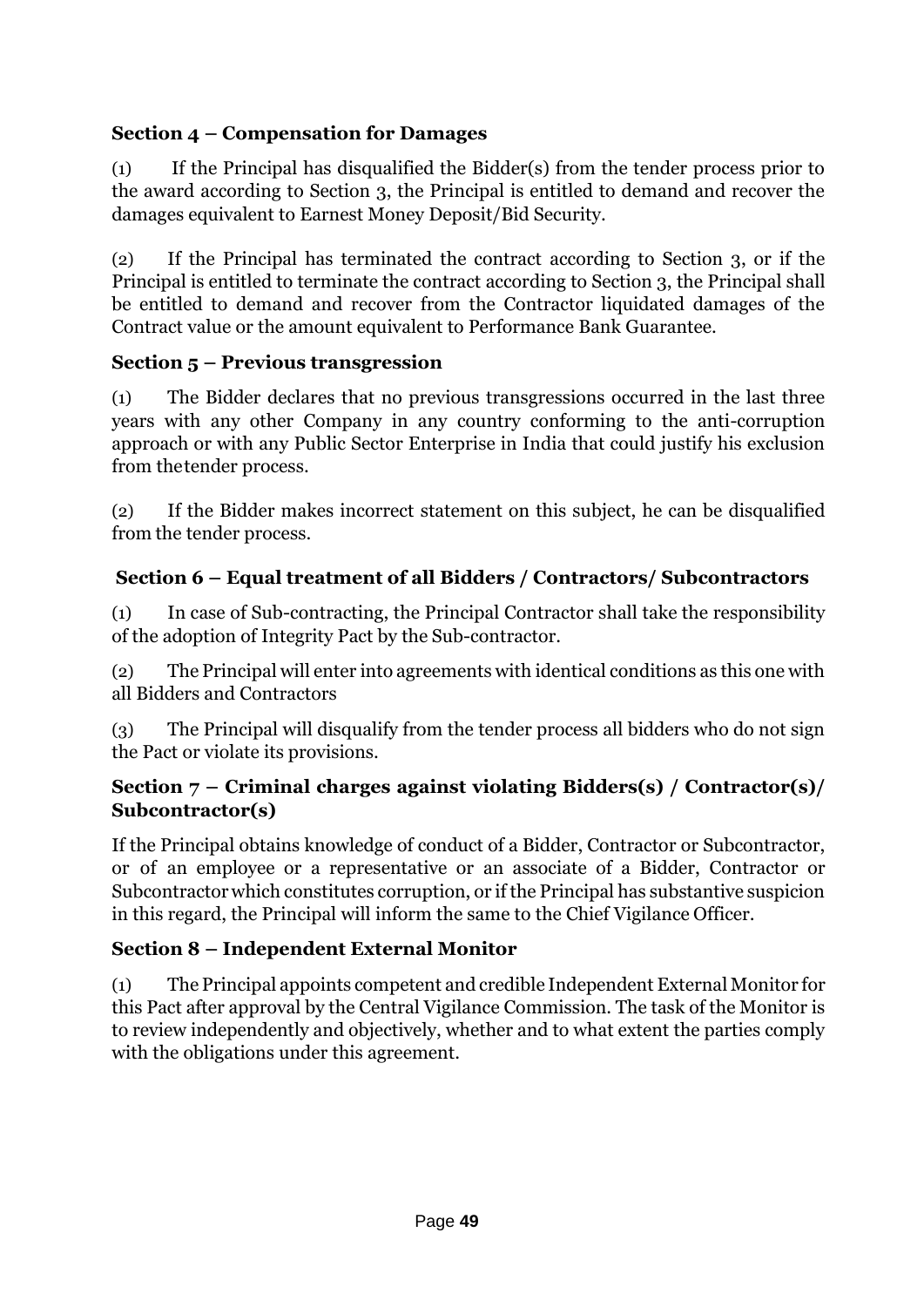The Independent External Monitor appointed for NABARD is

**Dr. Sanjay Kumar Panda, IAS (Retd.) 515, Ward No. 3, Sideshwar Sahi, City, Cuttack District Odisha – 753 008**

(2) The Monitor is not subject to instructions by the representatives of the parties and performs his/her functions neutrally and independently. The Monitor would have access to all Contract documents, whenever required. It will be obligatory for him / her to treat the information and documents of the Bidders /Contractors as confidential. He / she reports to the Chairman, NABARD.

(3) The Bidder(s)/Contractor(s) accepts that the Monitor has the right to access without restriction to all Project documentation of the Principal including that provided by the Contractor. The Contractor will also grant the Monitor, upon his/her request and demonstration of a valid interest, unrestricted and unconditional access to their project documentation. The same is applicable to Sub-contractors.

(4) The monitor is under contractual obligation to treat the information and documents of the Bidder(s) /Contractor(s) / Sub-contractor(s) with confidentiality. The Monitor has also signed declarations on 'Non-disclosure of Confidential Information and of 'Absence of Conflict of Interest'. In case of any conflict of interest arising at a later date, the IEM shall inform Chairman, NABARD and recuse himself/herself from that case.

(5) The Principal will provide to the Monitor sufficient information about all meetings among the parties related to the Project, provided such meetings could have an impact on the contractual relations between the Principal and the Contractor. The parties offer to the Monitor the option to participate in such meetings.

(6) As soon as the Monitor notices, or believes to notice, a violation of this agreement, he/she will so inform the Management of the Principal and request the Management to discontinue or take corrective action, or to take other relevant action. The monitor can in this regard submit non-binding recommendations. Beyond this, the Monitor has no right to demand from the parties that they act in a specific manner, refrain from action or tolerate action.

(7) The monitor will submit a written report to the Chairman, NABARD within 8 to 10 weeks from the date of reference or intimation to him by the Principal and, should the occasion arise, submit proposal for correcting problematic situations.

(8) If the Monitor has reported to the Chairman, NABARD, a substantiated suspicion of an offence under the relevant IPC/PC Act, and the Chairman NABARD has not, within reasonable time, taken visible action to proceed against such offence or reported it to the Chief Vigilance Officer, the Monitor may also transmit this information directly to the Central Vigilance Commissioner.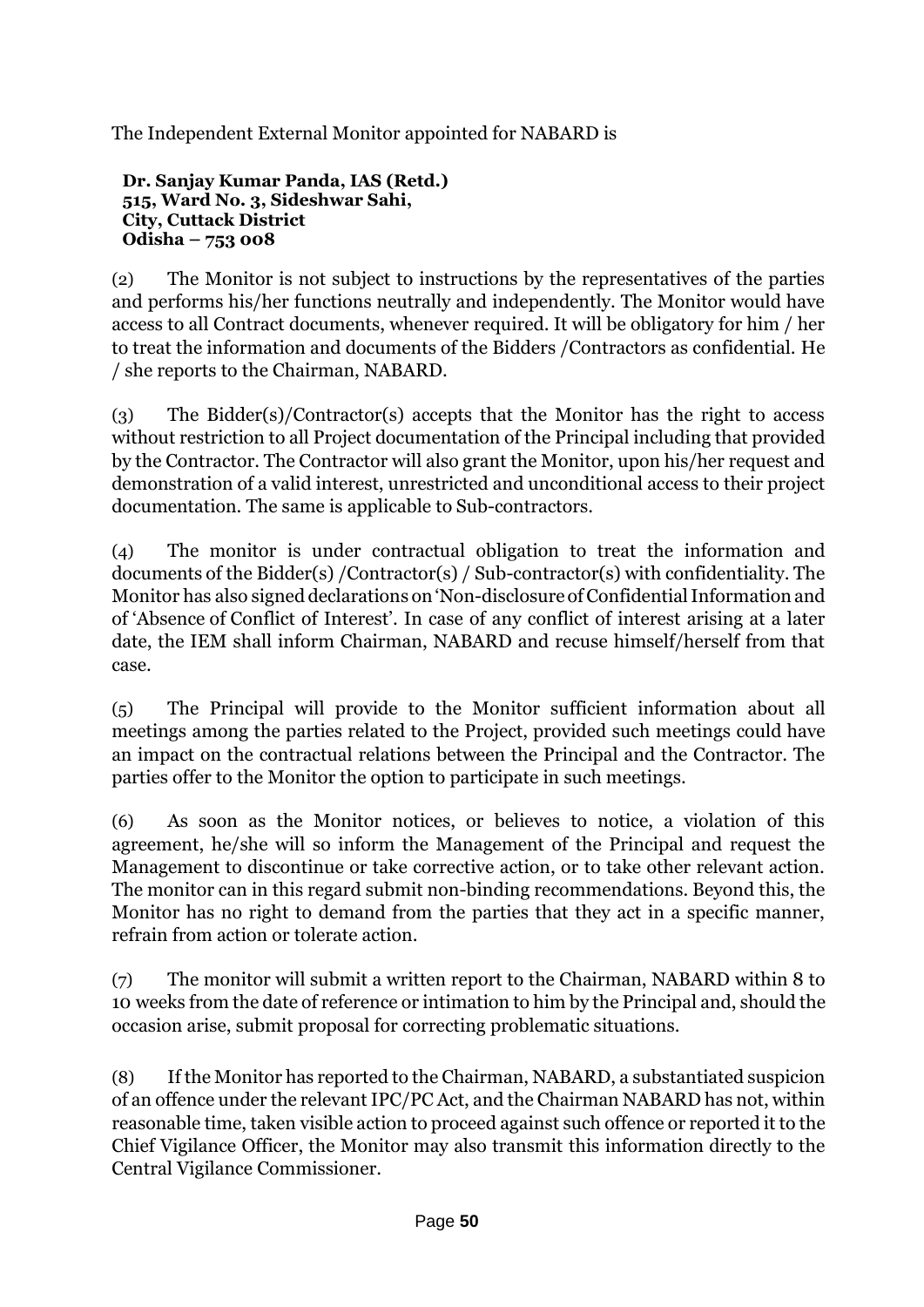(9) The word 'Monitor' would include both singular and plural.

# **Section 9 – Pact Duration**

This Pact begins when both parties have legally signed it. It expires for the Contractor 24 months after the last payment under the contract, and for all other Bidders 6 months after the contract has been awarded. Any violation of the same would entail Any violation of the same would entail disqualification of the bidders and exclusion from future business dealings.

If any claim is made/lodged during this time, the same shall be binding and continue to be valid despite the lapse of this pact as specified above, unless it is discharge/determined by the Chairman of NABARD.

#### **Section 10 – Other provisions**

(1) This agreement is subject of Indian Law, Place of performance and jurisdiction is the Head Office of the Principal, i.e. Mumbai.

(2) Changes and supplements as well as termination notices need to be made in writing. Side agreements have not been made.

(3) If the Contractor is a partnership or a consortium, this agreement must be signed by all partners or consortium members.

(4) Should one or several provisions of this agreement turn out to be invalid, the remainder of this agreement remains valid. In this case, the parties will strive to come to an agreement to their original intentions.

(5) Issues like Warranty/Guarantee etc. shall be outside the purview of IEMs.

(6) In the event of any contradiction between the Integrity Pact and its Annexure, if any, the Clause in the Integrity Pact will prevail.

(For & On behalf of the Principal) (For & on behalf of the Bidder/Contractor)

(Office Seal) (Office Seal)

Place Date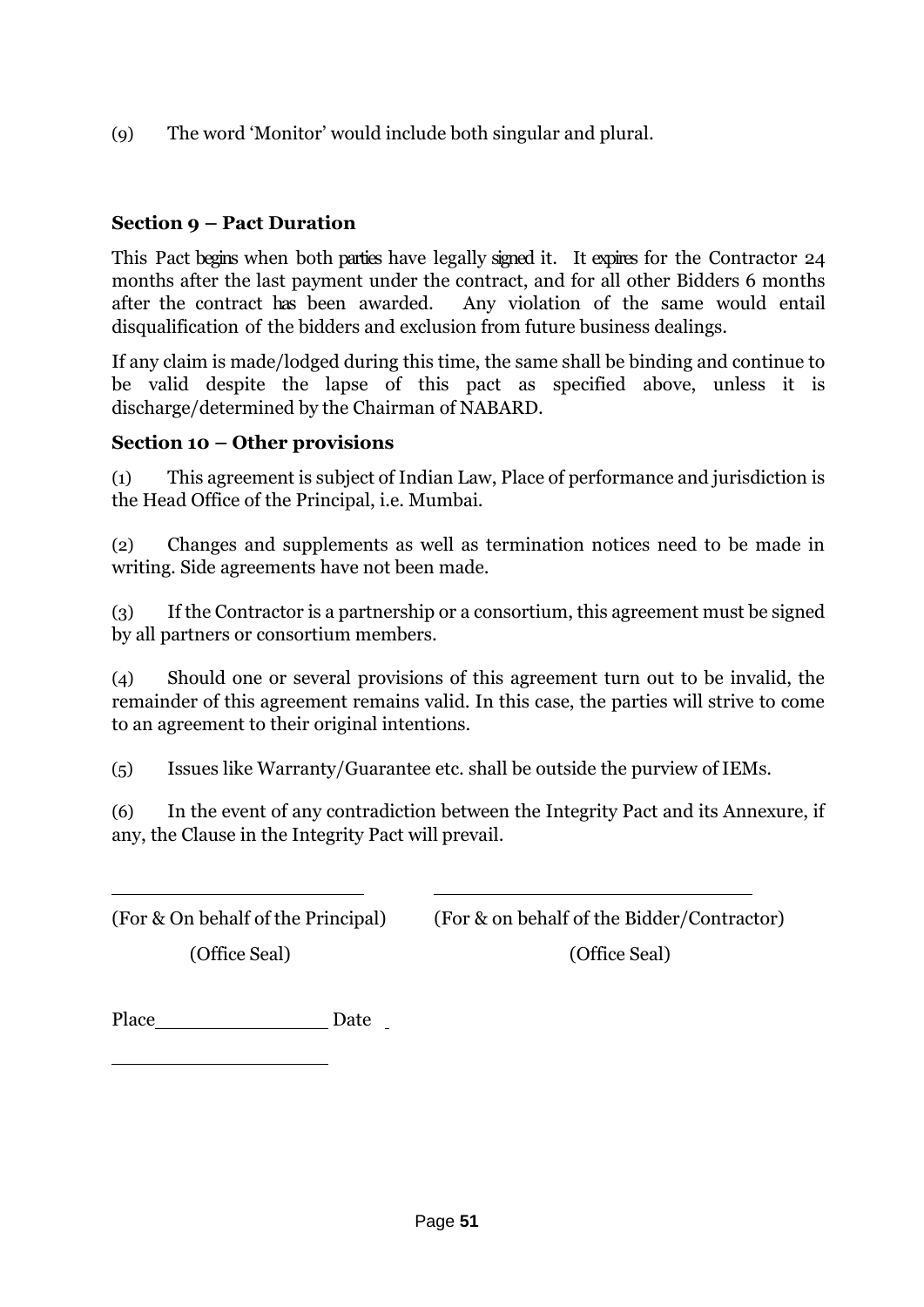Witness 1:

(Name & Address)

Witness 2:

(Name & Address)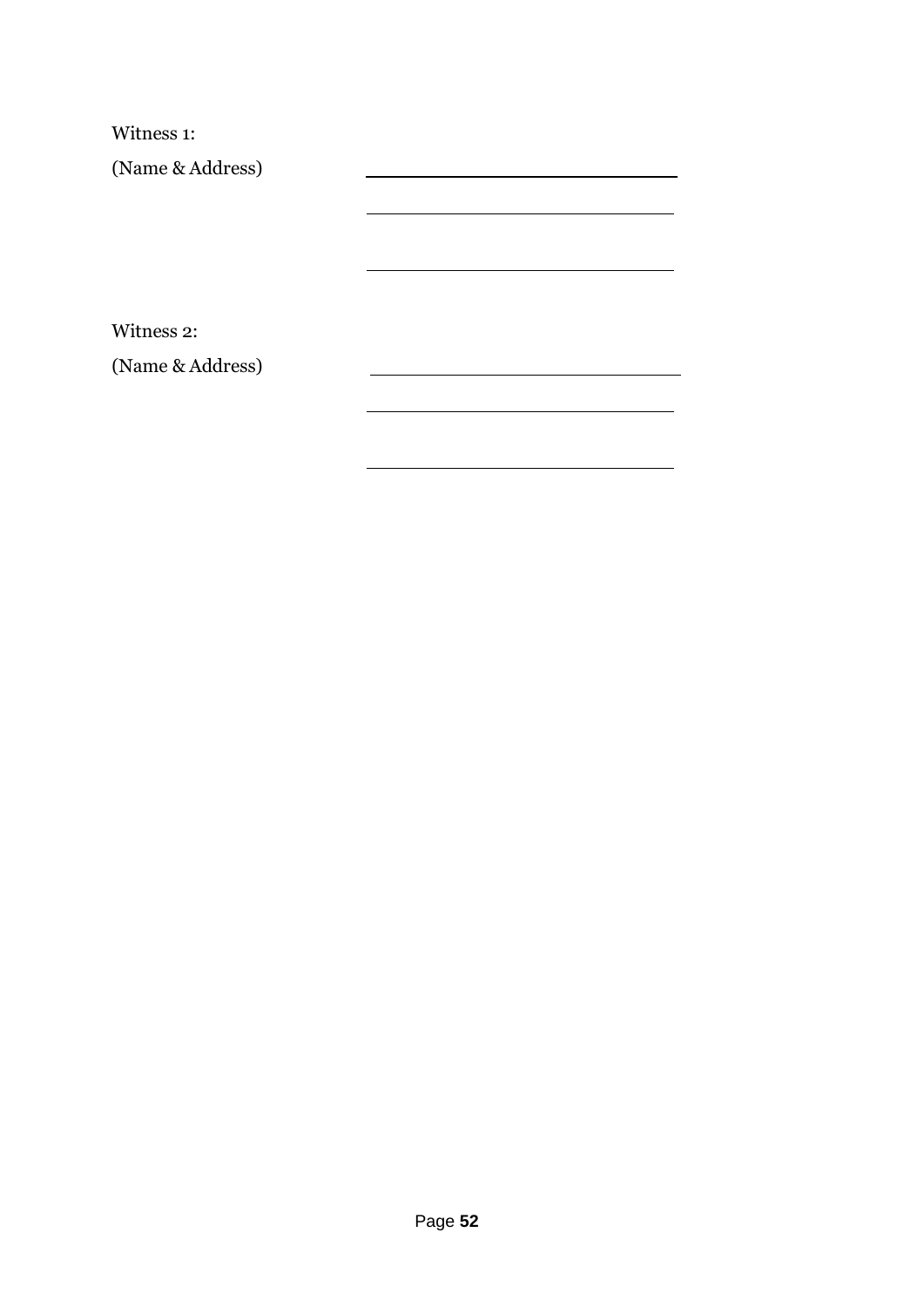# **ANNEXURE-X**

## **FORM OF BANK GUARANTEE FOR BID SECURITY**

(Refer Clause 9.7.1 of the NIT) (To be stamped properly as per applicable law)

KNOW ALL MEN by these present that we (Name and

address of Bank), having our registered office at

(hereinafter called"the Bank") are bound untoThe NBSC, Lucknow- 226012(hereinafter Called "NBSC, Lucknow") in sum of Rs.

For which payment will and truly to be made to the said Employer, the Bank binds himself, his successors and assigns by these presents.

WHEREAS (Name of Bidder) (hereinafter called "the Bidder") has submitted his bid dated for providing Security Services (hereinafter called "the Bid").

WHEREAS the Bidder is required to furnish a Bank Guarantee for the sum of Rs. (Amount in figures and words) as Performance Security against the Bidder's offer as aforesaid.

AND WHEREAS (Name of Bank) have at the request of the Bidder, agreed to give this guarantee as hereinafter contained.

WE further agree as follows:-

1. That the NBSC, Lucknow may without affecting this guarantee grant time of other to or indulgence to or negotiate further with the Bidder in regard to the conditions contained in the said tender and thereby modify these conditions or add thereto any further conditions as may be mutually agreed upon between the NBSC, Lucknow and the Bidder.

2. That the guarantee herein before contained shall not be affected by any change in constitution of our Bank or in the constitution of the Bidder.

3. That this guarantee commences from the date hereof and shall remain in force till:-

a. The Bidder, in case the bid is accepted by the NBSC, Lucknow, executes a formal agreement after furnishing the Performance Guarantee of a Scheduled Commercial Bank based in India.

b. Forty five days after the date of validity or the extended date of validity of the Tender, as the case may be, whichever is later.

4. That the expression "the Bidder" and "the Bank" herein used shall, unless such an interpretation is repugnant to the subject or context, include their respective successors and assigns.

THE CONDITIONS of this obligation are:

(i) If the Bidder withdraws his bid during the period of Tender validity specified in the Form of Tender; or

(ii) If the Bidder refuses to accept the corrections of errors in his bid; or

(iii) If the Bidder having been notified of the acceptance of his bid by the NBSC, Lucknow during the period of tender validity and (a) fails or refuses to furnish them Performance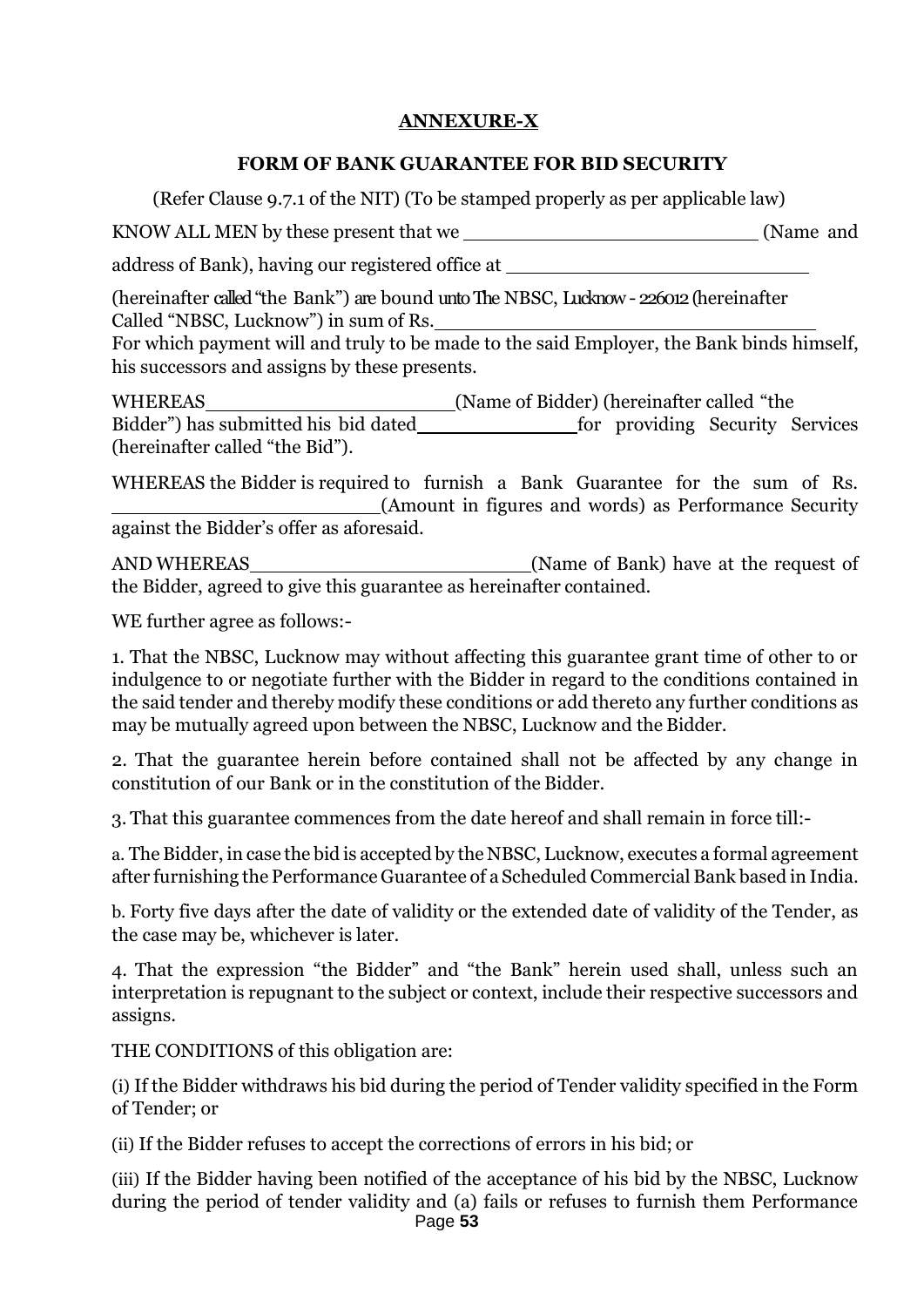Guarantee and/or (b) fails or refuses to enter into a contract within the time limit specified in para of the NIT.

(iv) If the tender is terminated on the allegation of production of false/forged documents for obtaining the contract.

(v) If the contract is terminated for the reason that the agency is blacklisted in any PSU /PSB

/ or in any other departments of State Governments / Union Government.

WE undertake to pay to the NBSC, Lucknow upto the above amount upon receipt of their first written demand, without the NBSC, Lucknow having to substantiate their demand provided that in their demand the NBSC, Lucknow will note that the amount claimed (i), (ii), (iii) (a),

(iii) (b), (iv) or (v) mentioned above, specifying the occurred condition or conditions.

# **Authorised Signatory**

**Date :**

**Place :**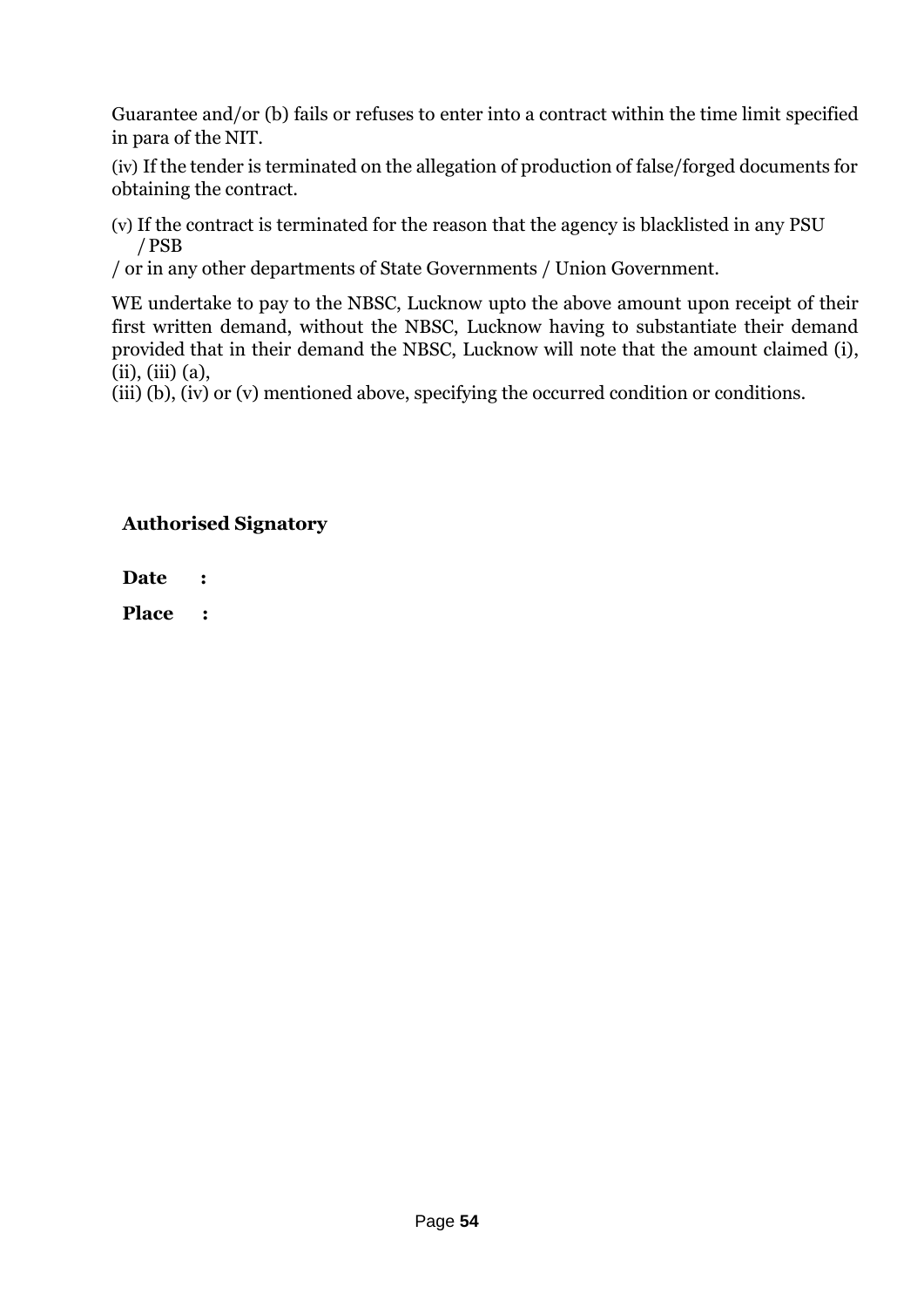# **ANNEXURE-XI**

#### **FORM OF BANK GUARANTEE FOR PERFORMANCE SECURITY**

(Refer Clause 12.4 of the NIT) (To be stamped properly as per applicable law)

1. THIS DEED of Guarantee made this day of between

(Name of the Bank) (Hereinafter called the "Bank") of the one part and the NBSC, Lucknow (hereinafter called the "NBSC, Lucknow") of the other part.

2. WHEREAS the NBSC, Lucknow has awarded the contract for providing Security Services contract for Rs. (Rupees in figures and words) (Hereinafter called the "contract") to M/s (Name of the contractor) (hereinafter called the "contractor").

3. AND WHEREAS THE Contractor is bound by the said Contract to submit to the Employer a Performance Security for a total amount of Rs. (Amount in figures and words).

4.NOW WEthe Undersigned (Name of the Bank)being fully authorized to sign and to incur obligations for and on behalf of and in the name of (Full name of Bank), hereby declare that the said Bank will guarantee the NBSC, Lucknow the full amount of Rs. (Amount in figures and words) as stated above.

5. After the Contractor has signed the aforementioned contract with the NBSC, Lucknow, the Bank is engaged to pay the NBSC, Lucknow, any amount up to and inclusive of the aforementioned full amount upon written order from the NBSC, Lucknow to indemnify the NBSC, Lucknow for any liability of damage resulting from any defects or shortcomings of the Contractor or the debts he may have incurred to any parties involved in the Works under the Contract mentioned above, whether these defects or shortcomings or debts are actual or estimated or expected. The Bank will deliver the money required by the NBSC, Lucknow immediately on demand without delay without reference to the Contractor and without the necessity of a previous notice or of judicial or administrative procedures and without it being necessary to prove to the Bank the liability or damages resulting from any defects or shortcomings or debts of the Contractor. The Bank shall pay to the NBSC, Lucknow any money so demanded notwithstanding any dispute/disputes raised by the Contractor in any suit or proceedings pending before any Court, Tribunal or Arbitrator(s) relating thereto and the liability under this guarantee shall be absolute and unequivocal.

6. THIS GUARANTEE is valid for a period of months from the date of signing. (The initial period for which this Guarantee will be valid must be for at least six months longer than the anticipated expiry date of the Contract period).

7. At any time during the period in which this Guarantee is still valid, if the NBSC, Lucknow agrees to grant a time of extension to the contractor or if the contractor fails to complete the works within the time of completion as stated in the contract, or fails to discharge himself of the liability or damages or debts as stated under para-5 above, it is understood that the Bank will extend this Guarantee under the same conditions for the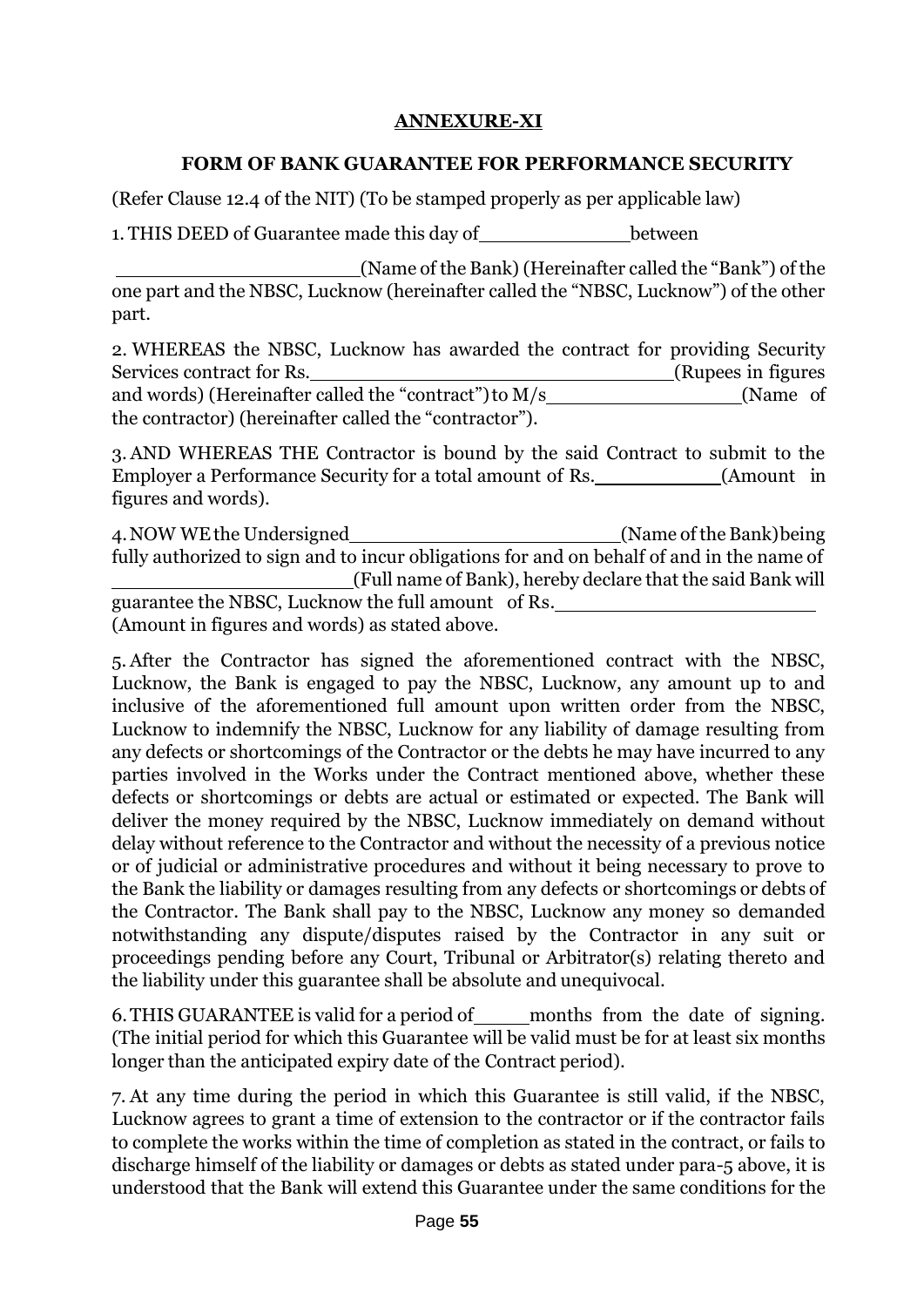required time on demand by the NBSC, Lucknow and at the cost of the contractor.

8. The Guarantee hereinbefore contained shall not be affected by any change in the Constitution of the Bank or of the contractor.

9. The neglect or forbearance of the NBSC, Lucknow in enforcement of payment of any moneys, the payment whereof is intended to be hereby secured or the giving of time by the NBSC, Lucknow for the payment hereof shall in no way relieve the Bank of their liability under this deed.

10. The expressions "the National Bank Staff College, Lucknow", "the Bank" and "the Contractor" hereinbefore used shall include their respective successors and assigns.

IN WITNESS whereof I/We of the bank have signed and sealed this guarantee on the Day of (Month) (Wear) being herewith duly authorized.

# **Authorised Signatory**

**Date**

**Place**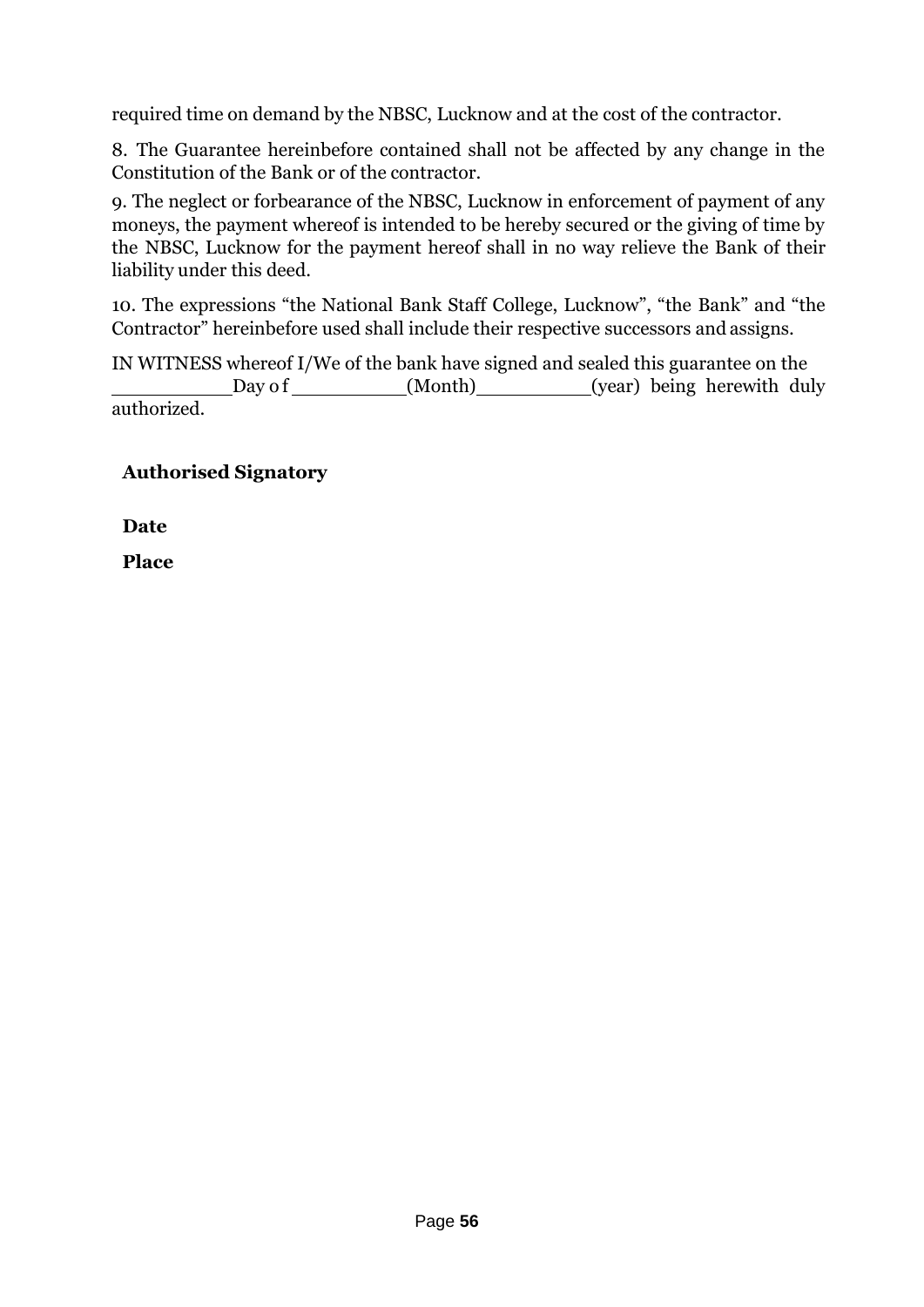# **ANNEXURE-XII**

# **FORMAT FOR CLIENT'S REPORT (ON CLIENT'S LETTER HEAD)**

Performance details of the Firm: M/s Located at:

| $\mathbf{1}$   | Work order/reference No.                   |                        |
|----------------|--------------------------------------------|------------------------|
|                |                                            |                        |
| $\overline{2}$ | Gross Value of the Contract (in Rupees)    |                        |
|                |                                            |                        |
| $\overline{3}$ | Date of commencement of Contract           |                        |
| $\overline{4}$ | Whether the Service carried out as per     |                        |
|                | agreement and the scope of the work        |                        |
|                | entered with the Firm                      |                        |
| 5              | Reason for delay (if any) and whether any  |                        |
|                | penalty/liquidated damage, if any, was     |                        |
|                | imposed on the firm                        |                        |
| 6              | Comments on capabilities of the firm       |                        |
|                | (indicate grading)                         |                        |
| a              | Quality of Security provided by the firm   | Outstanding/Very Good/ |
|                |                                            | Good/Satisfactory/Poor |
| $\overline{b}$ | Technical proficiency/competence           | Outstanding/Very Good/ |
|                |                                            | Good/Satisfactory/Poor |
| $\mathbf c$    | Integrity and reliability<br>the<br>of     | Outstanding/Very Good/ |
|                | partners/proprietors of                    | Good/Satisfactory/Poor |
|                | the firm                                   |                        |
| d              | Integrity and reliability of the Personnel | Outstanding/Very Good/ |
|                | deployed                                   | Good/Satisfactory/Poor |
| e              | Dealings in the execution of the work,     | Outstanding/Very Good/ |
|                | adherence To schedule and time             | Good/Satisfactory/Poor |
| $\overline{7}$ | Did the firm go for arbitration?           |                        |
|                |                                            |                        |
| $\overline{8}$ | Any other information in your view will    |                        |
|                | help us in making our decision.            |                        |

Signature of the Reporting Officer Place

(Office Seal) Place:

Date: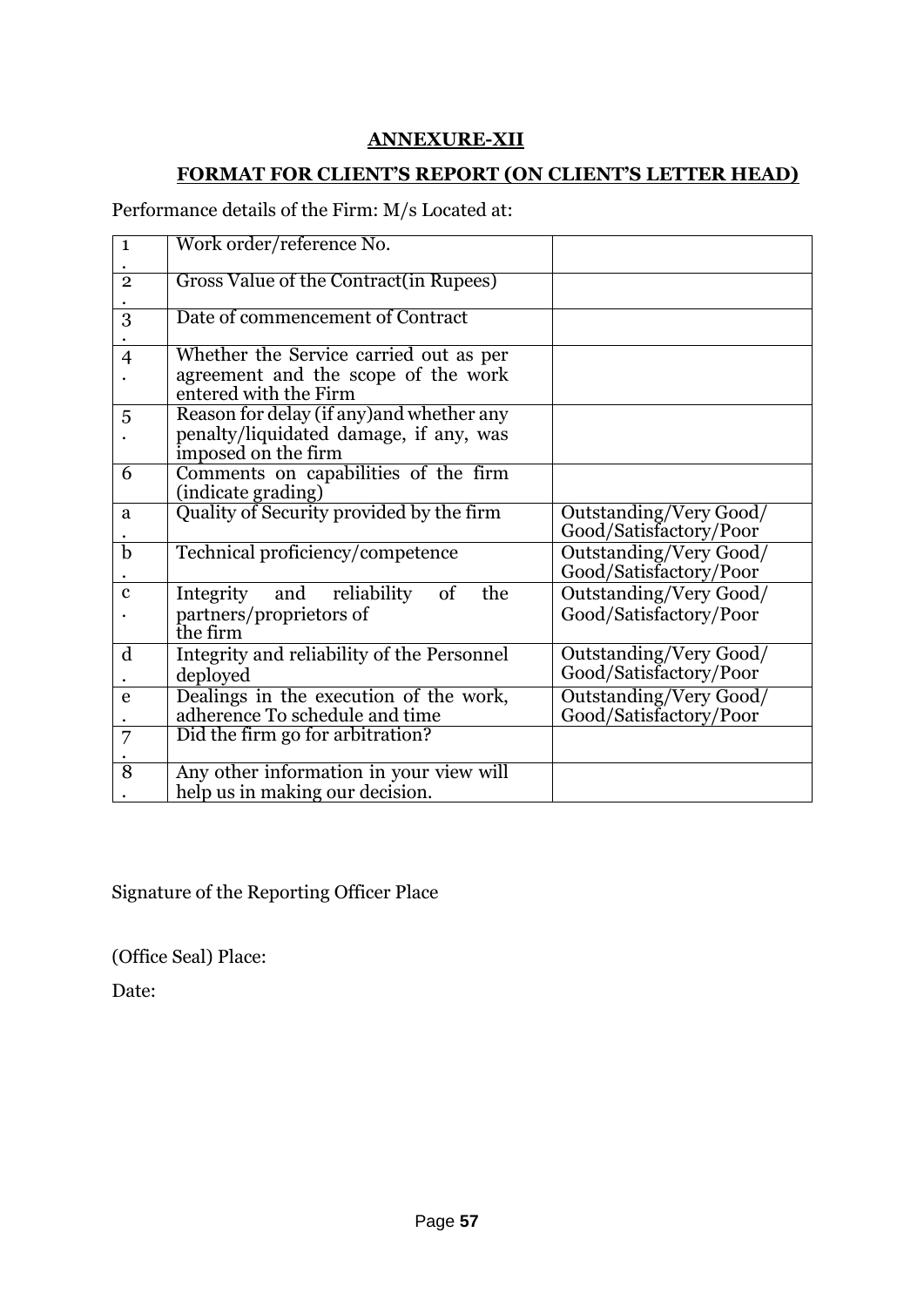#### **ANNEXURE-XIII**

#### **(On stamp paper of Rs.500/- and duly notarized) IRREVOCABLE UNDERTAKING**

To, Principal National Bank Staff College Lucknow

Pursuant to your advertisement on websites: www.nbsc.in, www.nabard.org, https://nabard.eproc.in/ and newspapers dated for the "Providing Security services at National Bank Staff College, and BIRD, Lucknow I/we submit my/our offer. The offer is valid for a period of 90 days from date of opening of financial bid. I/We, in consideration of you agreeing to the process and consider our proposal, irrevocably undertake that during the currency of my/our bid, I/we will not withdraw or modify the offer in terms of the price quoted or in terms of other terms and conditions on which the offer is made.

I/We are not debarred or blacklisted by any Govt. Department.

Our Track record is clean without any involvement in illegal activities or financial frauds. There is no case with the Police/Court/Regulatory authorities against us. We are not prosecuted or suffered any penalty for violation of any statutory laws by any Authority.

As NABARD has invested good amount of money and time for processing my/our proposal, in the event of my/our committing default of this undertaking, or for any reason whatsoever, I/We hereby further undertake to pay NABARD liquidated damages equivalent to the Earnest Money Deposit (EMD).

This undertaking is executed on this\_\_\_\_\_\_\_\_\_day of\_\_\_\_\_\_\_\_\_\_\_\_\_2022.

Signature

Name

Address

#### NOTARY SEAL & SIGN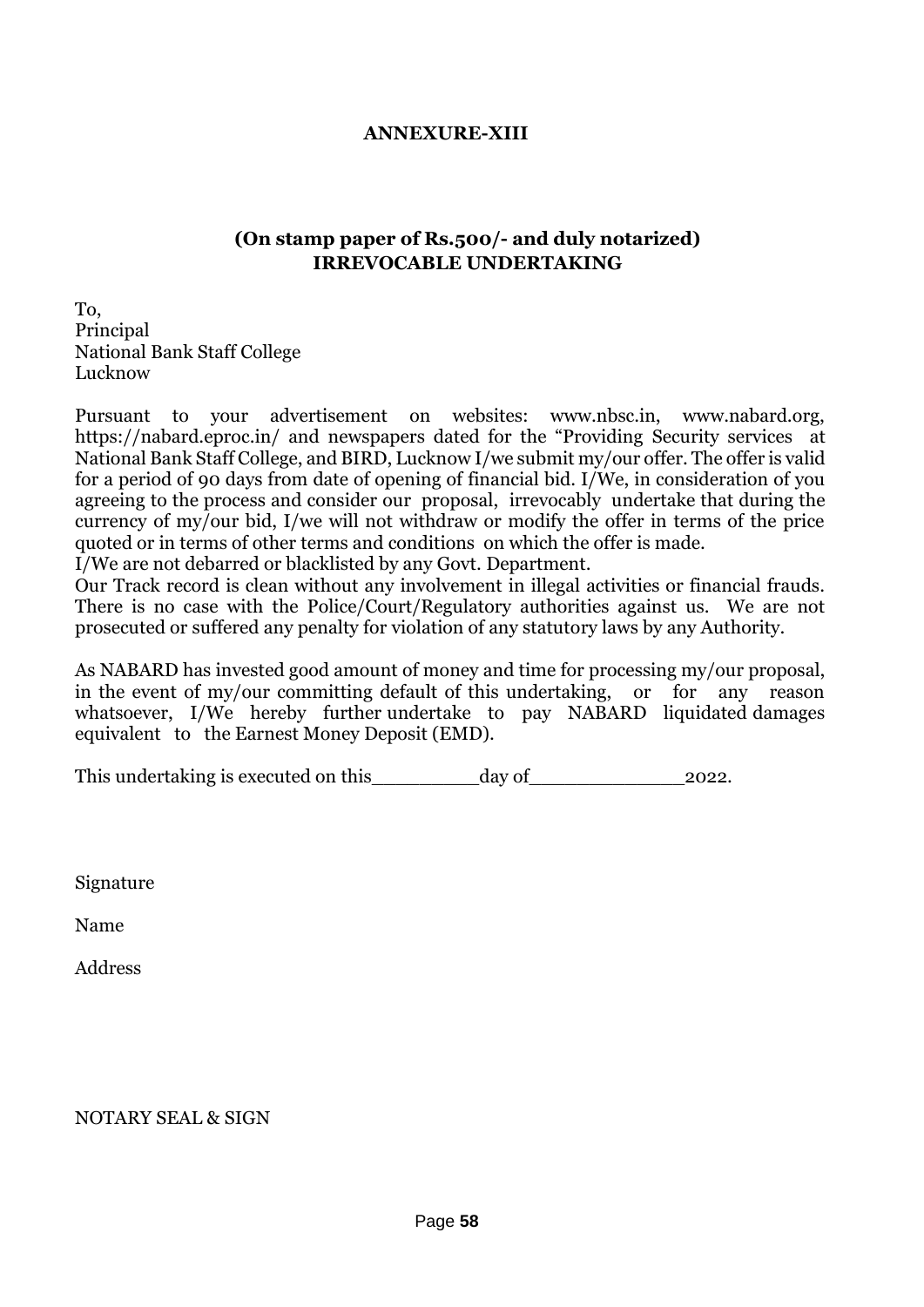# **PART-II**

# **FINANCIAL BID**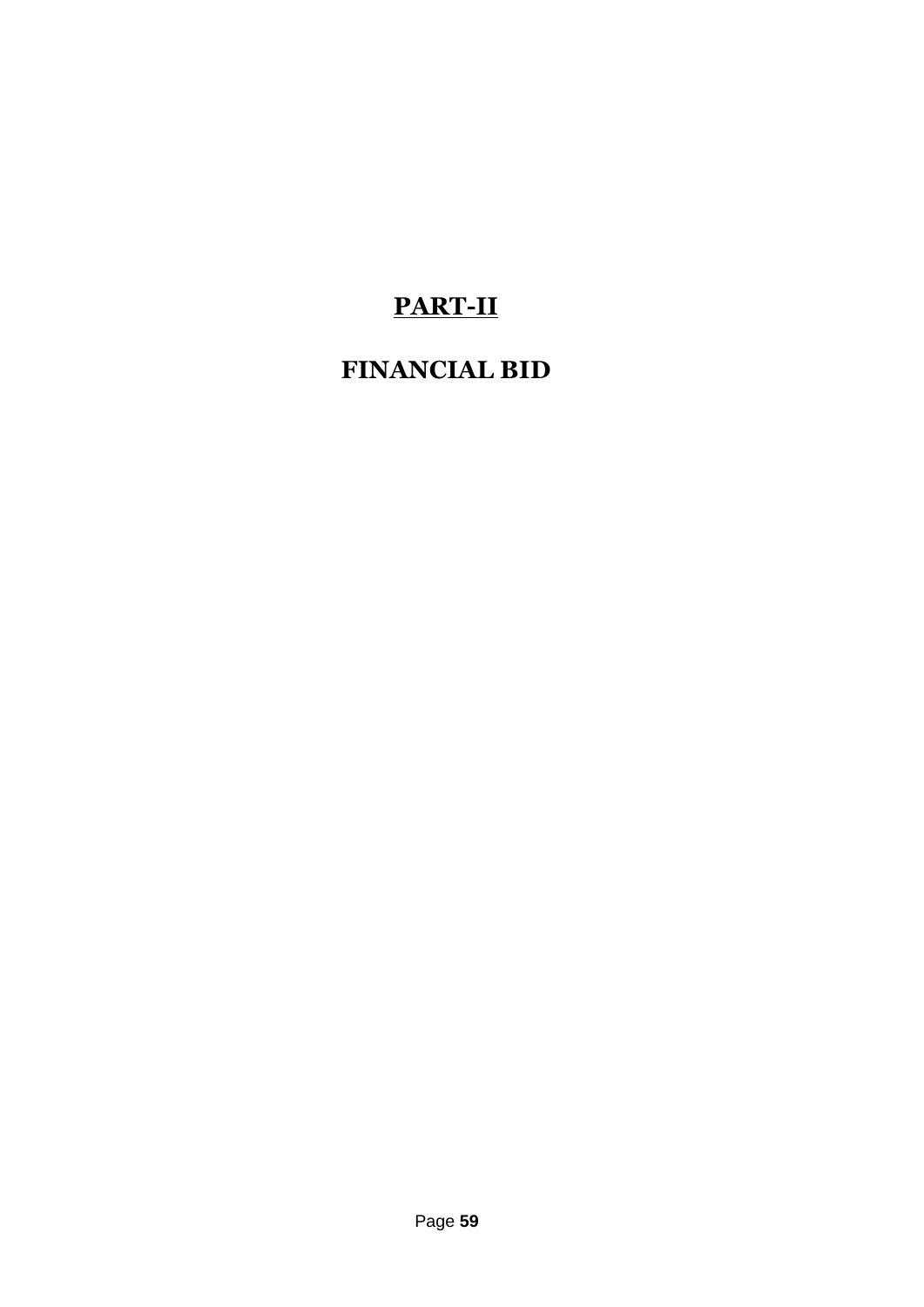# **PREAMBLE**

- 1. The contractor shall be paid the minimum wages and all other statutory payables of the workers deployed for NBSC and BIRD.
- **2.**Contractor shall pay the ESI, EPF and GIP, Group Insurance Premium if applicable contributions of all employees as per the prevailing Employees Insurance and Employees Provident Funds Acts under the contract, (if ESI & EPF Act is applicable to the contractor as per law) In **case, ESI facility not applicable, then the agency will take Group medical insurance of Rs. 10 lakh to cover OPD/IPD for each workmen (Out Patient Department and In-Patient Department.** The expenditure incurred by the contractor towards payment of employer's share of ESI, EPF and GIP (if applicable) Group Insurance Premium contributions, if any, for this contract, shall be reimbursed by NBSC and BIRD, as the case may be, on production of proof of payment (counterfoils) & other documents such as registration number, photo card etc. along with monthly bill. The rates in the Schedule of Quantity should be quoted EXCLUSIVE of ESI & PF benefits, GIP (if applicable) Group Insurance Premium, but should be based on the minimum wages as notified by office of the Regional Labour Commissioner (CENTRAL), Kanpur, Ministry of Labour & Employment, and Government of India for Category a from time to time.
- 3.Managerial & Administrative fees shall COVER items like Administrative charges e.g. Rent, Staff, CA etc. Group insurance premium for approx. 50 persons which is covering life risk of natural and accidental death at work place with risk cover of at least Rs.5,00,000 per person per annum. Premium towards third party insurance cover of minimum Rs. 10 lakh to safeguard against any damage caused by NBSC/BIRD, other incidental administrative costs like provision of uniforms to workers, gratuity as per the Gratuity Act, 1972, Service fee of the Contractor, overheads, contractor profit etc.
- 4.It should be noted that the office shall pay the mandatory charges of yearly bonus as reimbursement (as per the provisions of "The Payment of Bonus Act. 1965") on actual basis on production of documentary evidence.
- 5.ESI, EPF and GIP (if applicable) Group Insurance Premium contribution and Bonus amount shall be reimbursed on actual basis on submission of documentary evidence separately for NBSC and BIRD, Lucknow
- 6.The contractor shall abide by the mandatory charges of gratuity (as per the provisions of "The Payment of gratuity Act, 1972"). The applicable gratuity for the contractor shall be estimated and included in the rate to be quoted in the financial bid.
- 7. Quoted rates for managerial and administrative charges should be workable and reasonable and should include incidental and all overheads and profits.
- 8.Schedule of Quantity and Calculation Sheet Showing Break-up of the Rates quoted as per ANNEXURE-XV should be filled carefully. The contractor should furnish Rate Analysis for scrutiny of the rates, if required by NBSC.
- 9. The rates quoted SHOULD NOT include Goods and Services Tax. GST as applicable, shall be paid depending upon the rate decided by Government of India from time to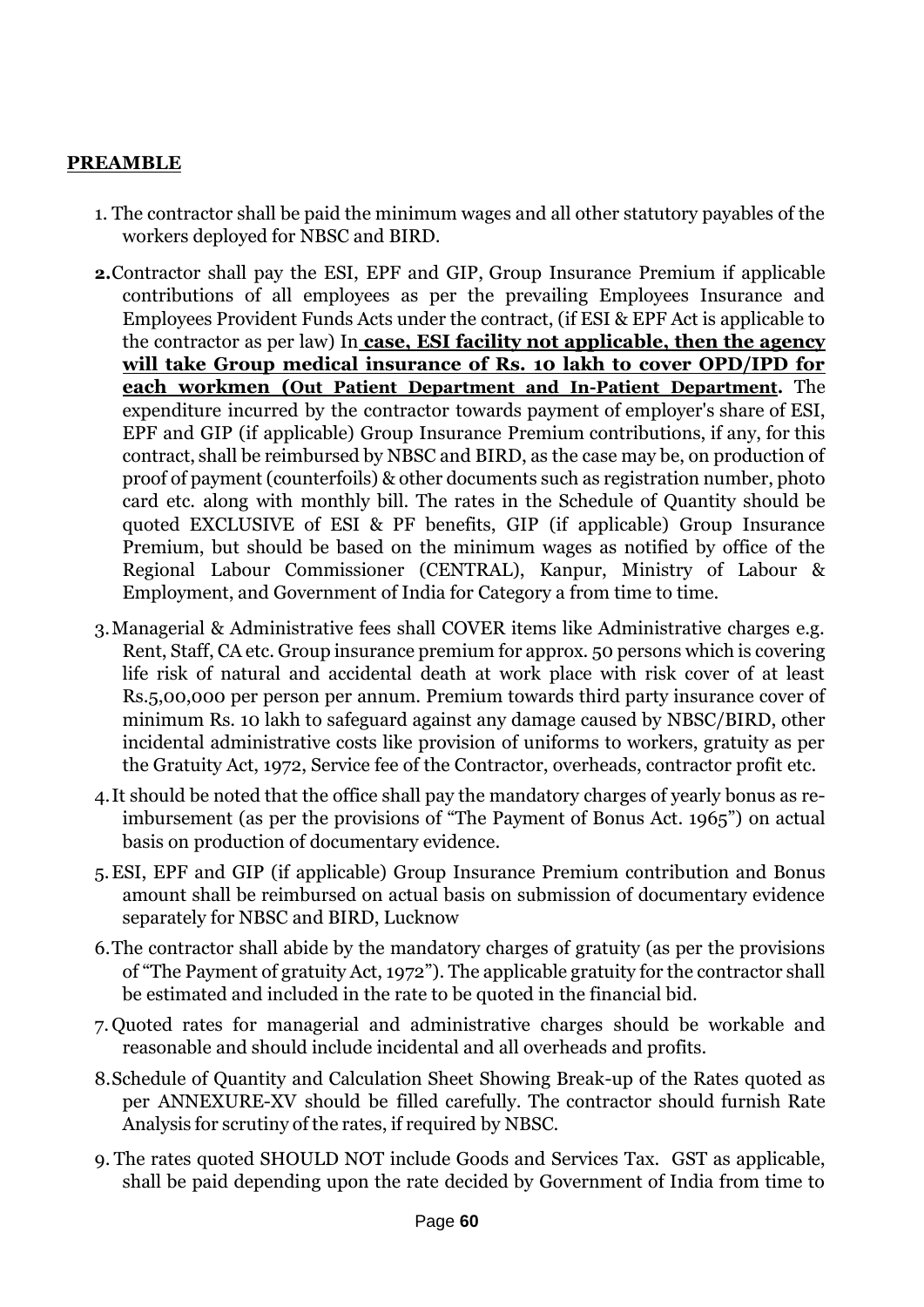time.

- 10.In case the rates quoted are found unreasonable and do not conform to the specifications or stipulations given in the tender document, the financial bids submitted would be rejected outright and the final decision in this regard will be that of NBSC.
- 11. Rates shall have to be quoted both in words and figures.
- 12. The copy of all insurances policies taken by security agency/ bidders/ contractors under this agreement shall be deposited with NBSC/BIRD.
- 13. The contractor shall be paid per month the minimum wages of the workers deployed plus the Managerial & Administrative Charges as a percentage of the minimum wages separately for National Bank Staff College and Bankers Institute of Rural Development. That percentage will be "Part D" arrived above and will remain firm for the entire duration of the contract.
- 14. The bids not adhering to above mentioned directions is liable to be rejected.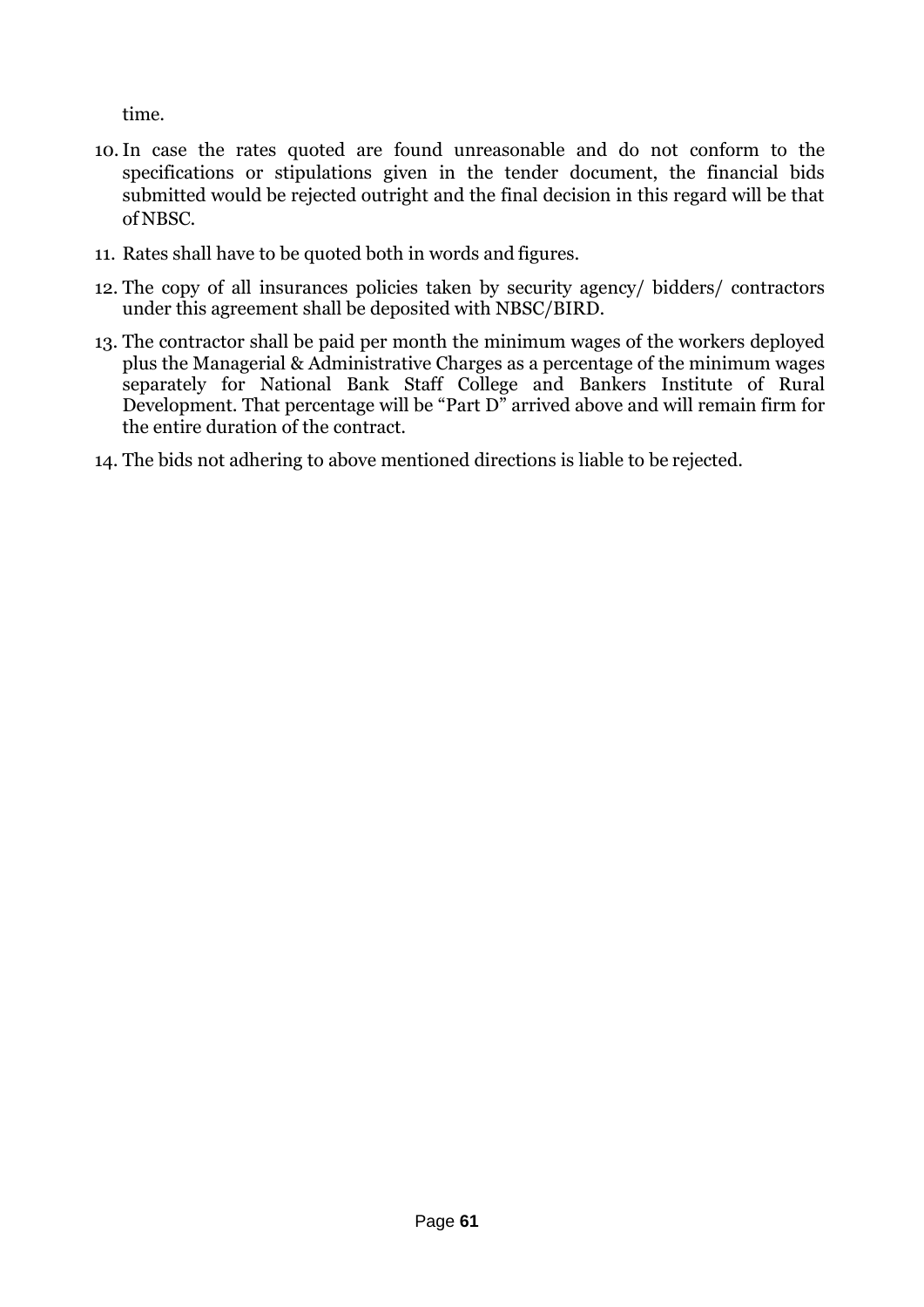#### **ANNEXURE-XV**

## **SCHEDULE OF QUANTITY AND CALCULATION SHEET SHOWING BREAK-UP OF THE RATES QUOTED FOR NATIONAL BANK STAFF COLLEGE AND BANKERS INSTITUTE OF RURAL DEVELOPMENT**

**Annual Service Contract for Providing and Arrangements of Security at NBSC and BIRD Campus.**

| <b>PART-A (WAGES FOR NBSC)</b> |                                                                                                                                                                                                             |                                                                                 |                                                        |                          |
|--------------------------------|-------------------------------------------------------------------------------------------------------------------------------------------------------------------------------------------------------------|---------------------------------------------------------------------------------|--------------------------------------------------------|--------------------------|
|                                | Category of<br><b>Staff Employed</b>                                                                                                                                                                        | Min.number of Staff<br>to be employed as<br>indicated in<br><b>ANNEXURE-V</b>   | Wage rate<br>per day *<br>(Rs.)                        | Wages per annum (Rs.)    |
| $\overline{i}$                 | Security<br>Guard<br>[Watch and Ward<br>(without arms)] 2<br>lady Guards.                                                                                                                                   | 16                                                                              | 795                                                    | Rs.46,42,800/-           |
| $\mathbf{A}$                   |                                                                                                                                                                                                             |                                                                                 | <b>Total</b>                                           | Rs. 46,42,800/-          |
|                                |                                                                                                                                                                                                             |                                                                                 |                                                        |                          |
|                                |                                                                                                                                                                                                             | <b>PART-B (WAGES FOR BIRD)</b>                                                  |                                                        |                          |
|                                | Category of<br><b>Staff Employed</b>                                                                                                                                                                        | Min. number of<br>Staff to be employed<br>as indicated in<br><b>ANNEXURE-IV</b> | Wage rate<br>per day *<br>(Rs.)                        | Wages per annum<br>(Rs.) |
| ı                              | Security<br>Guard<br>[Watch and Ward<br>(without arms)] 2<br>lady guards                                                                                                                                    | 28                                                                              | 795                                                    | Rs. 81,24,900.00         |
| iï                             | Security Supervisor<br>[Watch and Ward<br>(with arms)]                                                                                                                                                      | 3                                                                               | 864                                                    | Rs. 9,46,080.00          |
| $\bf{B}$                       | Total                                                                                                                                                                                                       |                                                                                 |                                                        | Rs. 90,70,980.00         |
| $\overline{\mathbf{C}}$        | TOTAL WAGES FOR NBSC AND BIRD                                                                                                                                                                               |                                                                                 |                                                        |                          |
|                                | (A+B)(PER ANNUM AT PRESENT RATE)                                                                                                                                                                            |                                                                                 |                                                        | Rs. $1,37,13,780$ -      |
|                                | PART - C (MANAGERIAL AND ADMINISTRATIVE CHARGES)                                                                                                                                                            |                                                                                 |                                                        |                          |
| a                              | Administrative charges e.g. Rent, Staff, CA costs, etc.                                                                                                                                                     |                                                                                 | (To be quoted by<br>Bidder in figures and<br>in words) |                          |
| $\mathbf b$                    | Group insurance premium for approx. 50 persons<br>which is covering life risk of natural and accidental<br>death at work place with risk cover of at least<br>Rs.5,00,000 per person per annum              |                                                                                 | (To be quoted by<br>Bidder in figures and<br>in words) |                          |
| $\mathbf c$                    | Premium towards third party insurance cover of<br>minimum Rs. 10 Lakh to safeguard                                                                                                                          |                                                                                 | (To be quoted by<br>Bidder in figures and<br>in words) |                          |
| $\mathbf d$                    | Gratuity amount estimated to be payable as per the<br>applicable statutes                                                                                                                                   |                                                                                 | (To be quoted by<br>Bidder in figures and<br>in words) |                          |
| e                              | Other incidental administrative costs like provision of<br>uniforms (cost of uniform and shoes should not be less<br>than Rs.4,000/- per set to workers, decent branded<br>summer and winter guard uniform) |                                                                                 | (To be quoted by<br>Bidder in figures and<br>in words) |                          |